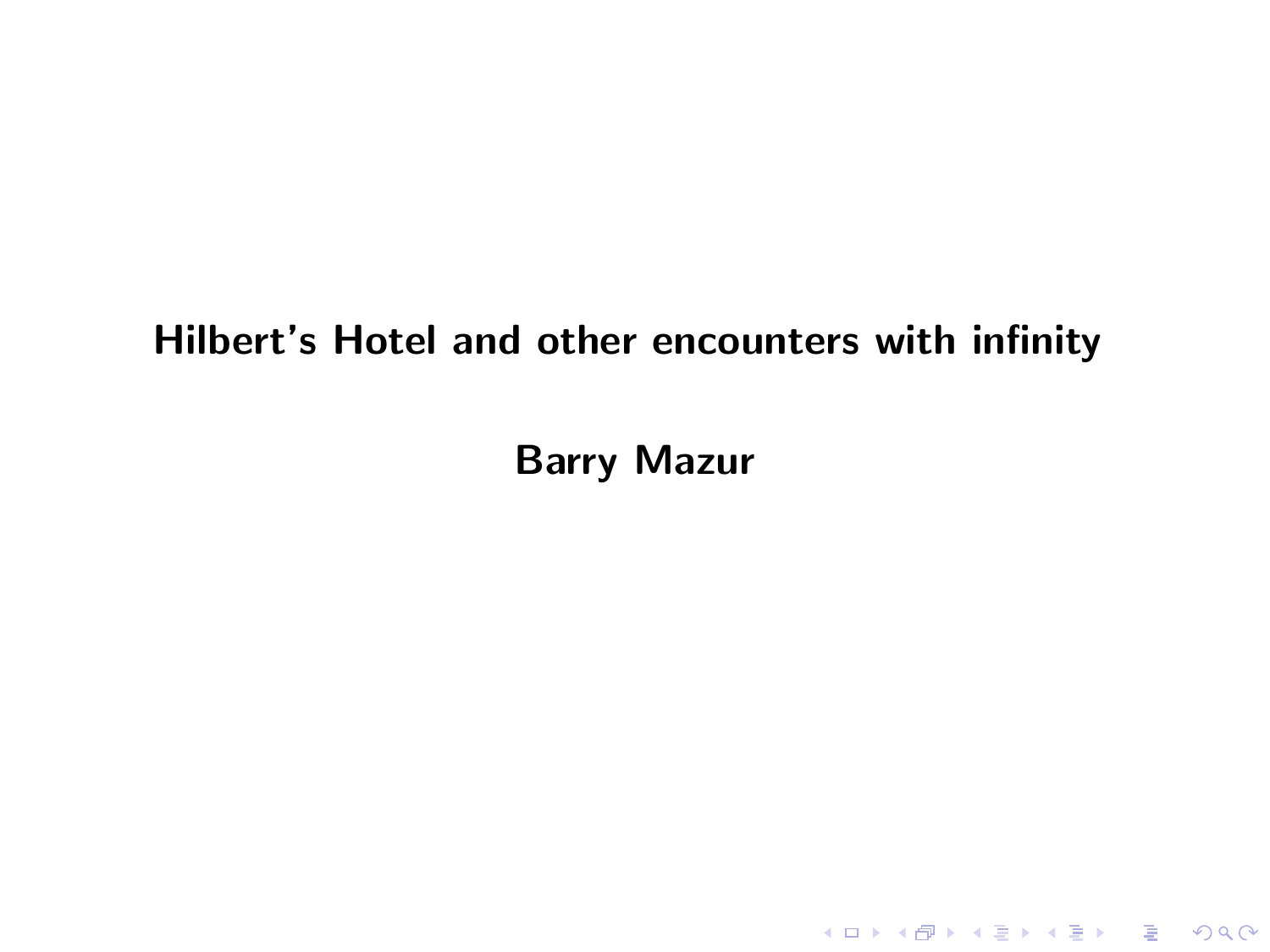### How do we measure infinity?

How do we compare infinite sets?

If someone tells you that

"it is equally likely for a prime number to have residue  $+1$  as it is likely for it to have residue  $-1$  modulo 4"

In how many ways might one formulate (correct) rigorous mathematical statements that are in accord with that claim?

**KORKAR KERKER SAGA** 

forgetting, for the moment, any proof of this claim . . .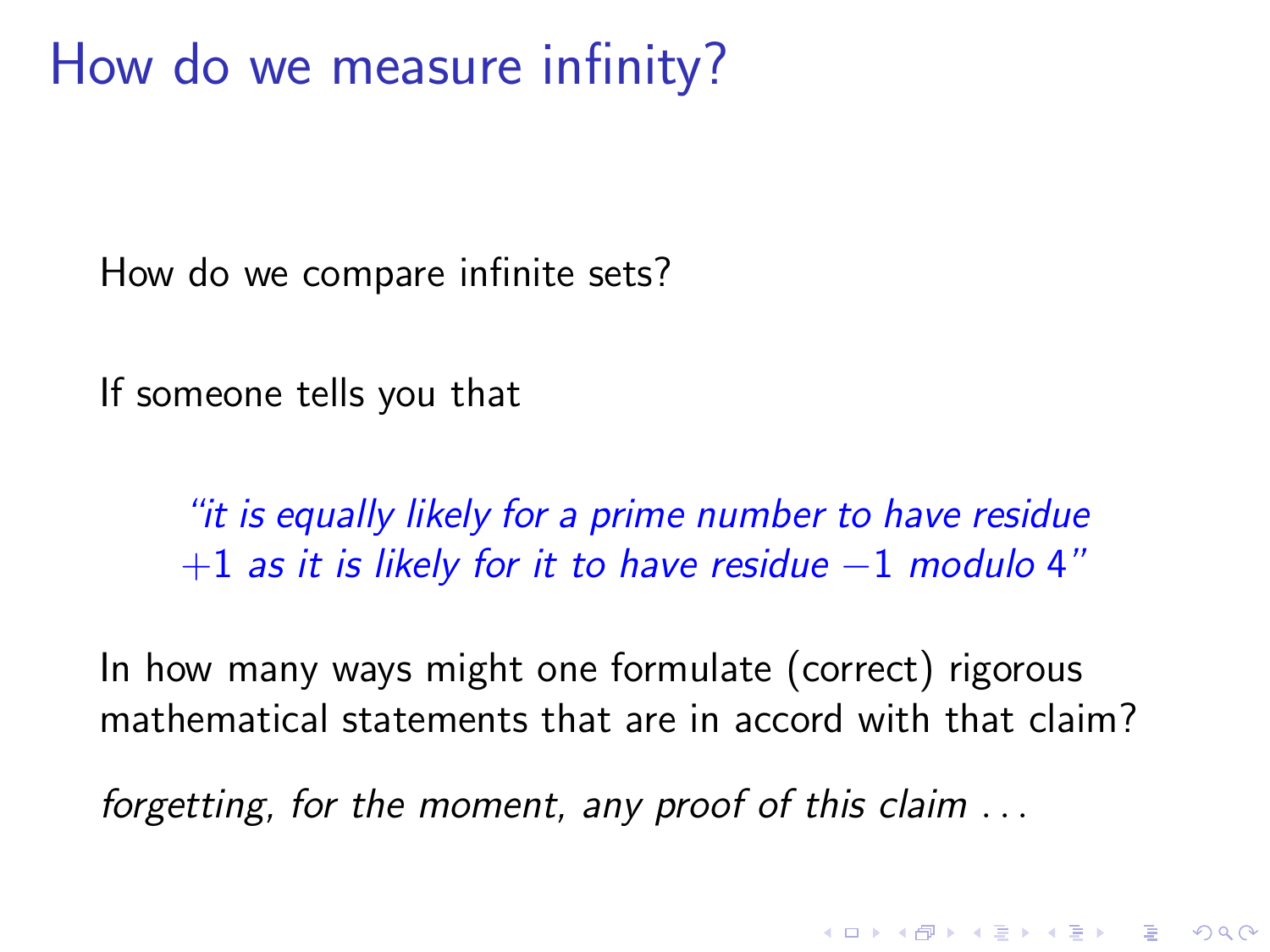### Density Questions

#### infinite set  $\longrightarrow$   $S$  ⊂  $T$   $\longleftarrow$  infinite set

What might the density of a subset contained in an infinite set mean?

K ロ ▶ K 個 ▶ K 할 ▶ K 할 ▶ 이 할 → 이익 @

Of course a related, perhaps prior, question is:

What is an infinite set?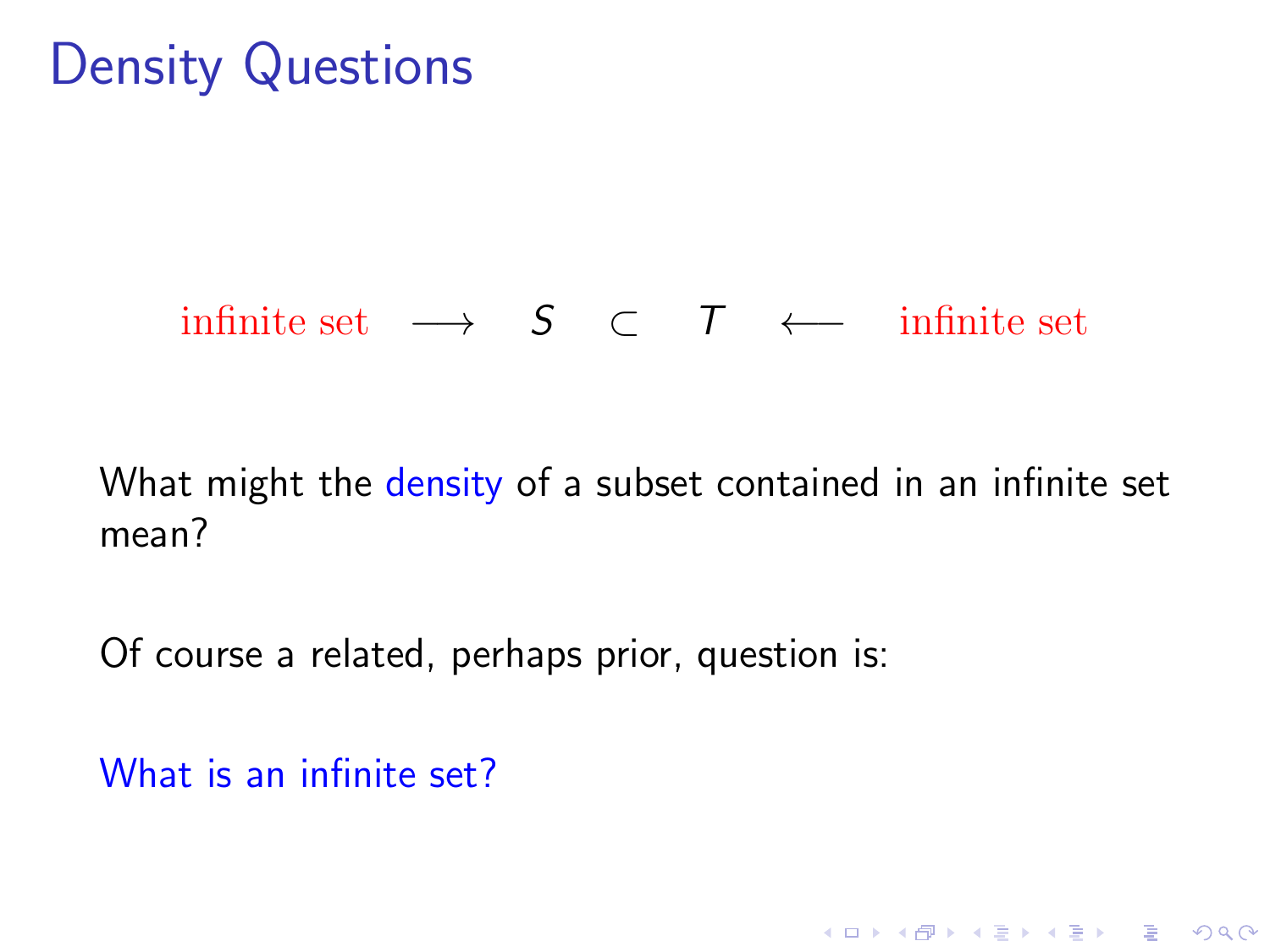### Infinite Real Estate

Oh the virtues of that unending corridor<sup>1</sup> of rooms in Hilbert's Hotel!



<sup>1</sup>[https://thechristcollegemathblog.wordpress.com/2014/12/](https://thechristcollegemathblog.wordpress.com/2014/12/03/hilberts-hotel/) [03/hilberts-hotel/](https://thechristcollegemathblog.wordpress.com/2014/12/03/hilberts-hotel/)K ロ ▶ K 個 ▶ K 할 ▶ K 할 ▶ ( 할 → ) 익 Q Q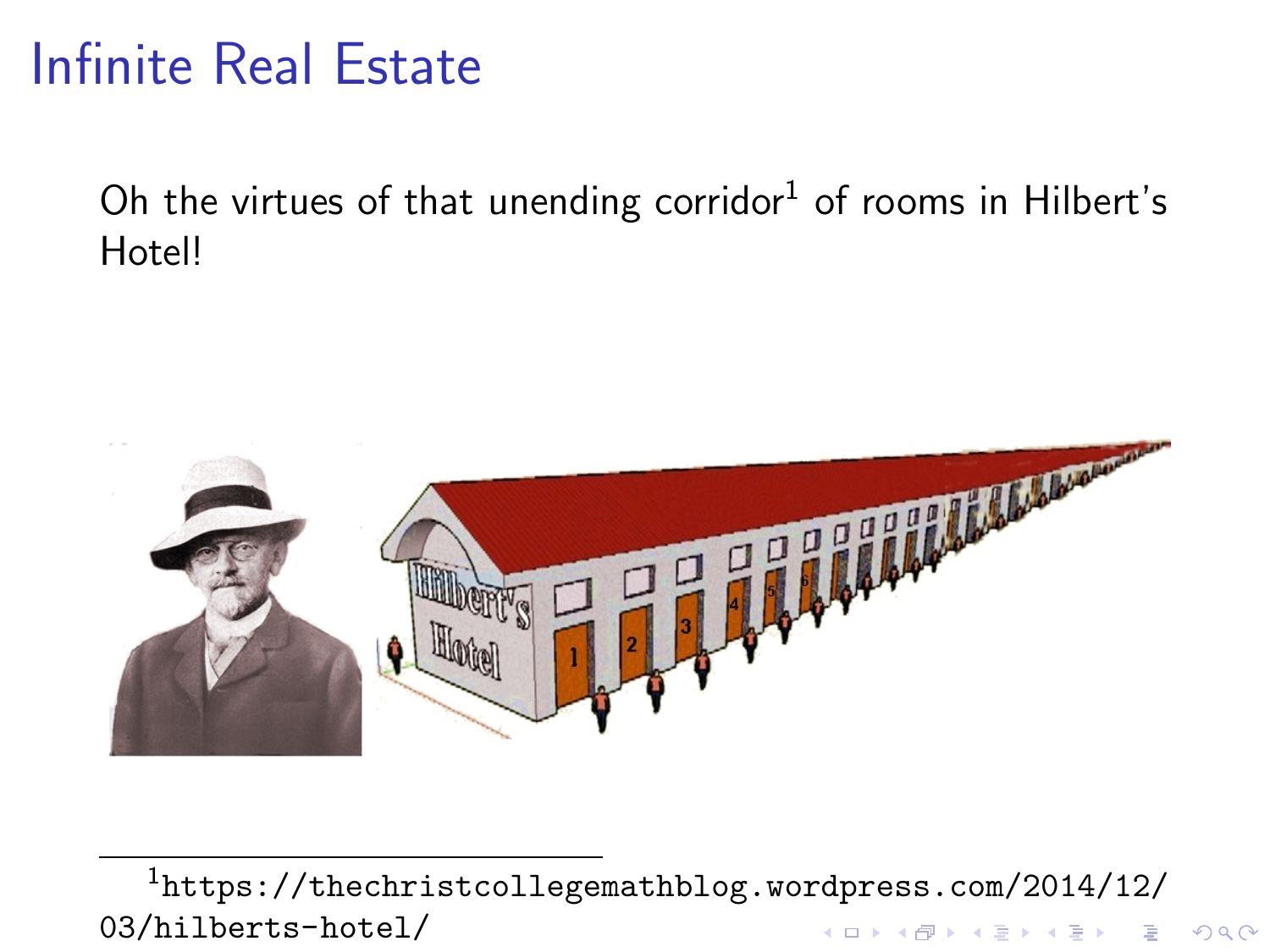Even if every room is occupied and some new guest arrives looking for a room: no problem. The manager "just" asks all the guests to move to the next room in the corridor,

$$
\boxed{1} \rightarrow \boxed{2} \rightarrow \boxed{3} \rightarrow \boxed{4} \rightarrow \boxed{5} \rightarrow \ldots
$$

K ロ ▶ K 個 ▶ K 할 ▶ K 할 ▶ 이 할 → 9 Q Q →

leaving the first room free for the new guest.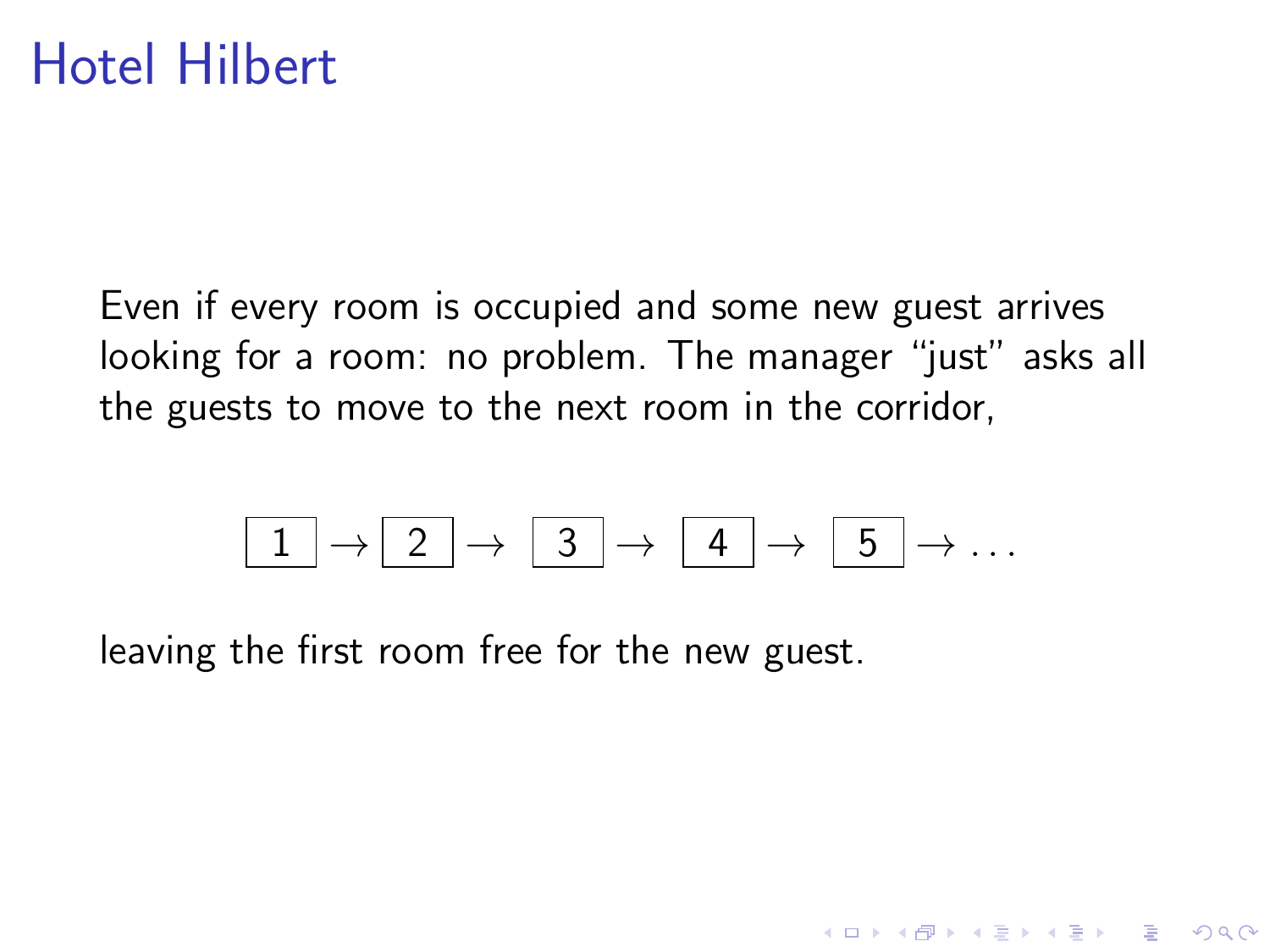Here are four possible definitions of *infinite set*—they are all minor variants of one another. (The first is due to Dedekind and resonates with that curious corridor in Hilbert's Hotel.)

What do we think is the difference between the following four possible definitions of infinite set?

**KORKAR KERKER SAGA** 

First, recall the concepts: **injective** and **surjective** map: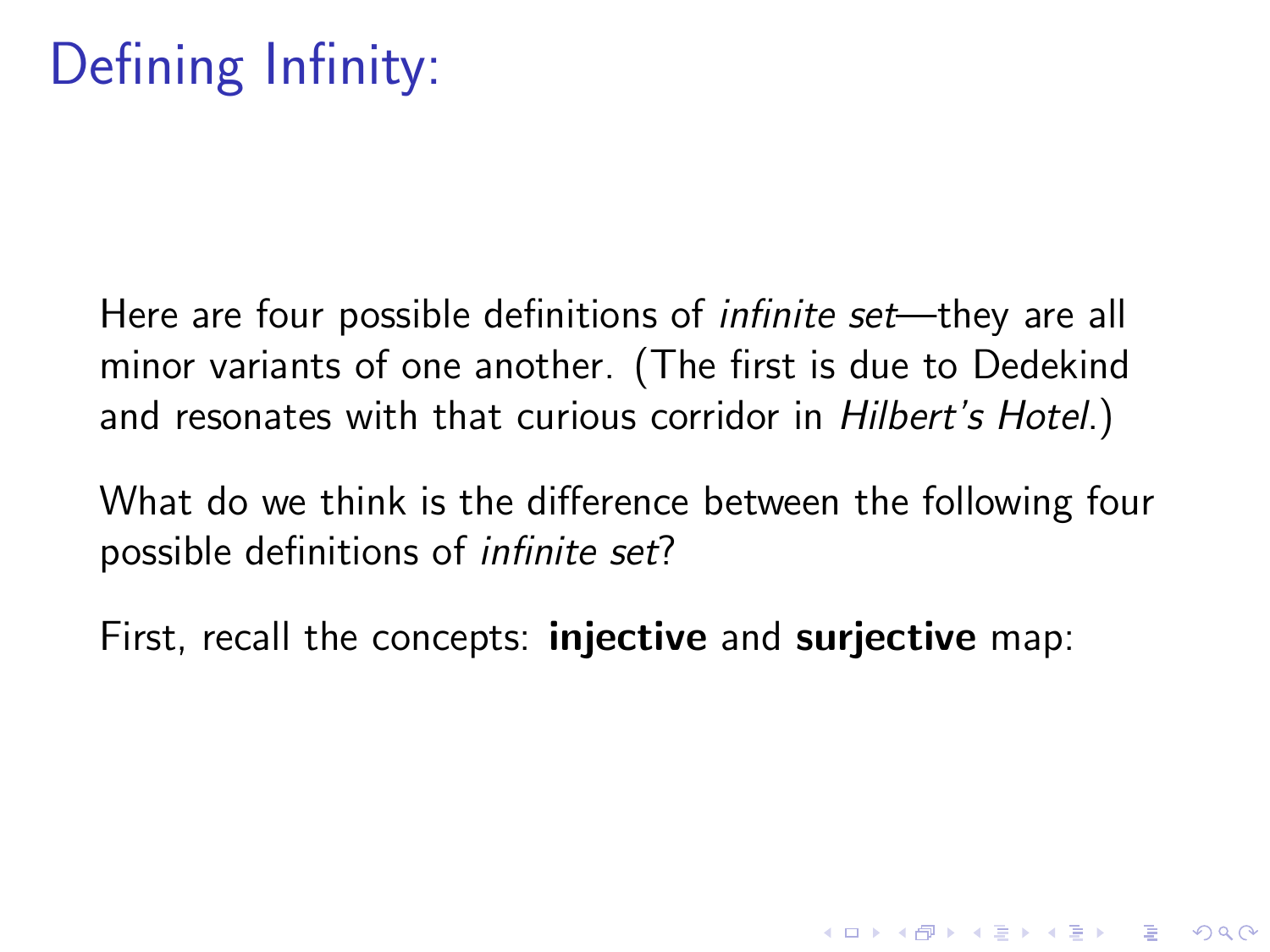## Injective

A map  $f : X \longrightarrow Y$  is injective (synonym: "one-one into") if f sends no two different elements of the set  $X$  to the same element of the set Y.

K ロ ▶ K 個 ▶ K 할 ▶ K 할 ▶ 이 할 → 9 Q Q →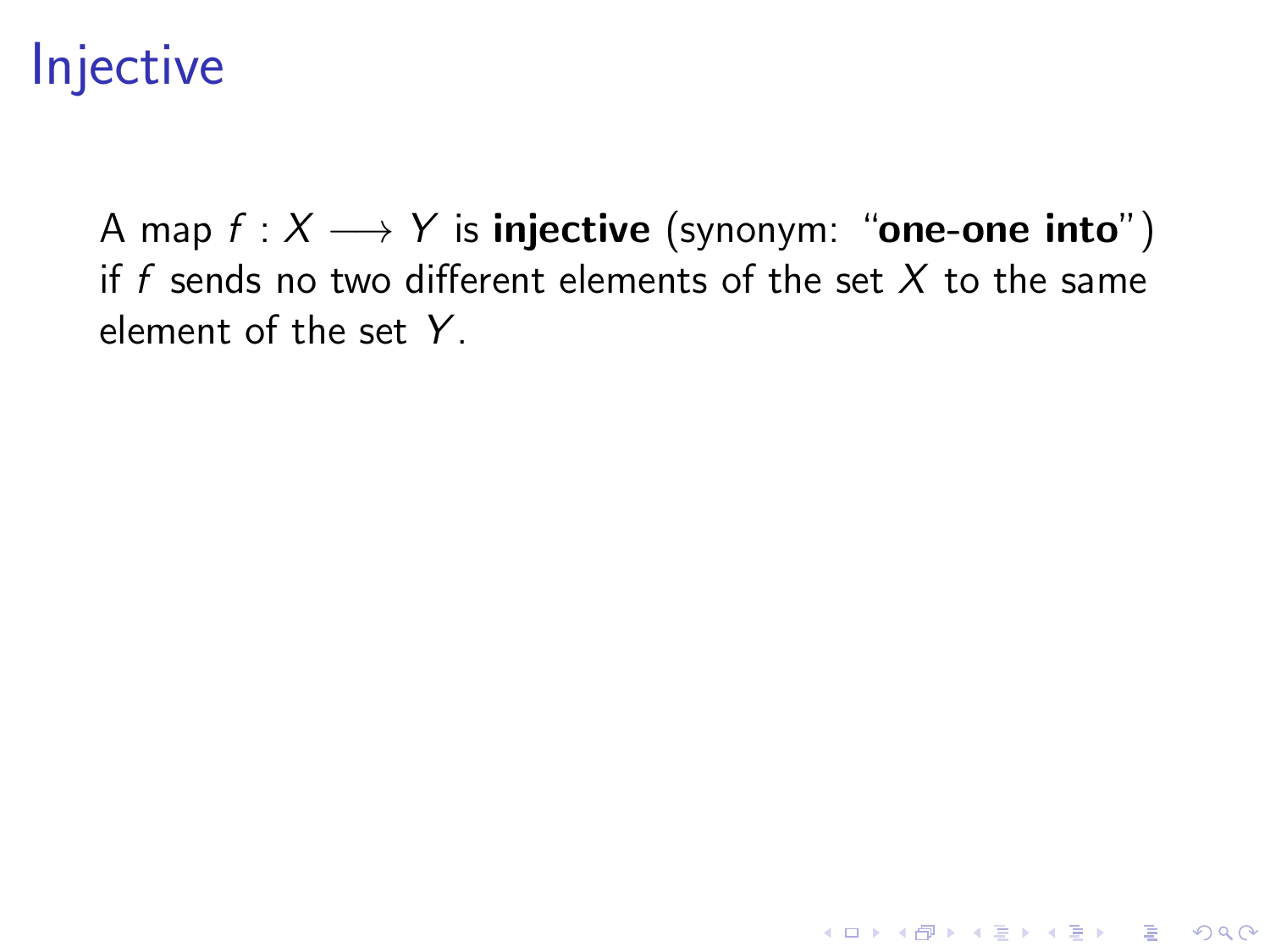## **Injective**

A map  $f : X \longrightarrow Y$  is injective (synonym: "one-one into") if f sends no two different elements of the set  $X$  to the same element of the set Y.

I.e., if for  $x, x' \in X$  we have

$$
\{x \neq x'\} \implies \{f(x) \neq f(x')\}.
$$

**KORK EXTERNE PROVIDE** 

I.e., no collapsing:

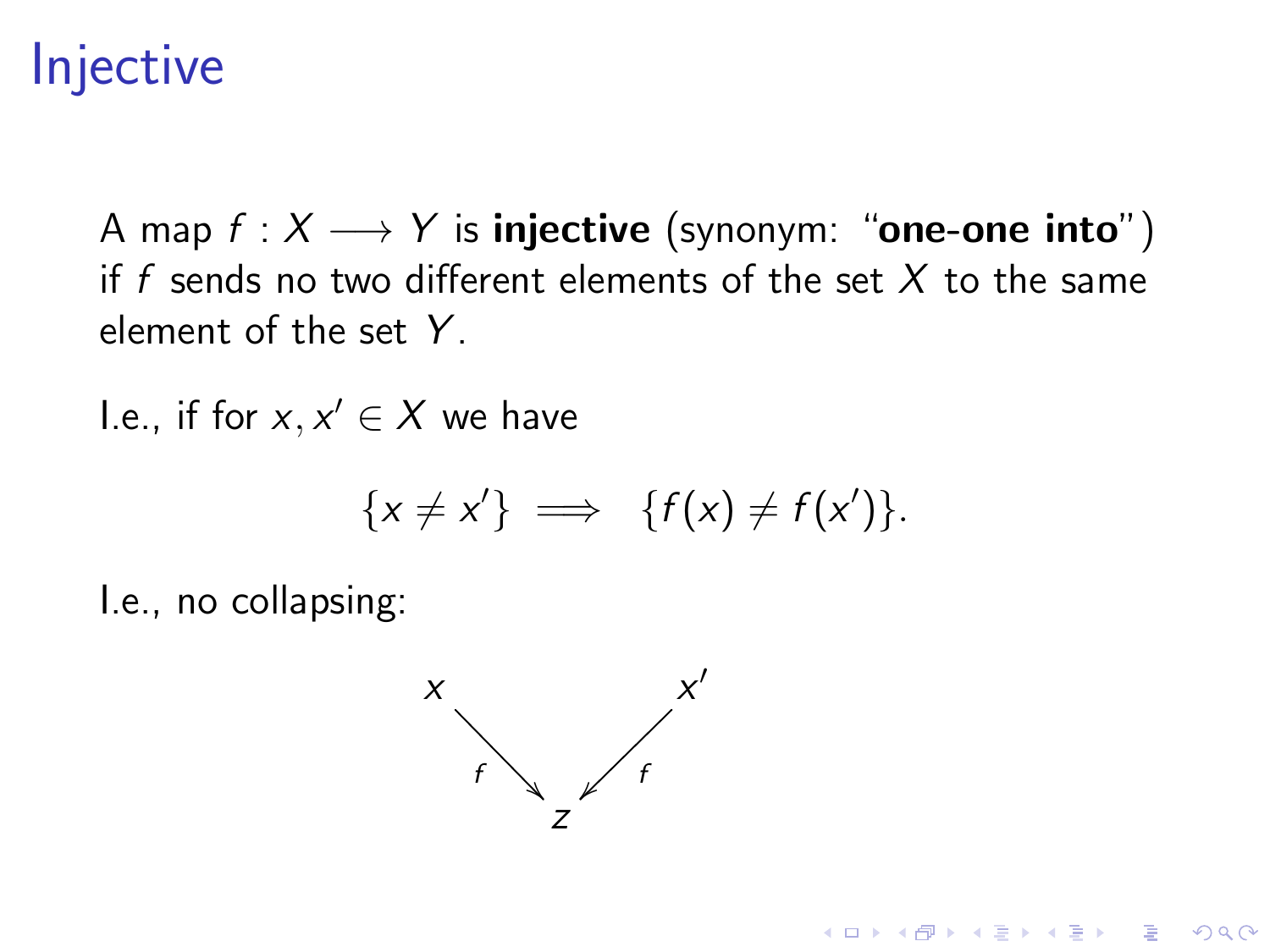# An example:



#### Figure: injective

**Kロトメ部トメミトメミト ミニのQC**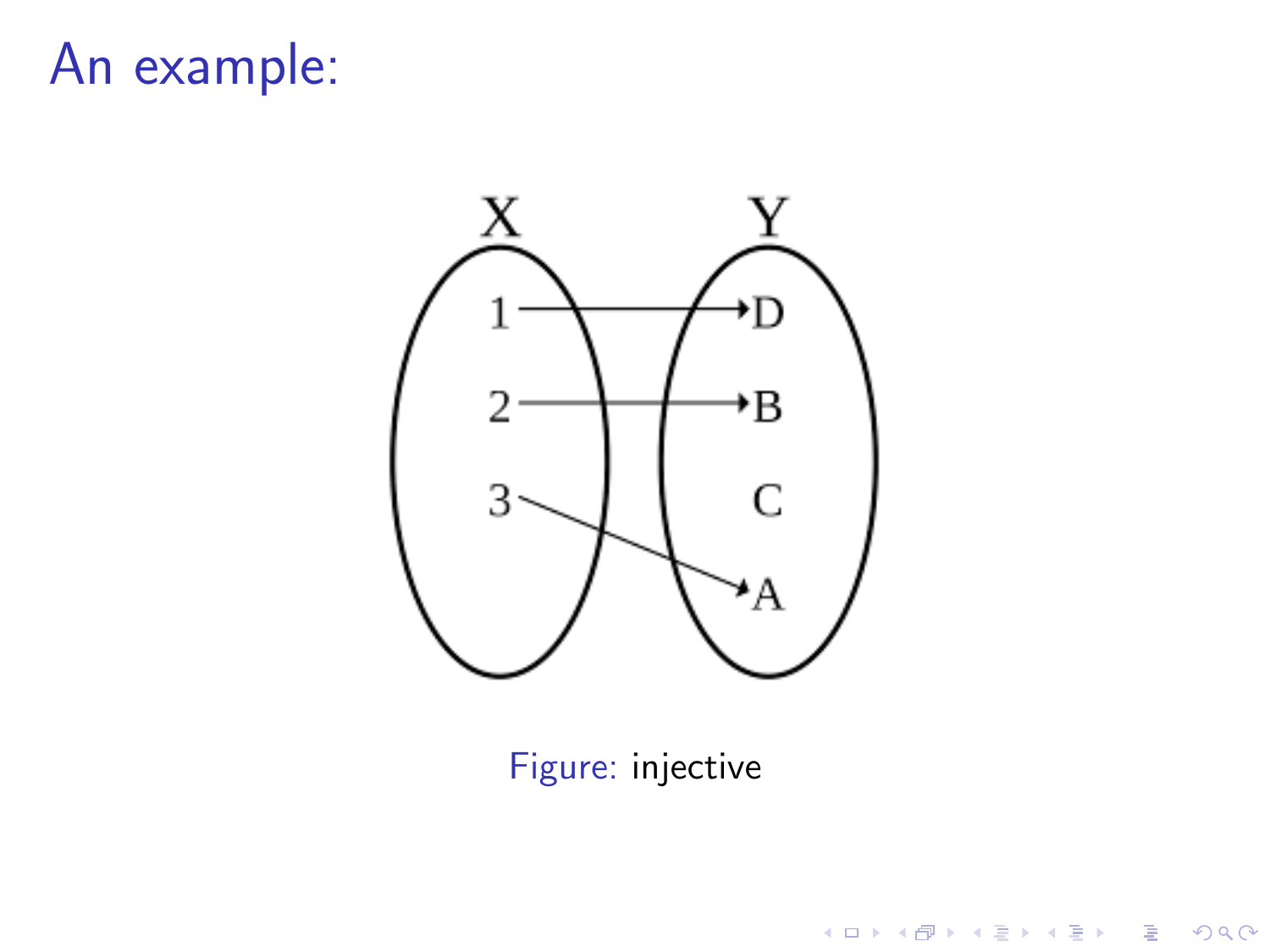## Surjective

A map  $f : X \longrightarrow Y$  is **surjective** (synonym: "**onto**") if every element  $y \in Y$  is in the image of X under the map f.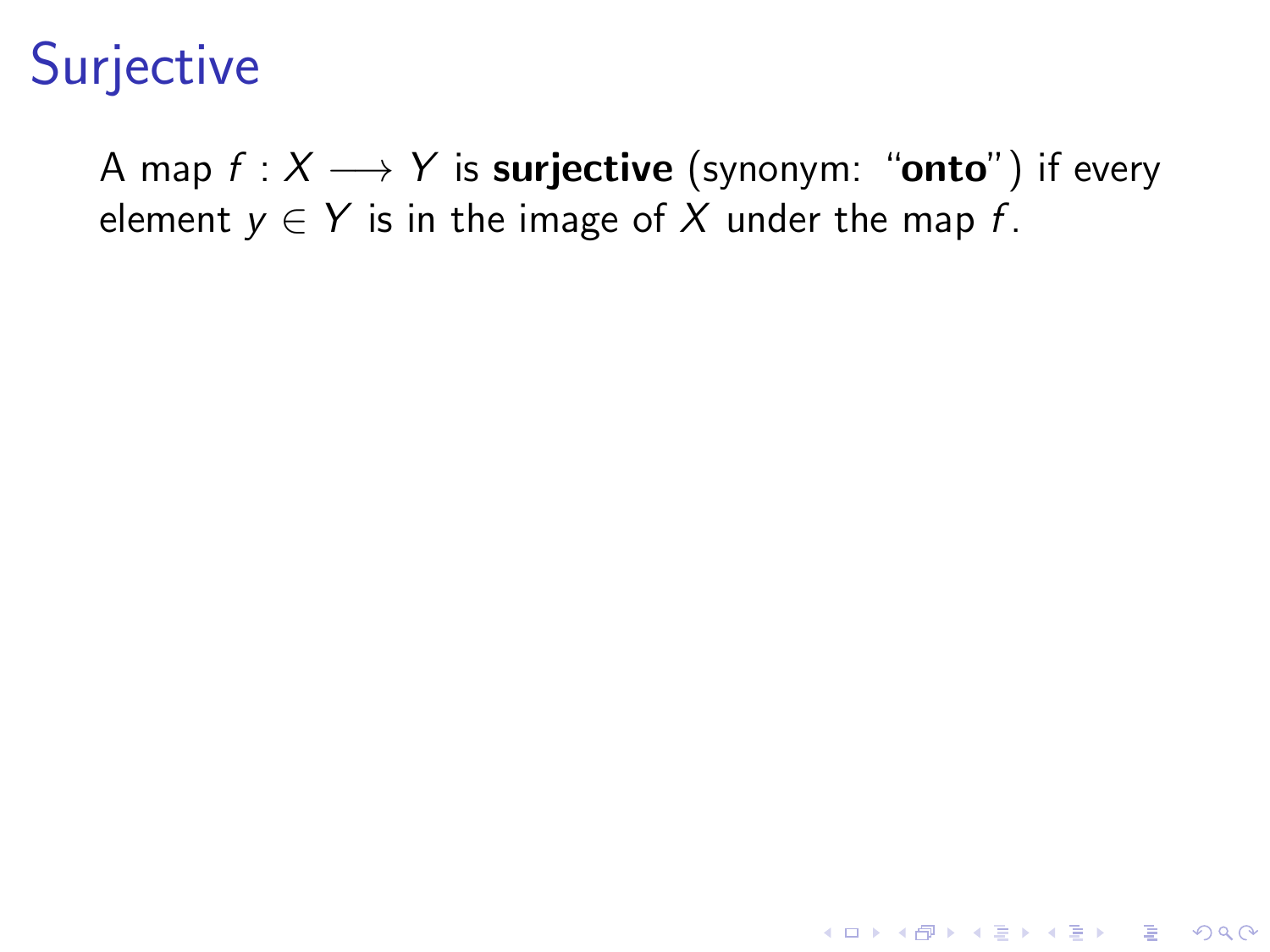## **Surjective**

A map  $f: X \longrightarrow Y$  is **surjective** (synonym: "**onto**") if every element  $y \in Y$  is in the image of X under the map f.

I.e.,

$$
\forall y \in Y \exists x \in X \text{ such that } f(x) = y.
$$

An example:



Figure: surjective

**KORKARYKERKER POLO**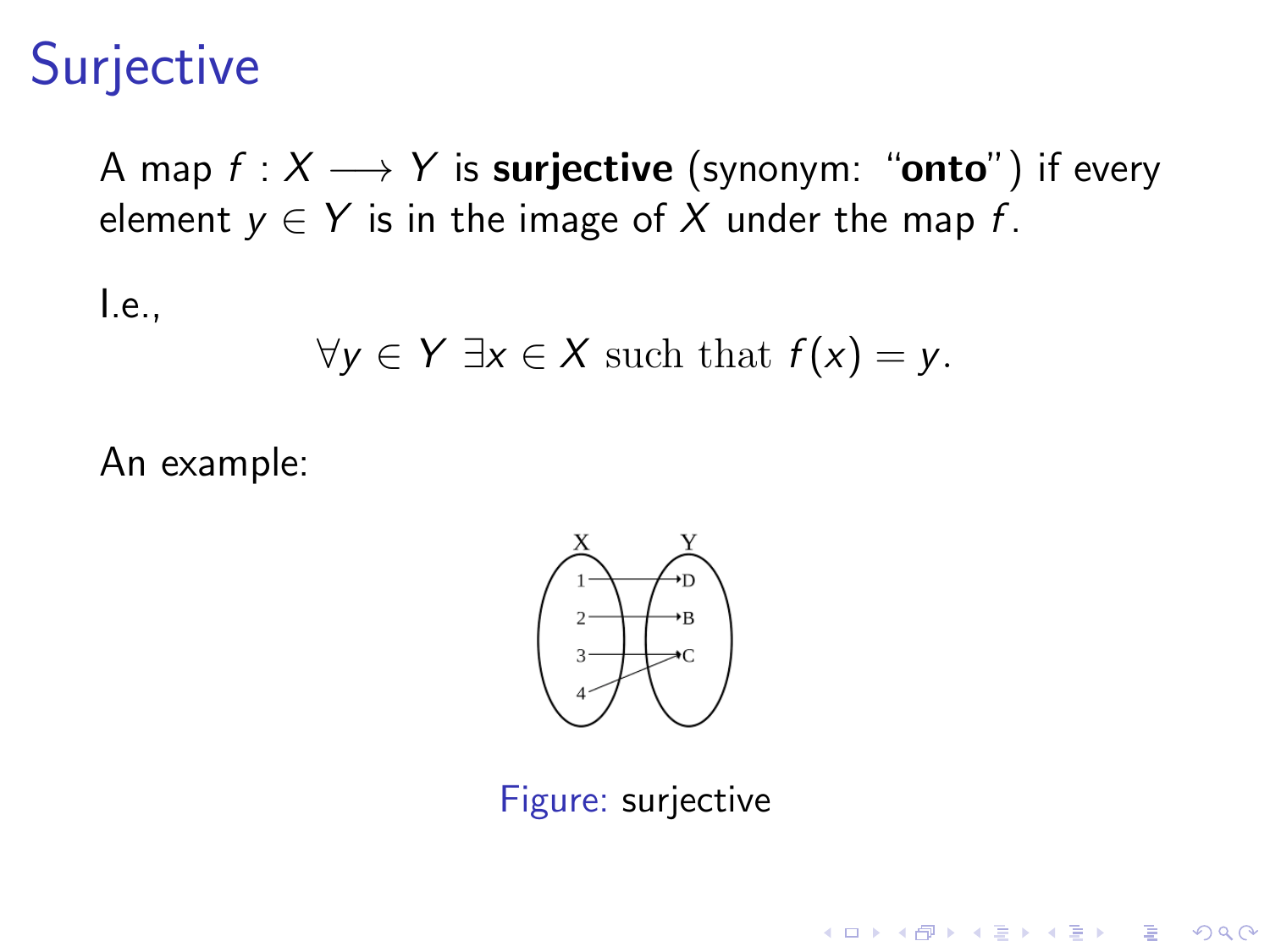Now for the four different candidate-definitions of this concept "infinite set":

# Definition  $\infty_1$  :

A set S is **infinite** if there exists an *injective* mapping  $f : S \rightarrow S$  (i.e., from the set S to *itself*) that is not surjective (equivalently: injective but not a one:one correspondence between the set  $S$  and itself).

K ロ ▶ K 個 ▶ K 할 ▶ K 할 ▶ 이 할 → 9 Q Q →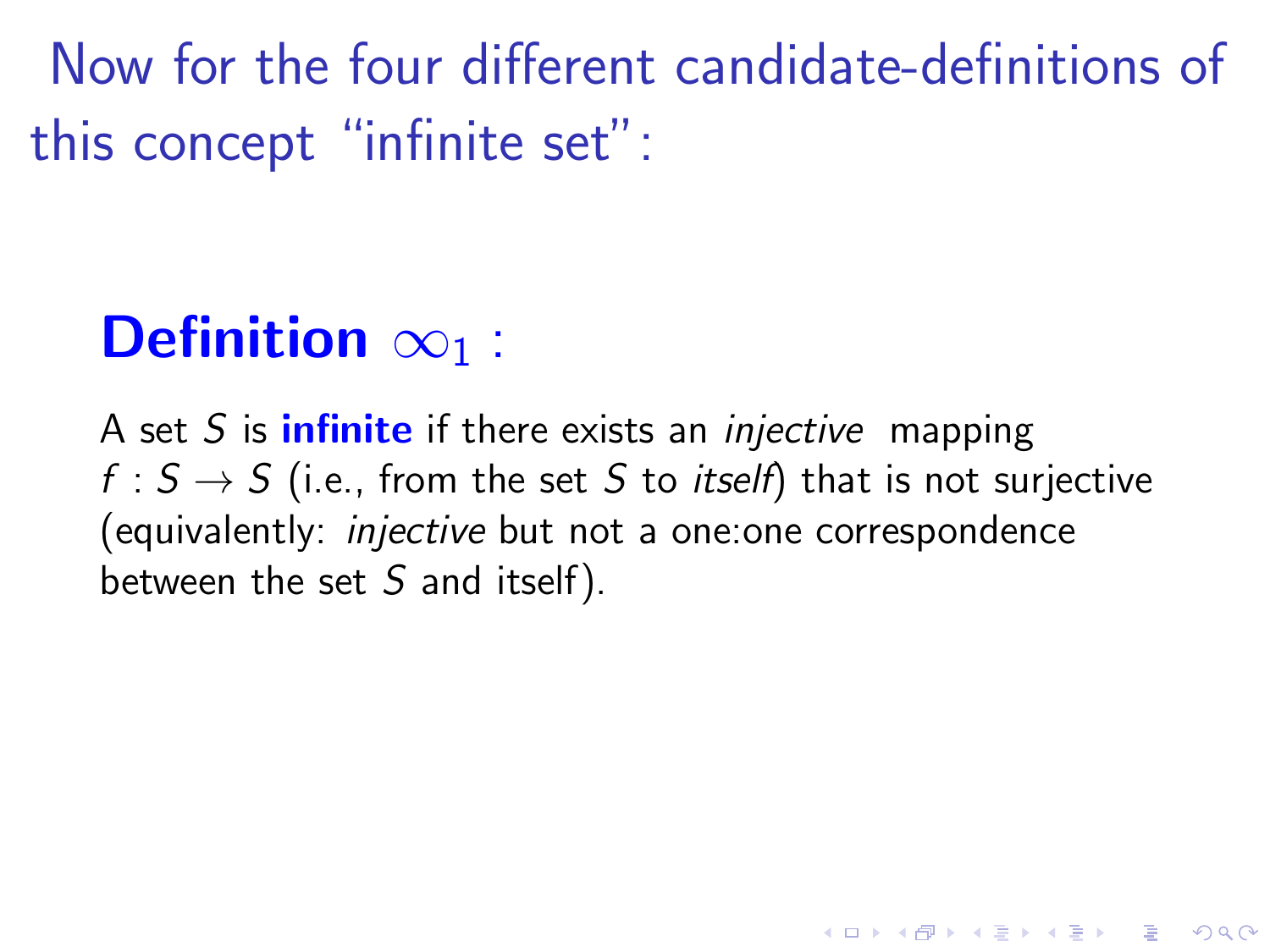Now for the four different candidate-definitions of this concept "infinite set":

# Definition  $\infty_1$  :

A set S is **infinite** if there exists an *injective* mapping  $f : S \rightarrow S$  (i.e., from the set S to *itself*) that is not surjective (equivalently: injective but not a one:one correspondence between the set  $S$  and itself).

This definition is given in Richard Dedekind's (1888) essay:

"Was sind und was sollen die Zahlen?"

KID KA KERKER KID KO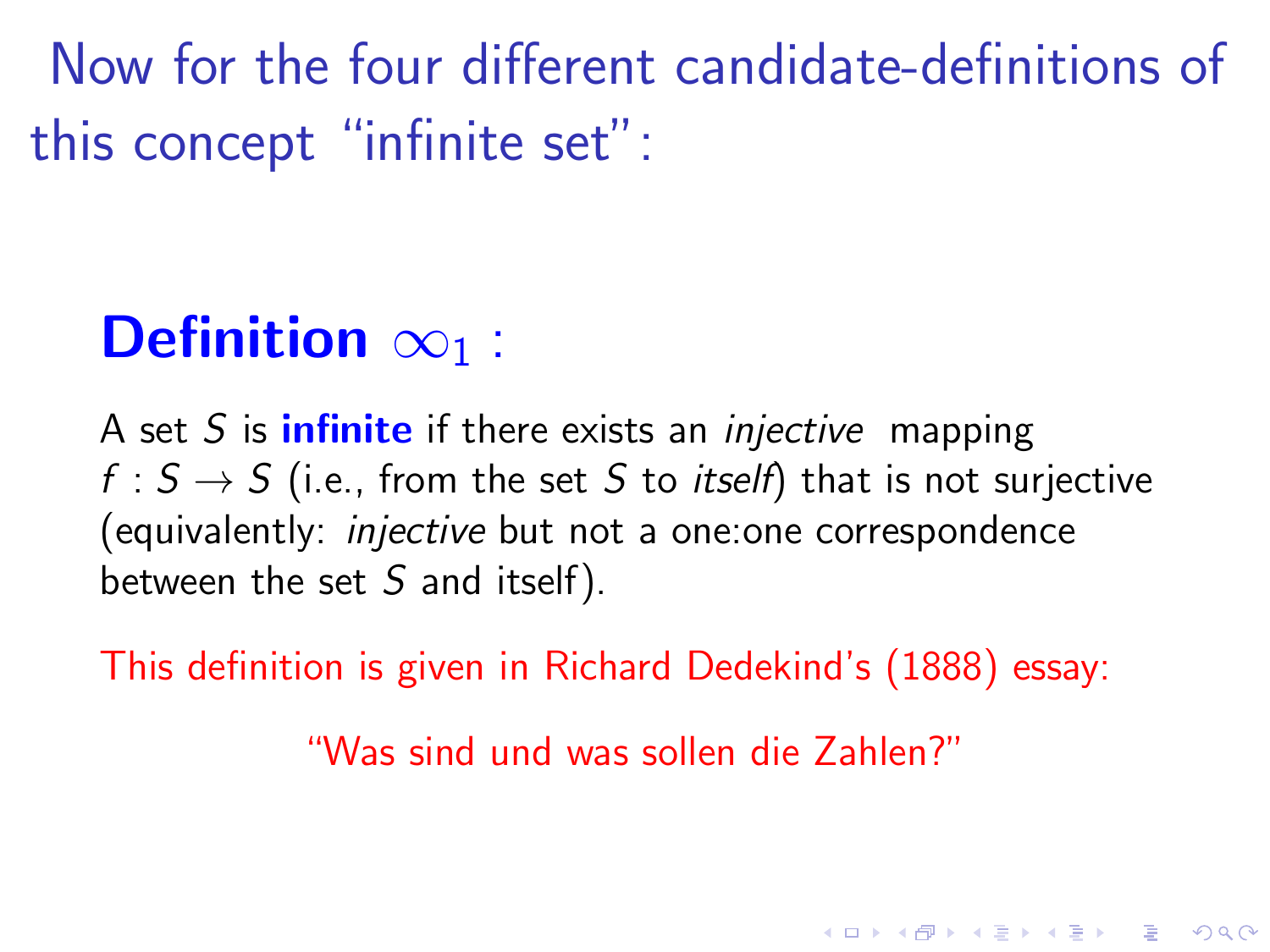## Definition  $\infty_2$  :

A set S is infinite if there exists a *surjective* mapping  $f : S \rightarrow S$  (i.e., from the set S to *itself*) that is not injective (equivalently: surjective but not a one:one correspondence between the set  $S$  and itself).

**KORK ERKER ADAM ADA**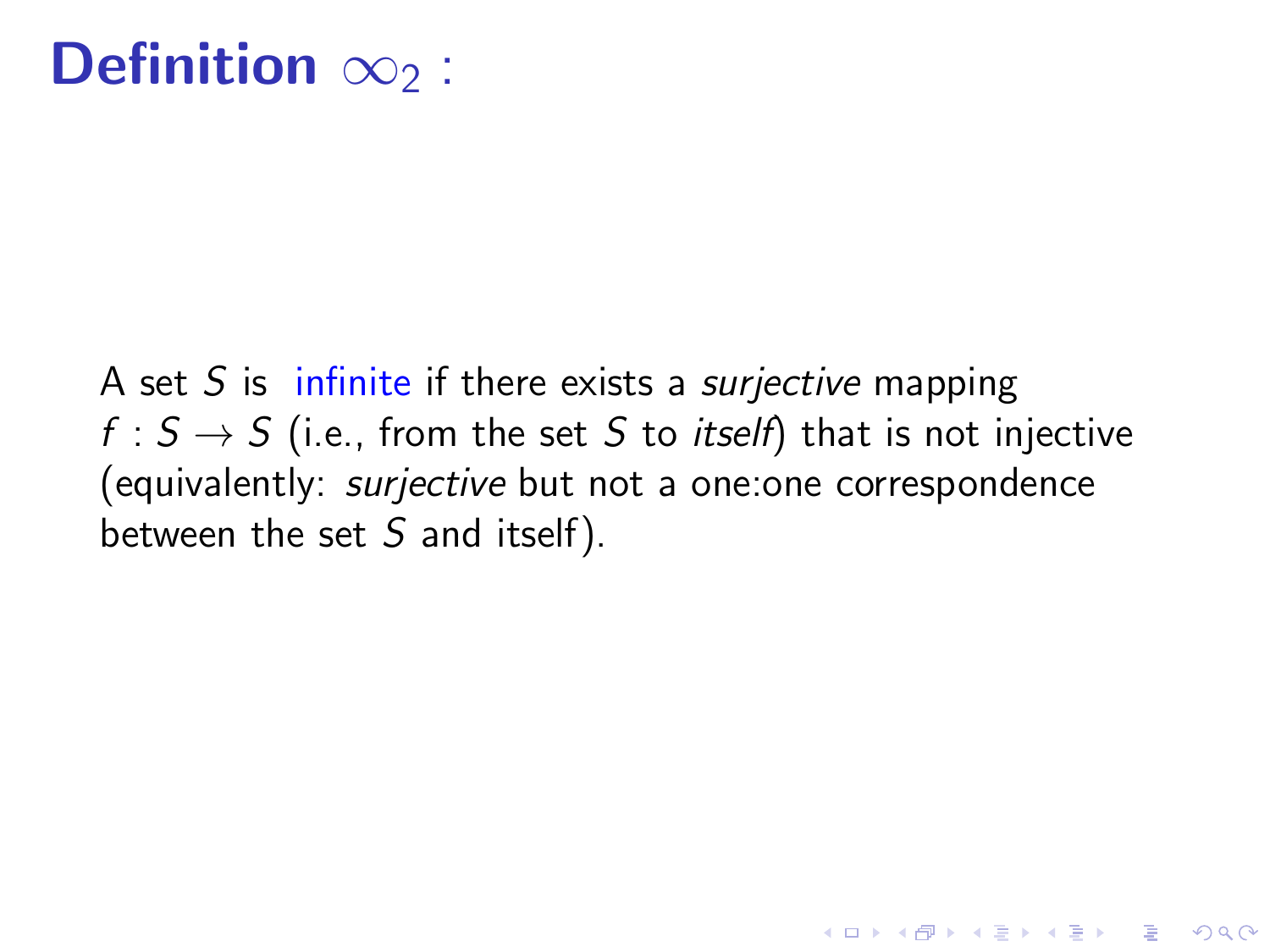# Definition  $\infty_3$  :

A set  $S$  is infinite if there exists an injective mapping of the set N of natural numbers into S.

K ロ ▶ K @ ▶ K 할 ▶ K 할 ▶ | 할 | © 9 Q @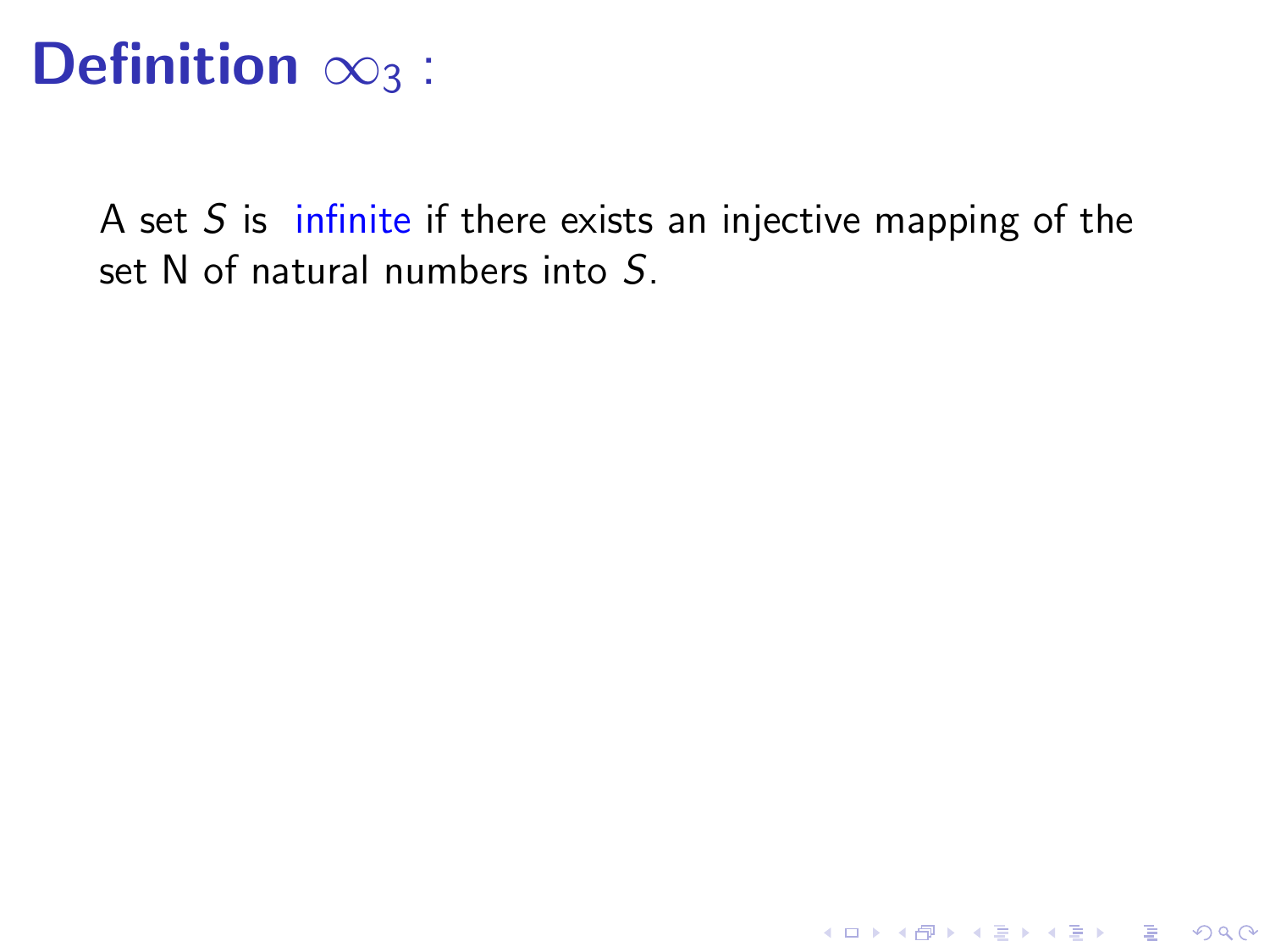# Definition  $\infty_3$  :

A set  $S$  is infinite if there exists an injective mapping of the set N of natural numbers into S.

(The set of natural numbers is what you think it is:

$$
N:=\{1,2,3,4,\dots\},
$$

even though the ancients were dubious about the number 1 as being in the same category as the other whole numbers.

KELK KØLK VELKEN EL 1990

To actually define this set N without making use of the dot-dot-dots requires some apparatus—e.g., mathematical induction.)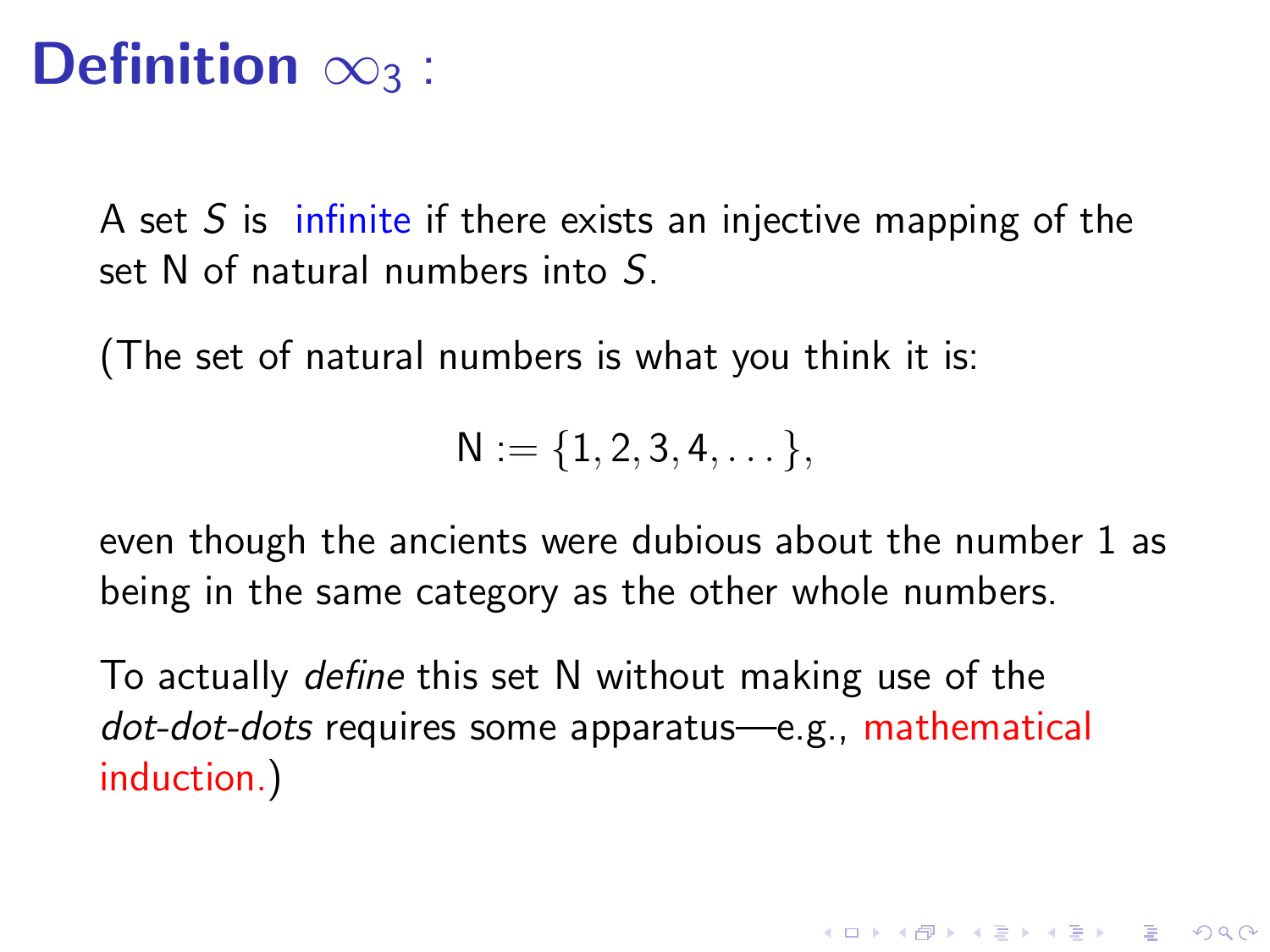# Definition  $\infty_4$  :

A set  $S$  is infinite if there exists an surjective mapping of the set S onto N.

K ロ ▶ K @ ▶ K 할 ▶ K 할 ▶ | 할 | © 9 Q @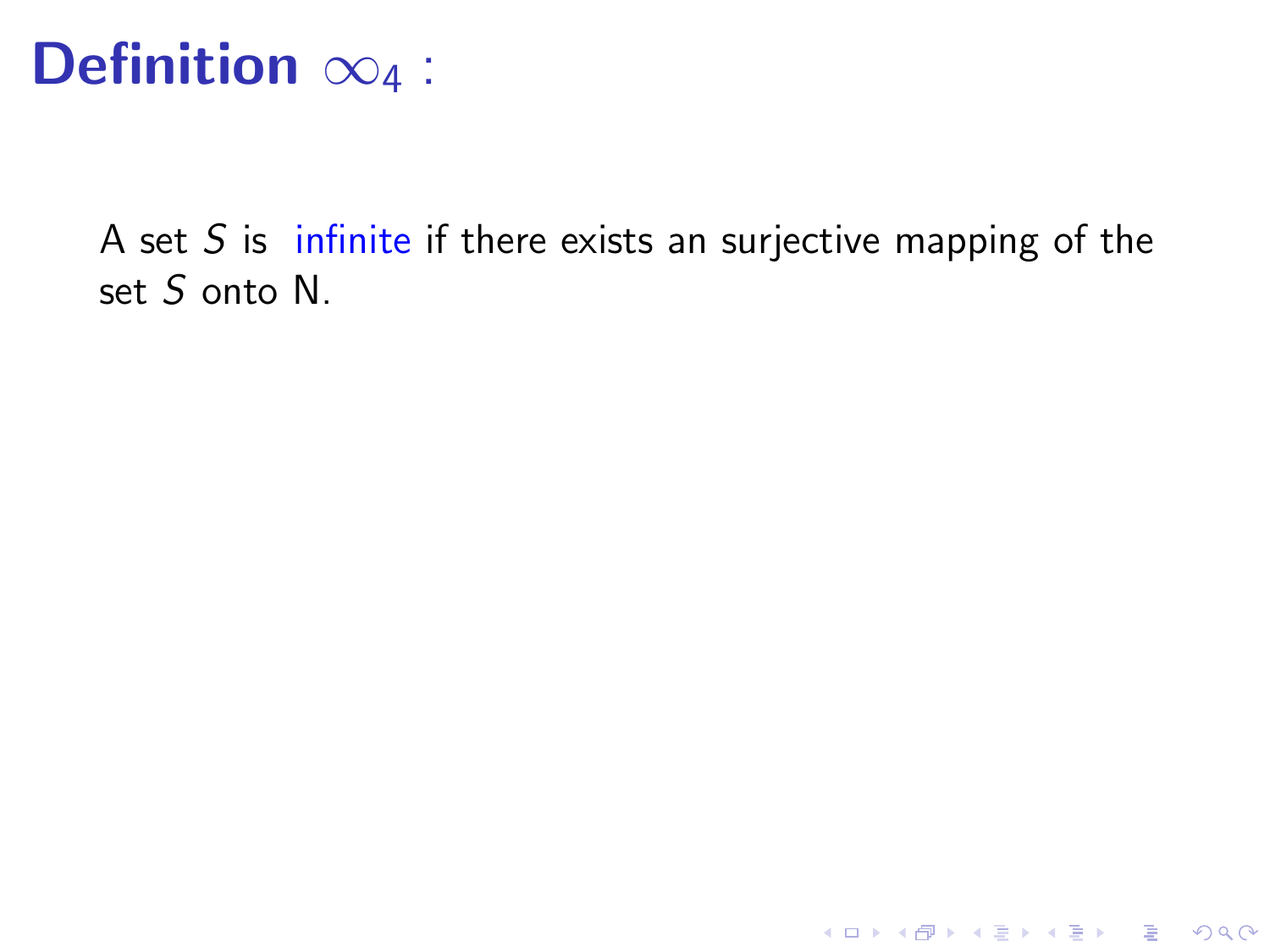# Definition  $\infty_4$  :

A set S is infinite if there exists an surjective mapping of the set S onto N.

We could also pass the buck by defining an infinite set as simply... an *in*-finite set, i.e., a *non-finite set*.

K ロ ▶ K 個 ▶ K 할 ▶ K 할 ▶ 이 할 → 9 Q Q →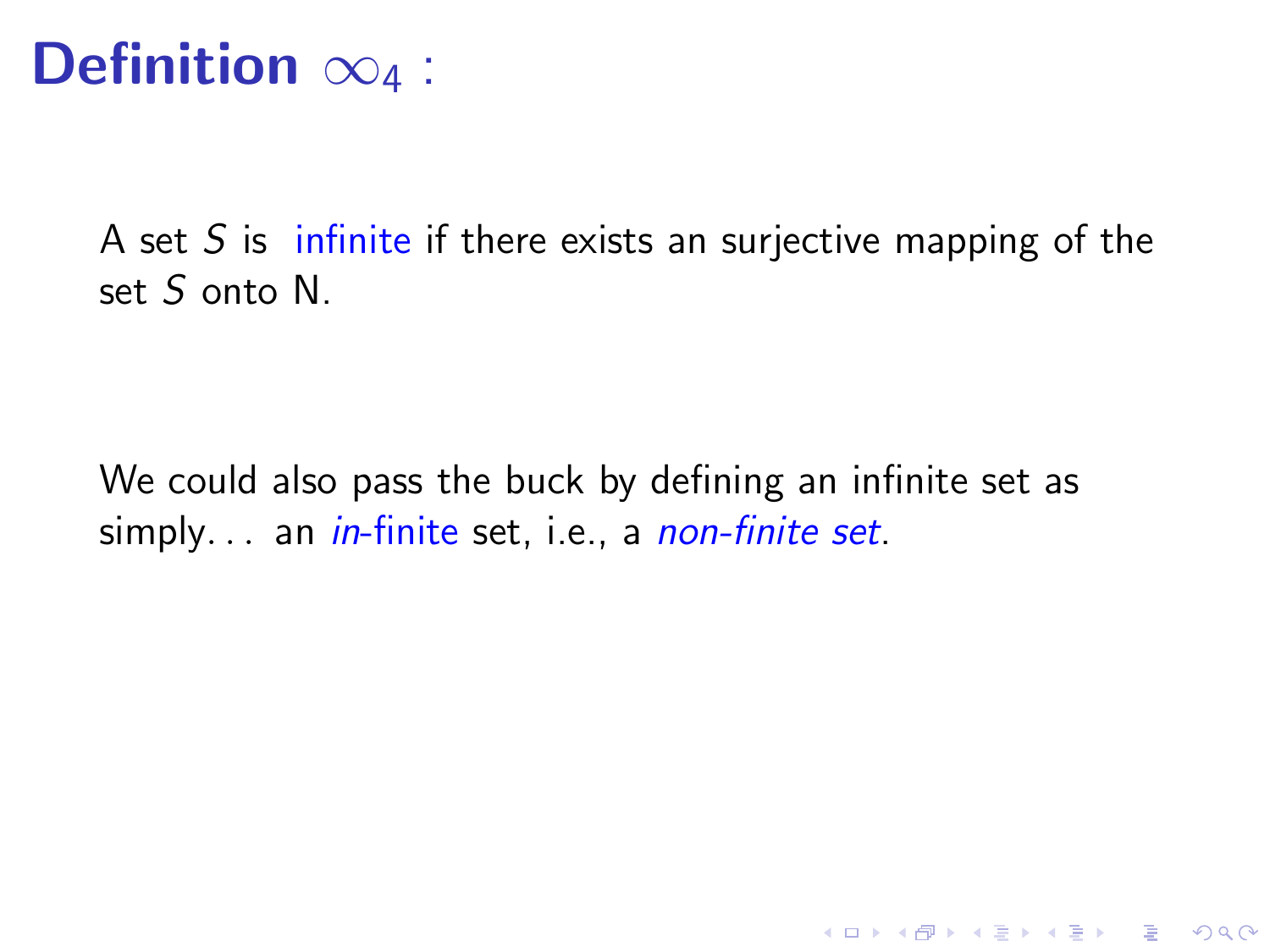# Definition  $\infty_4$  :

A set S is infinite if there exists an surjective mapping of the set S onto N.

We could also pass the buck by defining an infinite set as simply... an *in*-finite set, i.e., a *non-finite set*.

E.g., it is a set S such that any finite subset of S has a non-empty complement in S.

So, what is a finite set?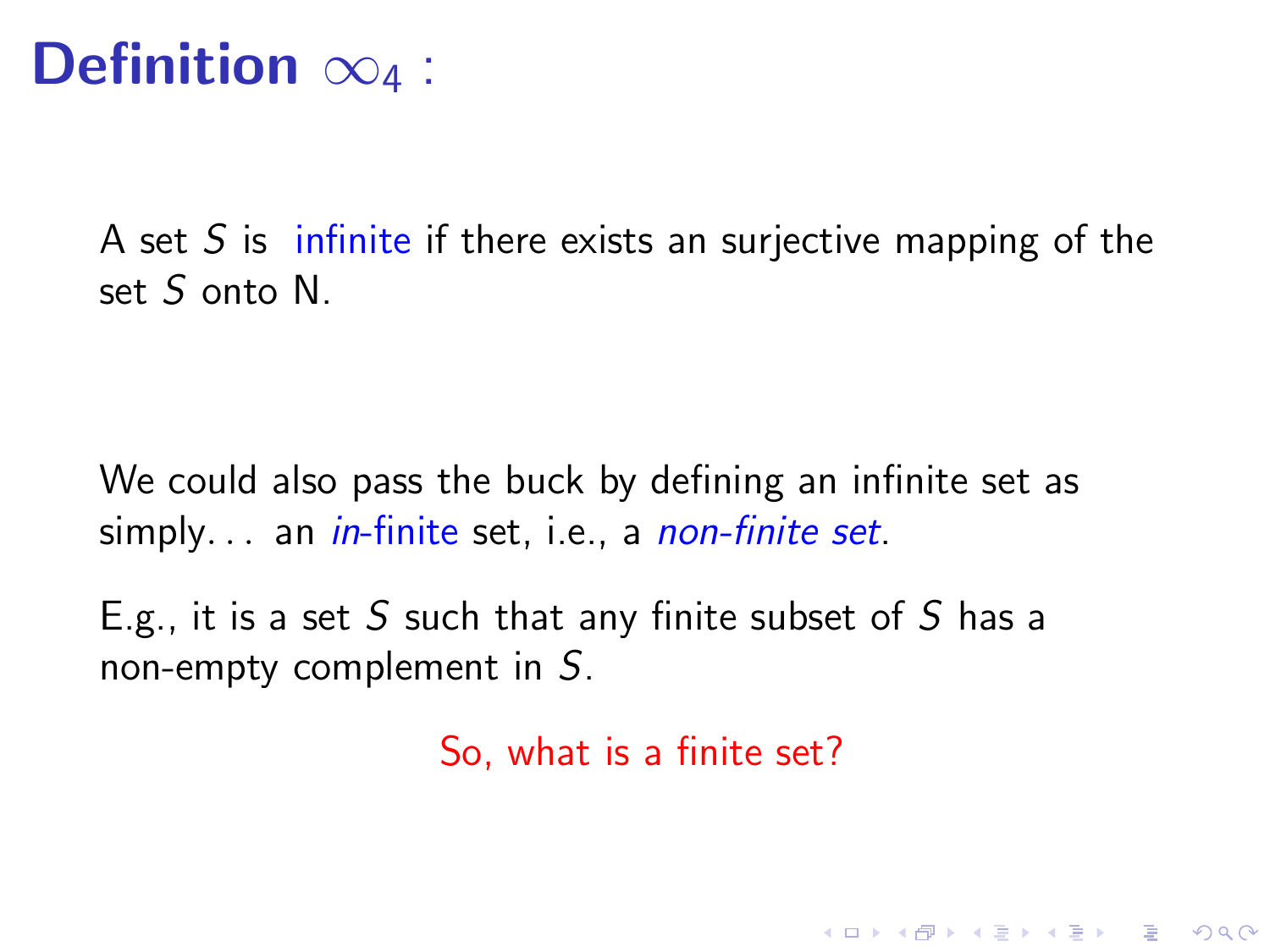Within the appropriate axiomatic set-theoretic context, the four definitions of "infinite set" are equivalent, so we have a choice:

- $\triangleright$  We can choose one of them as our *primary definition*, and the other three can be thought of as 'characterizations' of the then-defined concept—infinite set.
- $\triangleright$  We can simply say: these are all equivalent and any one can serve as "the" definition.

**KORKARYKERKER POLO**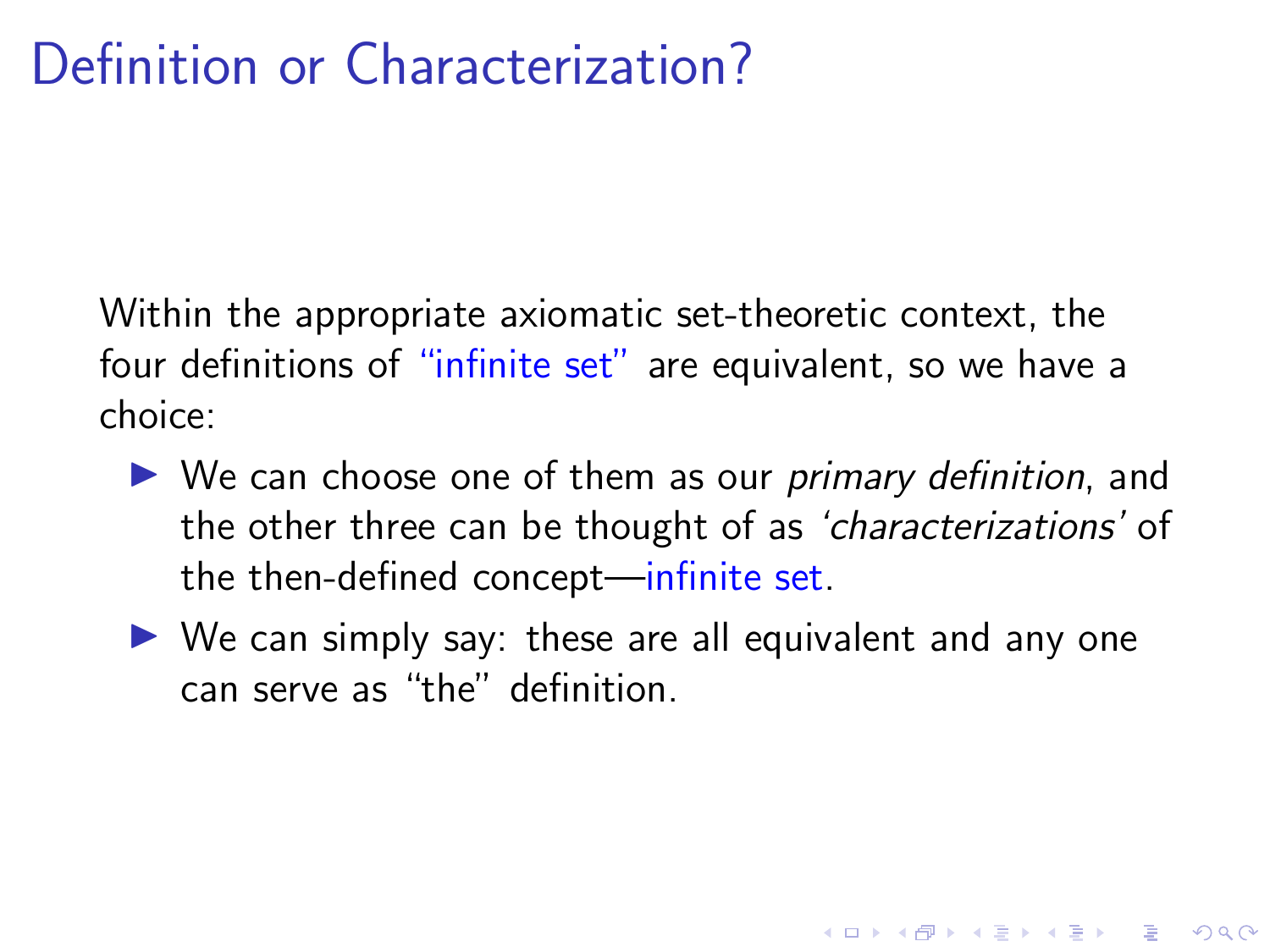depend on the ambient axiomatic context in which are working. For example, if you accept the 'Axiom of Choice' then if a set is infinite following Definition  $\infty_2$  it is also infinite following Definition  $\infty_1.$ <sup>2</sup>

<sup>&</sup>lt;sup>2</sup>For an excellent account of the issues that Dedekind confronted in his essay see Notes on Richard Dedekind's "Was sind und was sollen die Zahlen?" by David Joyce, https: // mathcs. clarku. edu/ ~ [djoyce/ numbers/ dedekind. pdf](https://mathcs.clarku.edu/~djoyce/numbers/dedekind.pdf )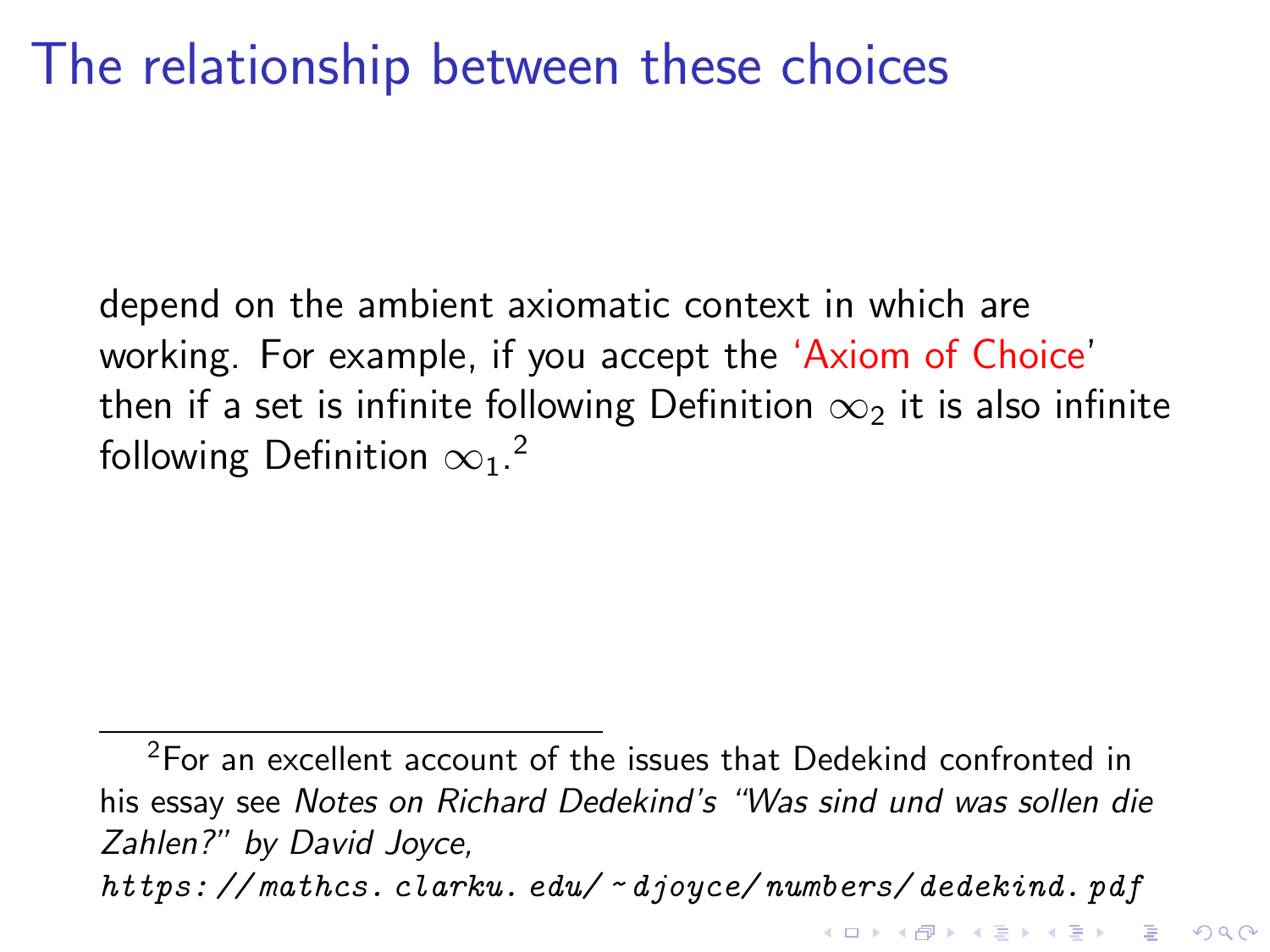The question, then, (What is an infinite set?) depends on the choice: definition versus characterization. The same holds for the question:

#### What are<sup>3</sup> Prime Numbers?

<sup>3</sup>'and what should be'—following the tone of Dedekind's "Was sind und was sollen die Zahlen?"**KORK ERREPADEMENT**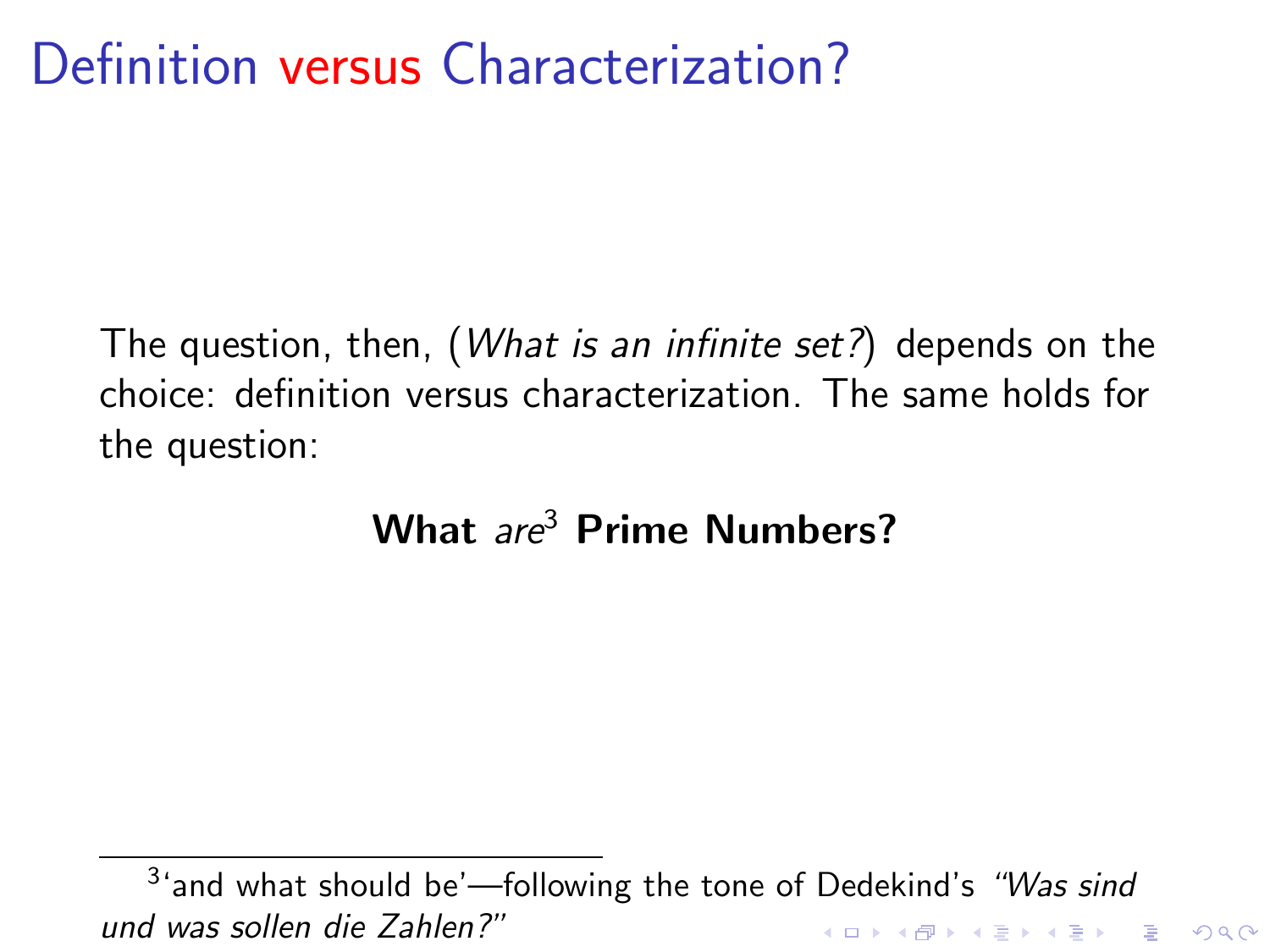### Two possible definitions

A prime number p is a (whole) number greater than one

1. that is not expressible as the product of two smaller numbers. (Unfactorable.)

or

**KORKARYKERKER POLO**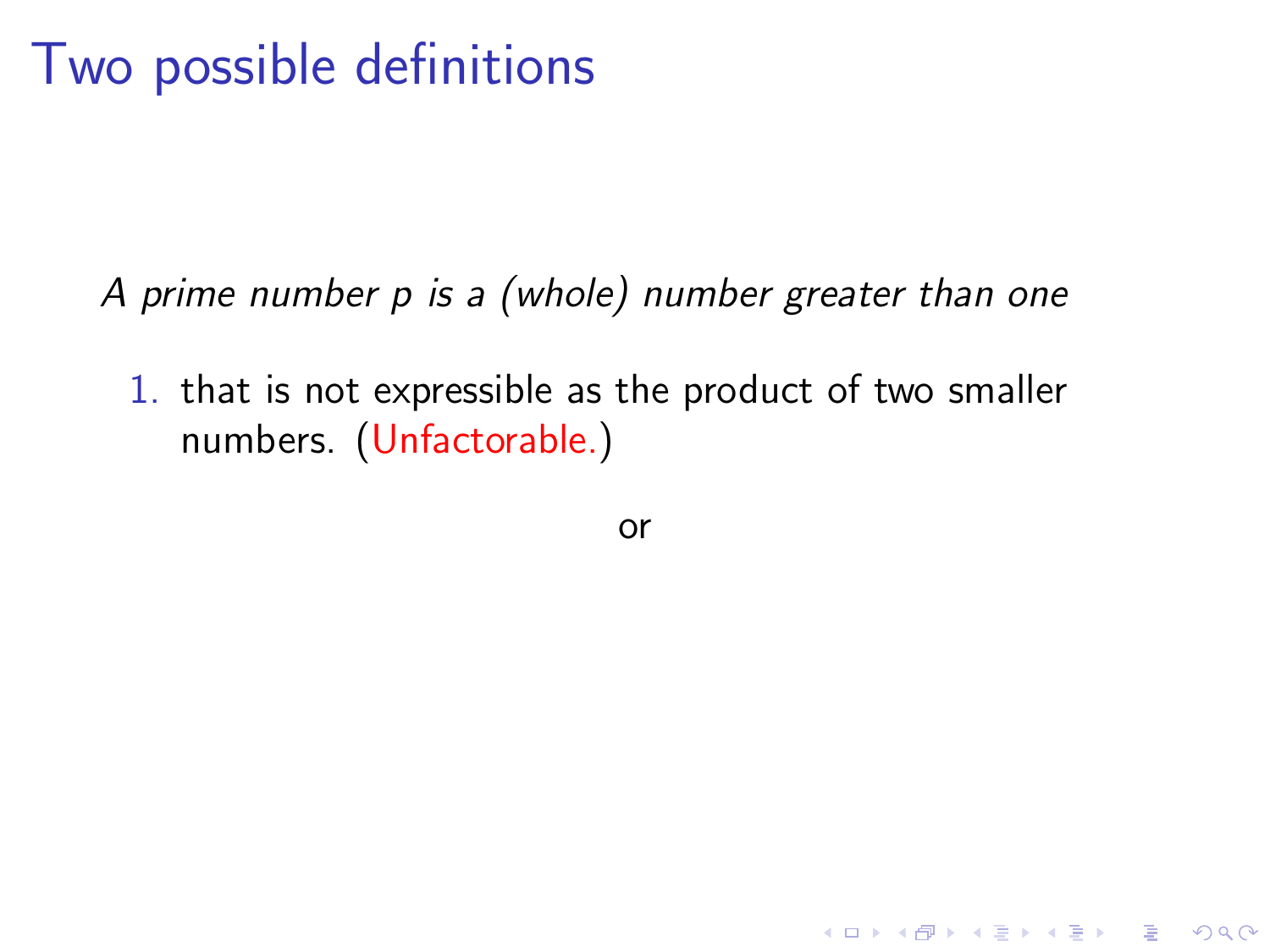### Two possible definitions

A prime number p is a (whole) number greater than one

1. that is not expressible as the product of two smaller numbers. (Unfactorable.)

#### or

2. that has the property that if it divides a product of two numbers, it divides one of them.

**KORKARYKERKER POLO**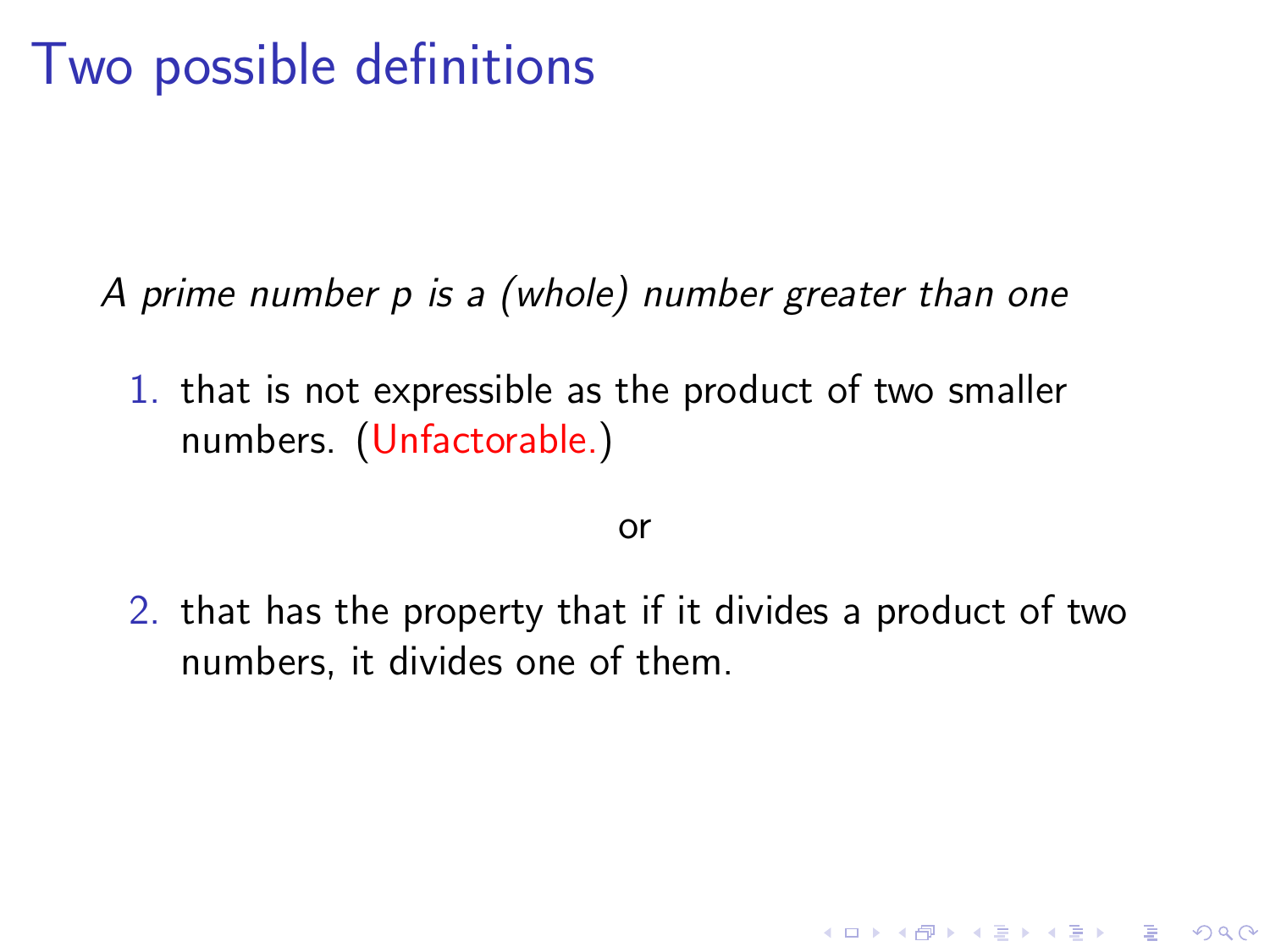### Your Choice!

If you choose  $(2)$  (p is prime if 'whenever' it divides a product it divides one of the factors ) as the fundamental definition...

K ロ ▶ K 個 ▶ K 할 ▶ K 할 ▶ 이 할 → 9 Q Q →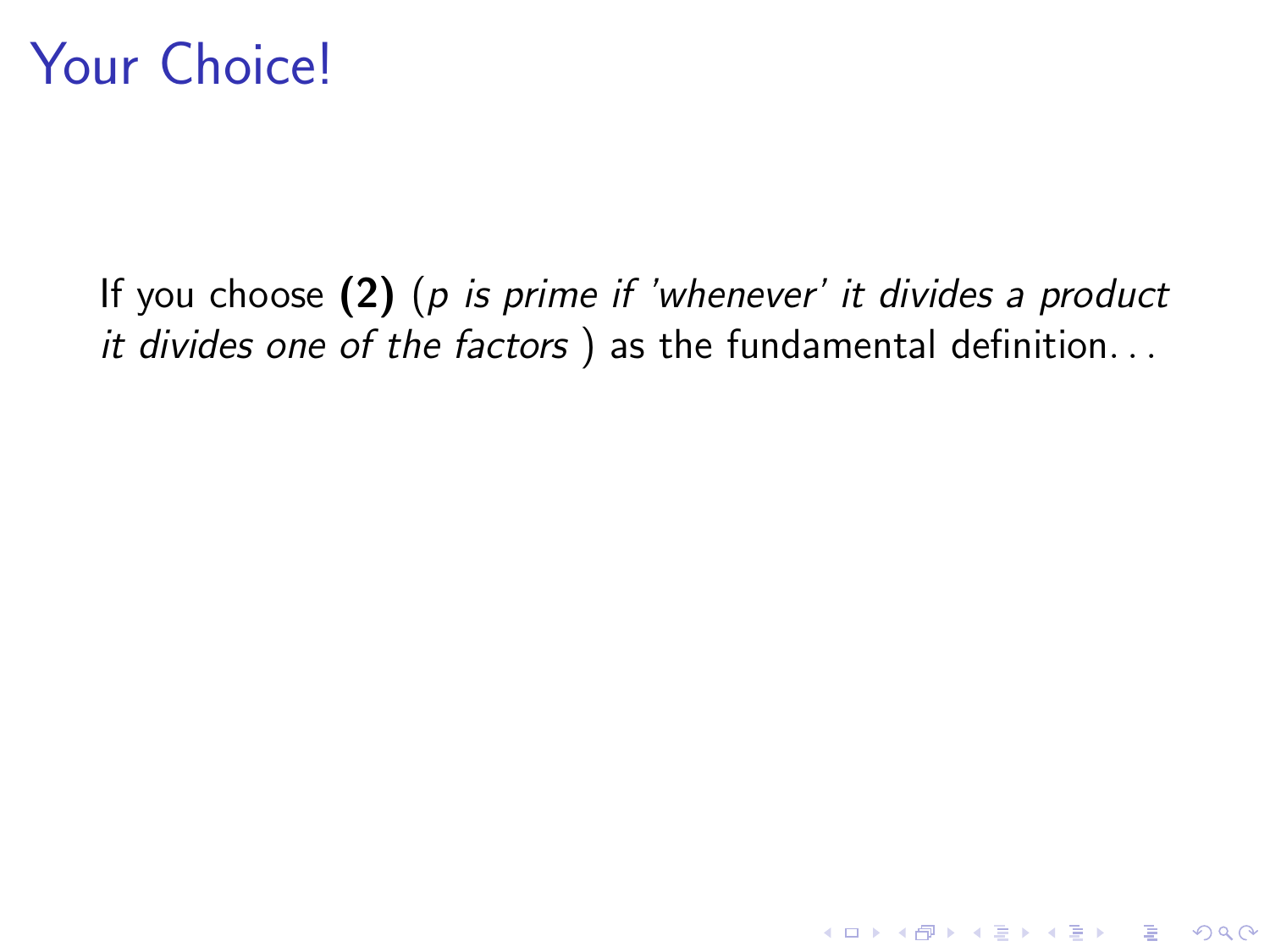If you choose  $(2)$  (p is prime if 'whenever' it divides a product it divides one of the factors ) as the fundamental definition. . .

you are actually placing the notion of prime number in the broader context of 'prime'-ness as it applies to number systems more general than the ring of ordinary numbers—

and more specifically framing it in the context of *prime ideals* of a general ring.

**KORKAR KERKER SAGA**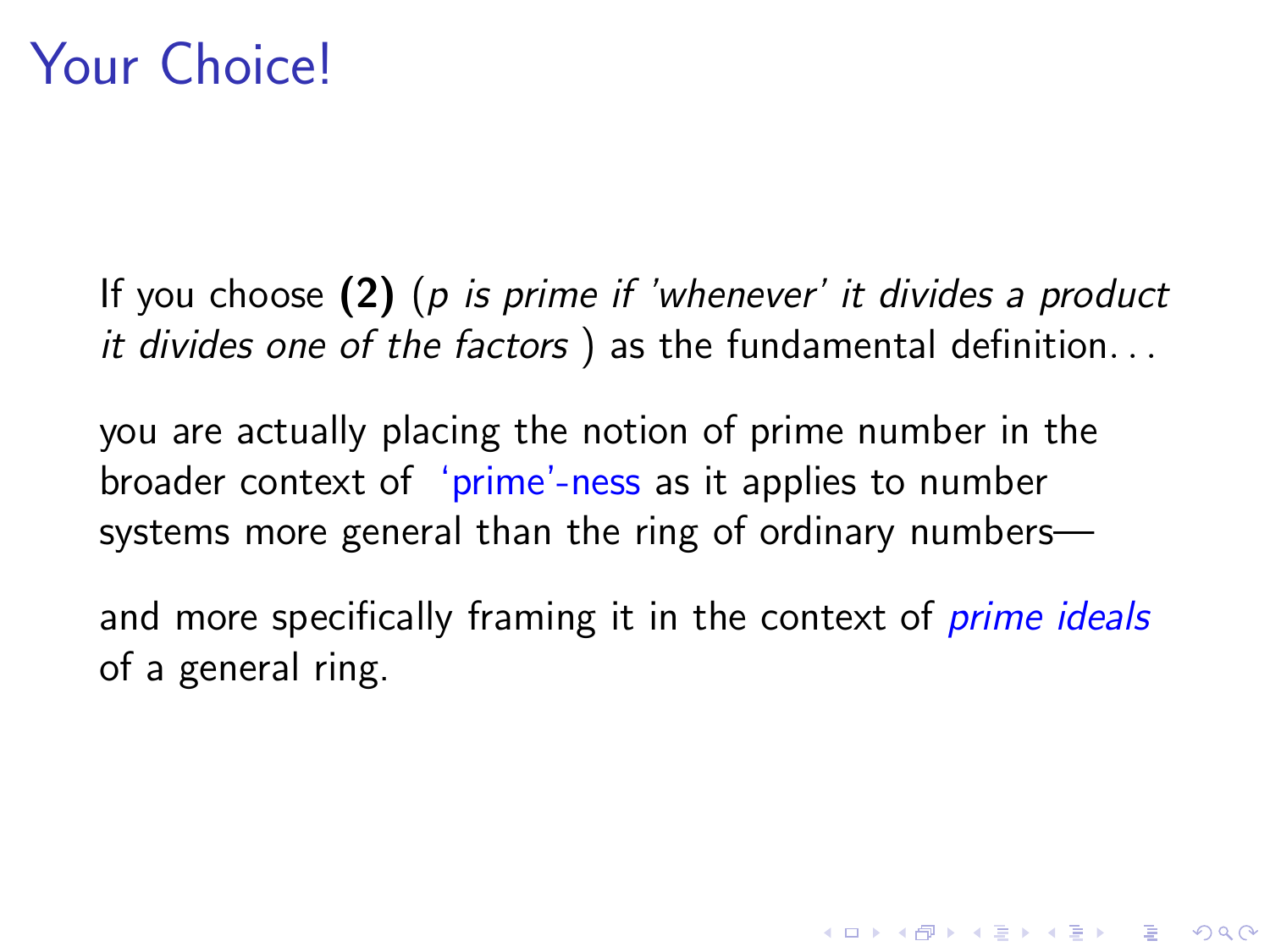# Moreover, choosing (2) as *your* definition

casts  $(1)$  (that primes are numbers that are 'unfactorable') as a specific feature that characterizes prime numbers, thanks to the theorem that guarantees the equivalence of these two formulations.

K ロ ▶ K 個 ▶ K 할 ▶ K 할 ▶ 이 할 → 9 Q Q →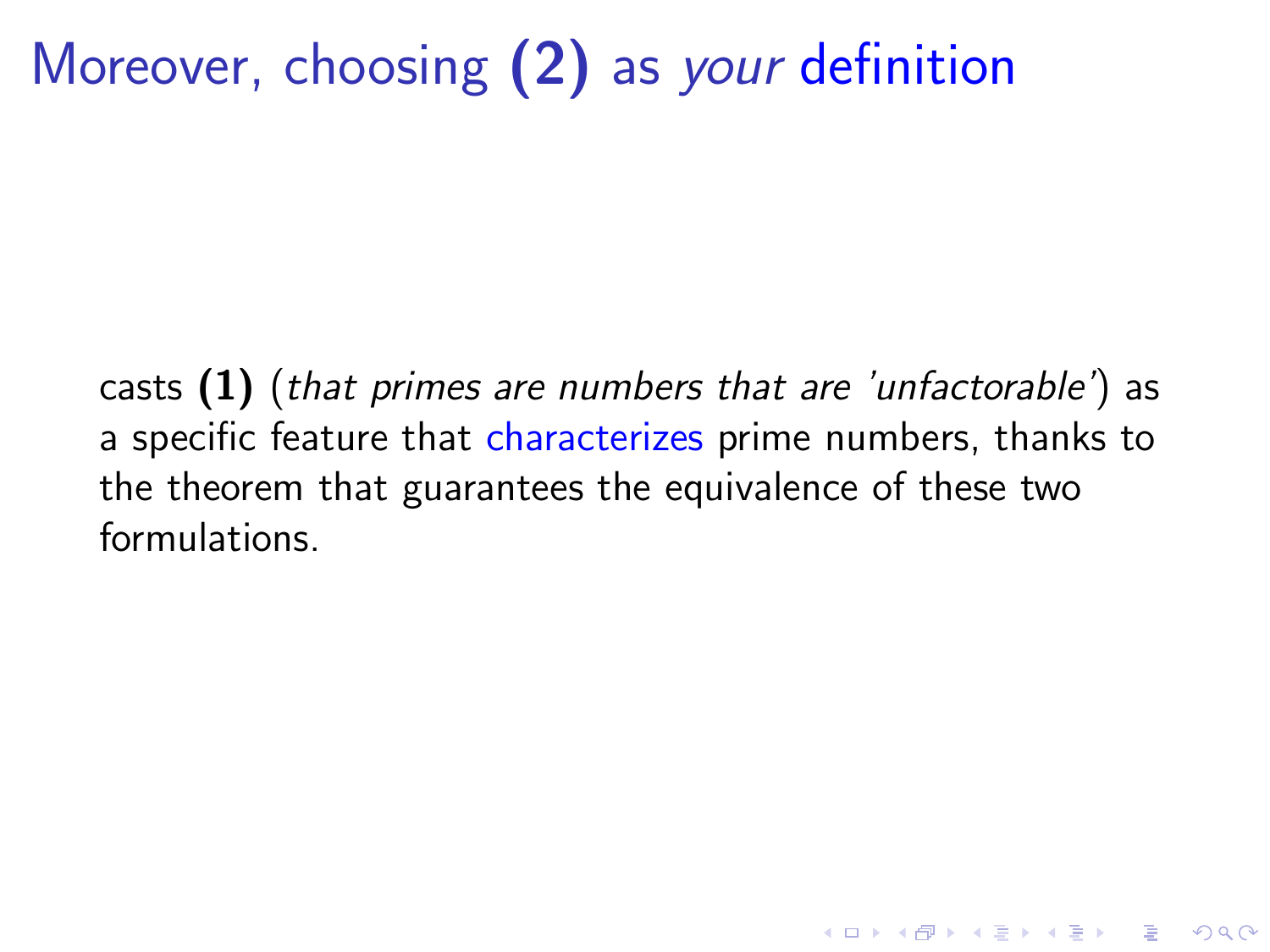### Going the other route—

#### i.e., focusing on  $(1)$ , the unfactorable quality of prime number,

K ロ ▶ K 個 ▶ K 할 ▶ K 할 ▶ 이 할 → 9 Q Q →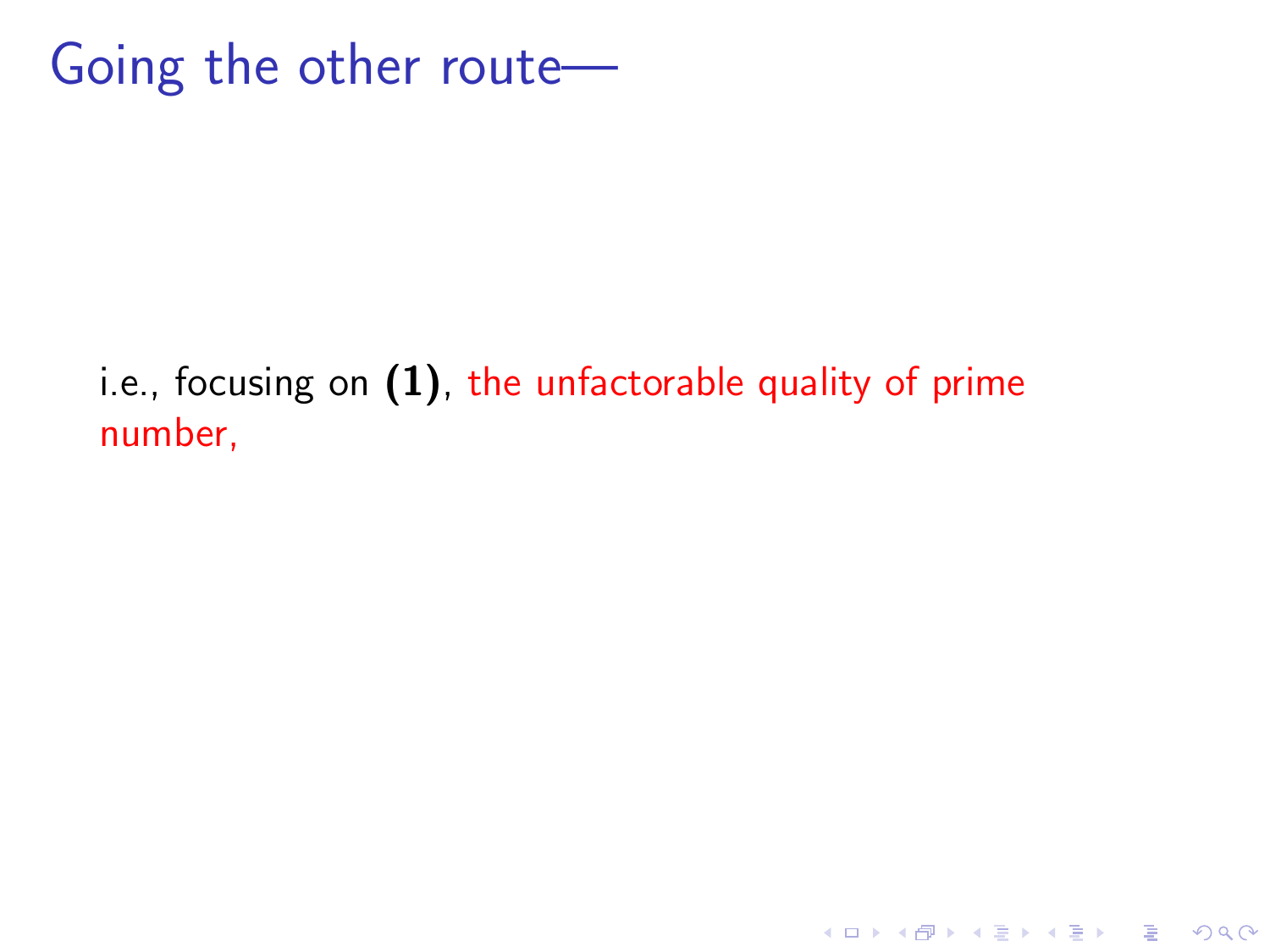i.e., focusing on  $(1)$ , the unfactorable quality of prime number, would then cast (2) as simply a more general feature also characterizing prime-ness (within the larger context of commutative rings with identity element).

**KORKARYKERKER POLO**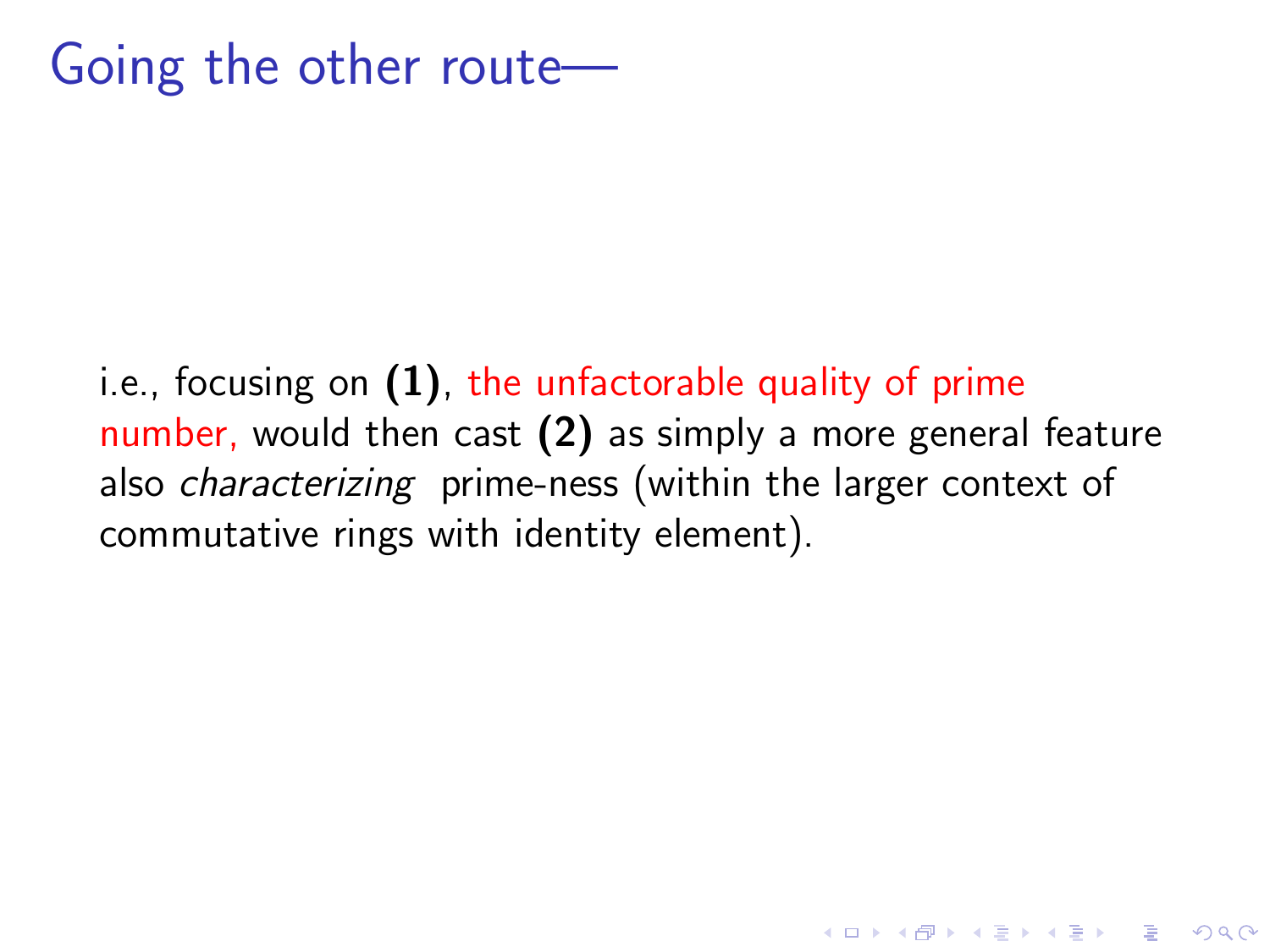### What prime numbers are there?

New primes are discovered every few days... Two weeks ago today: A record prime of 50001 digits was computed:

 $10^{50000} + 65859$ 

is the smallest prime with 50001 digits.<sup>4</sup>

<sup>4</sup>[https:](https://www.multiprecision.org/downloads/ecpp/cert-50000.bz2)

[<sup>//</sup>www.multiprecision.org/downloads/ecpp/cert-50000.bz2](https://www.multiprecision.org/downloads/ecpp/cert-50000.bz2) in PARI/GP format and [https://www.multiprecision.org/downloads/]( https://www.multiprecision.org/downloads/ecpp/cert-50000.primo.bz2) [ecpp/cert-50000.primo.bz2]( https://www.multiprecision.org/downloads/ecpp/cert-50000.primo.bz2) in Primo format as converted by PARI/GP code written by J. Asuncion, who is also the author of the fastECPP implementation in PARI/GP.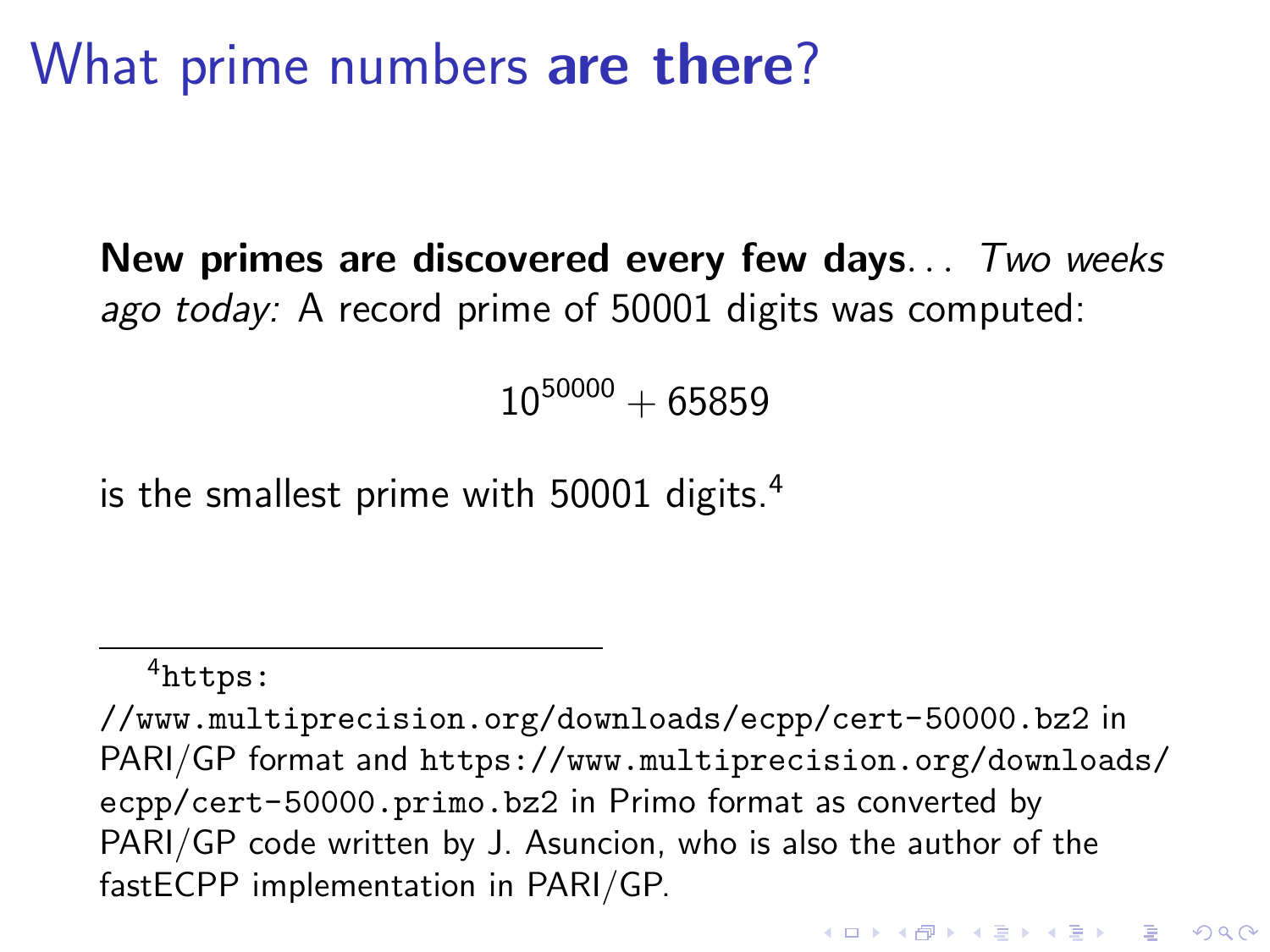### Proofs that there are infinitely many primes

The classical proof:  $\dots$  is the one in Euclid's Elements<sup>5</sup>.

It proves that the set of prime numbers is "non-finite." E.g., if you already know that 2, 3, 5, 7, and 11 are primes, for example, then Euclid's proof notes that there exists yet another prime

 $< 2 \cdot 3 \cdot 5 \cdot 7 \cdot 11 + 1 = 2311.$ 

Well, 2311 is, in fact, a prime not on your list, but... so is 13.

<sup>5</sup> "Elements" — 'Σ $\tau$ οιχεί $\alpha$ '—is quite a stark title. "Elements" of what?

**KORKAR KERKER SAGA**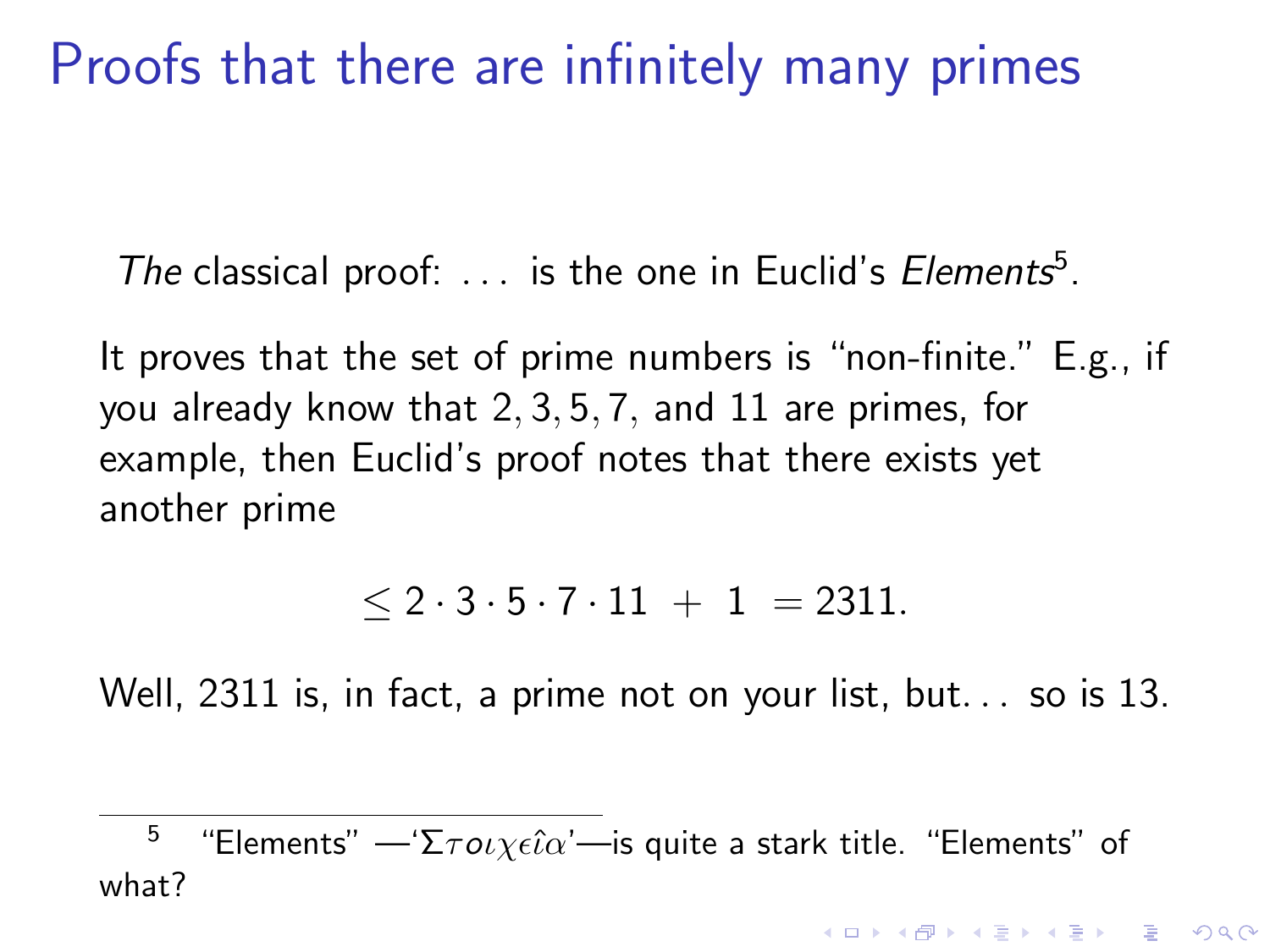Following Euler, the Riemann zeta function  $\zeta(s)$  which has its additive and multiplicative formats—for  $Re(s) > 1$ :



**KORKARYKERKER POLO**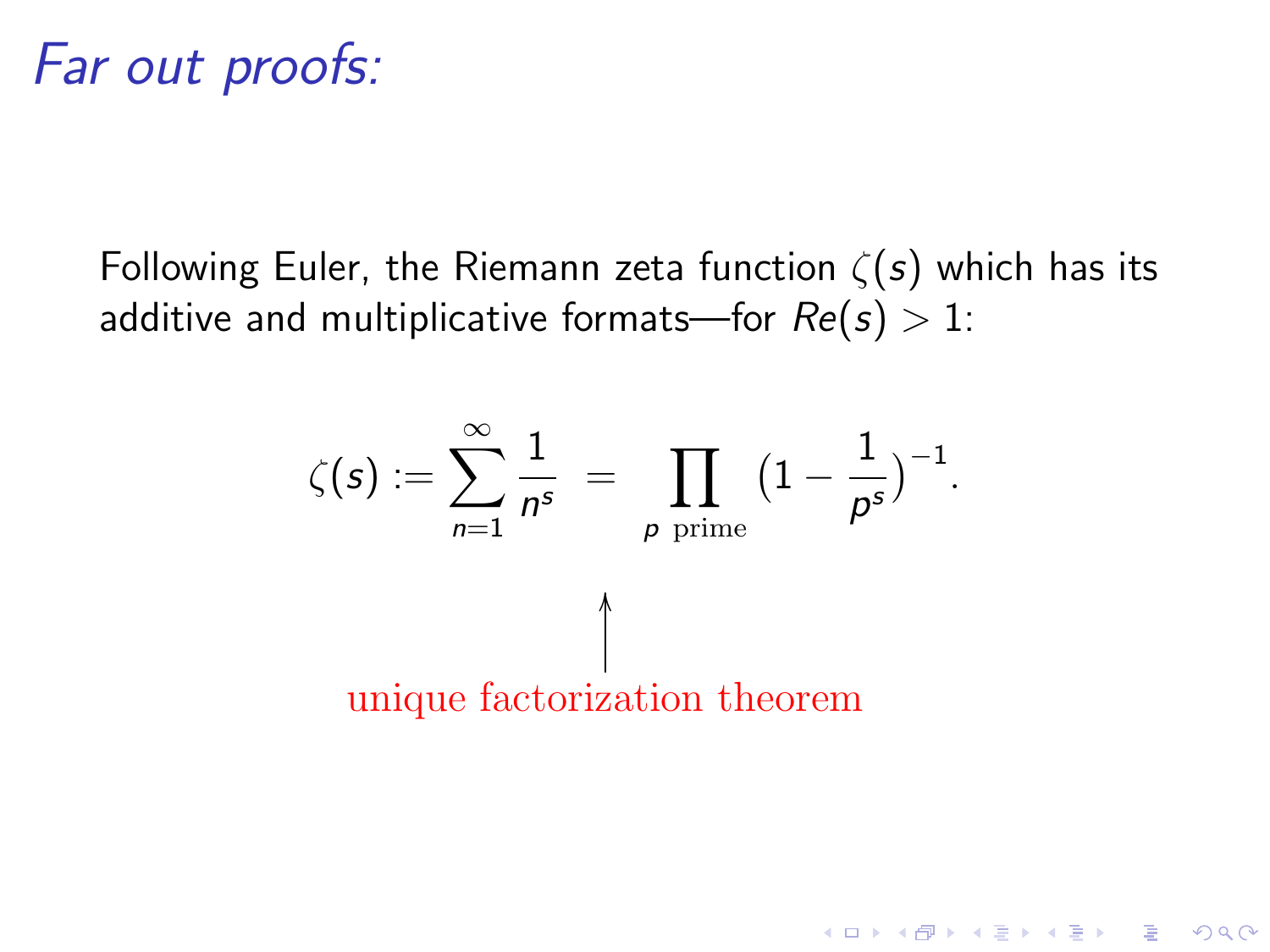# The values of  $\zeta(s)$  at positive even integers

For  $s = 2n$  (with *n* any positive integer) Euler proved that

$$
\zeta(2n) = \prod_{p \text{ prime}} \left(1 - \frac{1}{p^{2n}}\right)^{-1} = r_n \cdot \pi^{2n} \tag{0.1}
$$

**KORKARYKERKER POLO** 

where  $r_n$  is some (positive) rational number.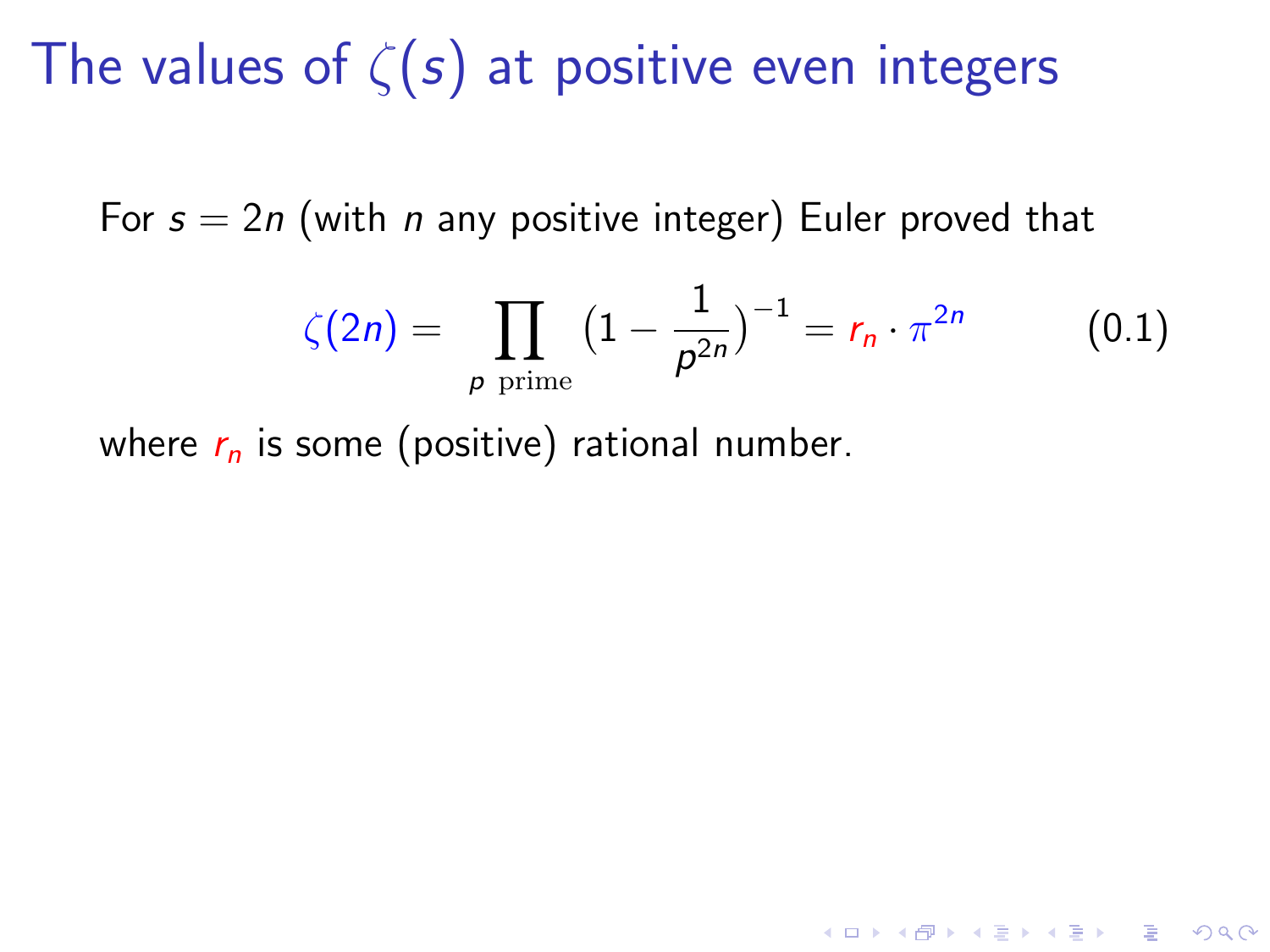## The values of  $\zeta(s)$  at positive even integers

For  $s = 2n$  (with *n* any positive integer) Euler proved that

$$
\zeta(2n) = \prod_{p \text{ prime}} \left(1 - \frac{1}{p^{2n}}\right)^{-1} = r_n \cdot \pi^{2n} \tag{0.1}
$$

K ロ ▶ K 個 ▶ K 할 ▶ K 할 ▶ 이 할 → 이익 @

where  $r_n$  is some (positive) rational number.

$$
r_n := (-1)^{n+1} \frac{2^{2n-1}}{(2n)!} \cdot B_{2n}
$$

where  $B_{2n} =$  the 2nth Bernoulli number.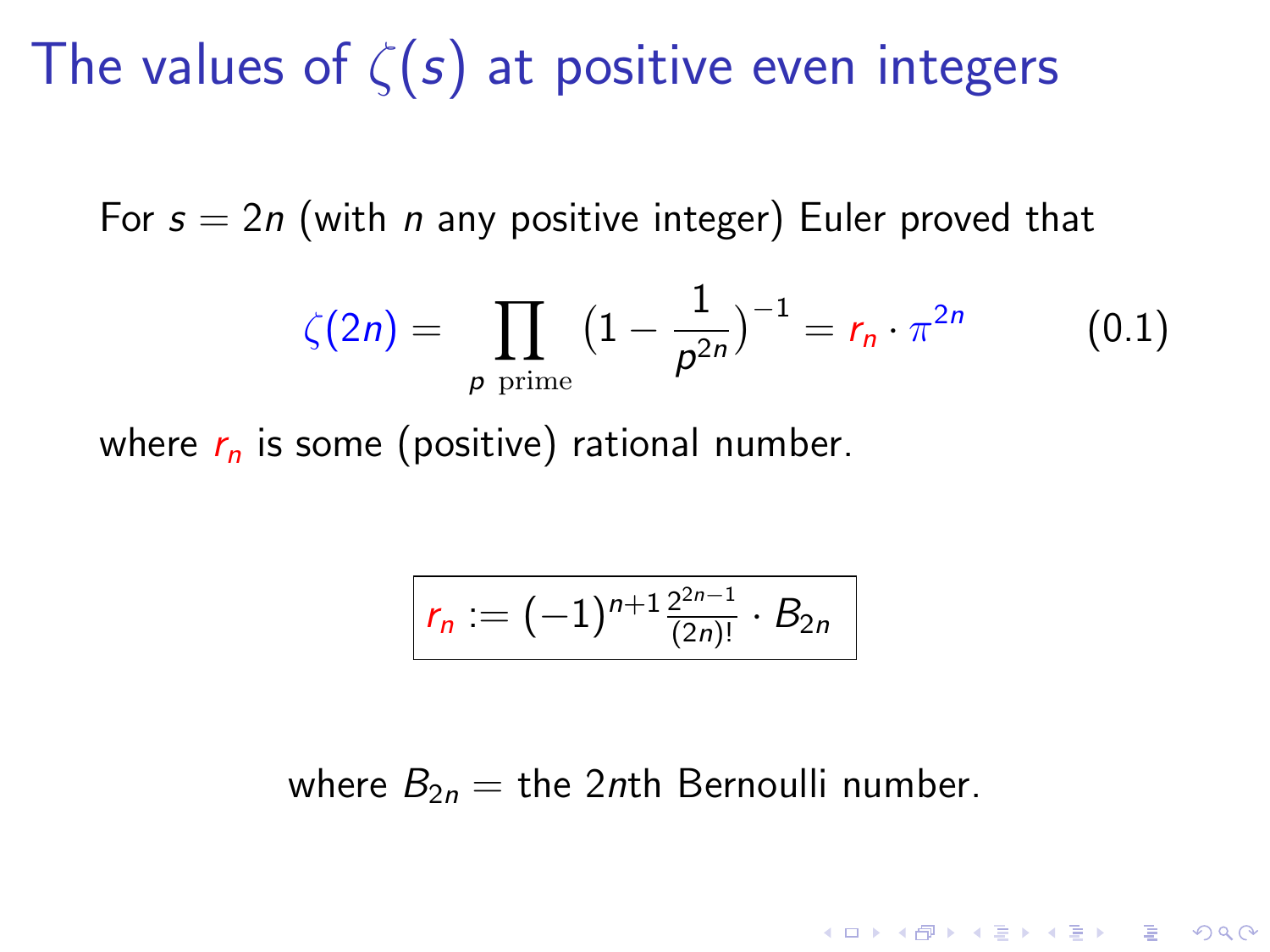# What if there were only finitely many prime numbers?

#### Now,

If there were only finitely many prime numbers, then

$$
\prod_{p \text{ prime}} \left(1 - \frac{1}{p^{2n}}\right)^{-1} \tag{0.2}
$$

K ロ ▶ K 個 ▶ K 할 ▶ K 할 ▶ 이 할 → 이익 @

would be a rational number.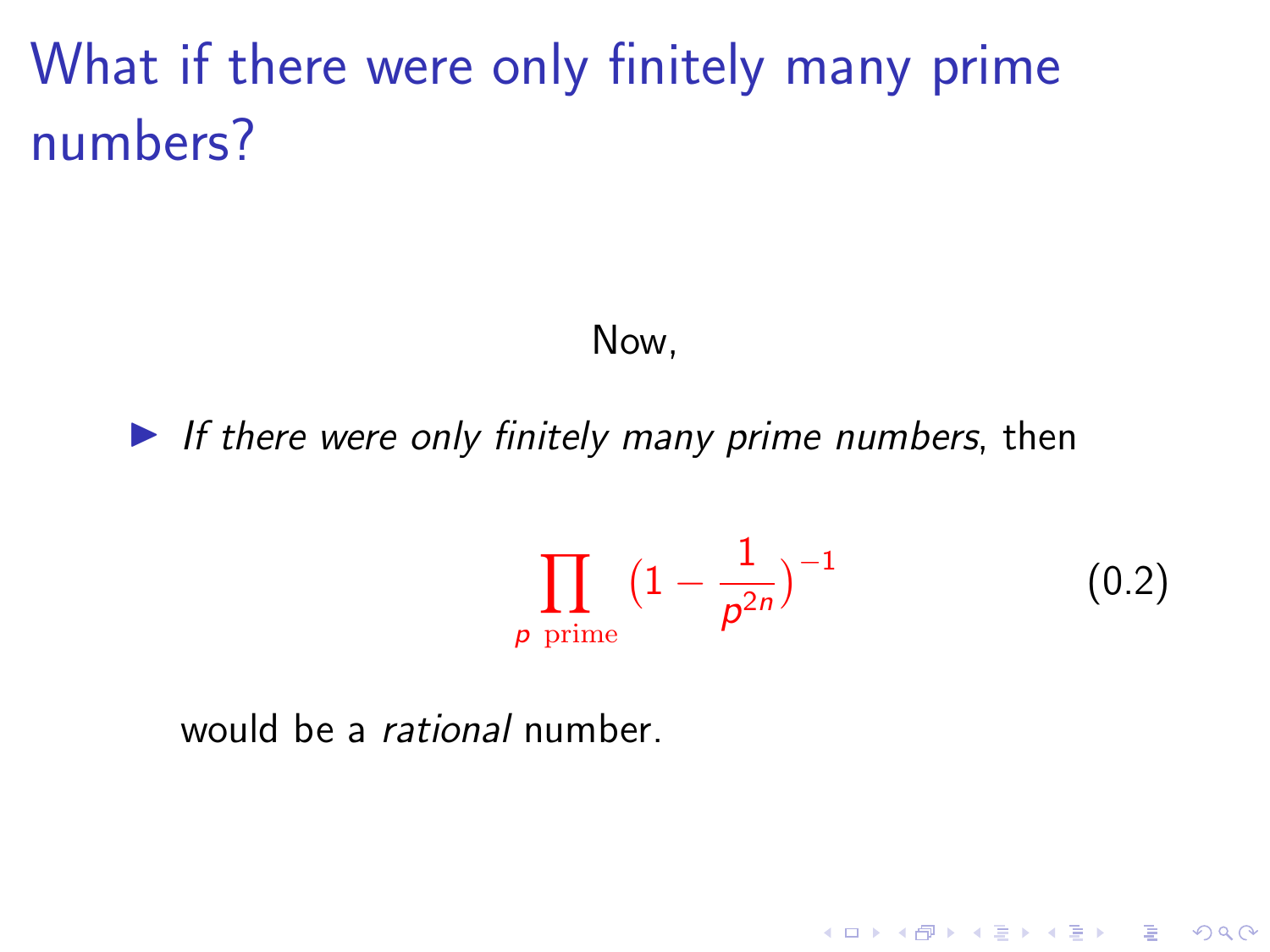### **Contradiction!**

#### Comparing

$$
\zeta(2n) = \prod_{p \text{ prime}} \left(1 - \frac{1}{p^{2n}}\right)^{-1} = r_n \cdot \pi^{2n} \tag{0.3}
$$

**KORK EXTERNE PROVIDE** 

with:

#### **Theorem:** (Lindemann-Weierstrass)  $\pi$  is transcendental, and

choosing  $n$  to be some positive number you like:  $n = 1$  or  $n = 2$ , or  $\ldots$   $n = a$  million, we get a contradiction, since the central term in this equation (0.3) would be rational... but  $r_n \cdot \pi^{2n}$  is irrational.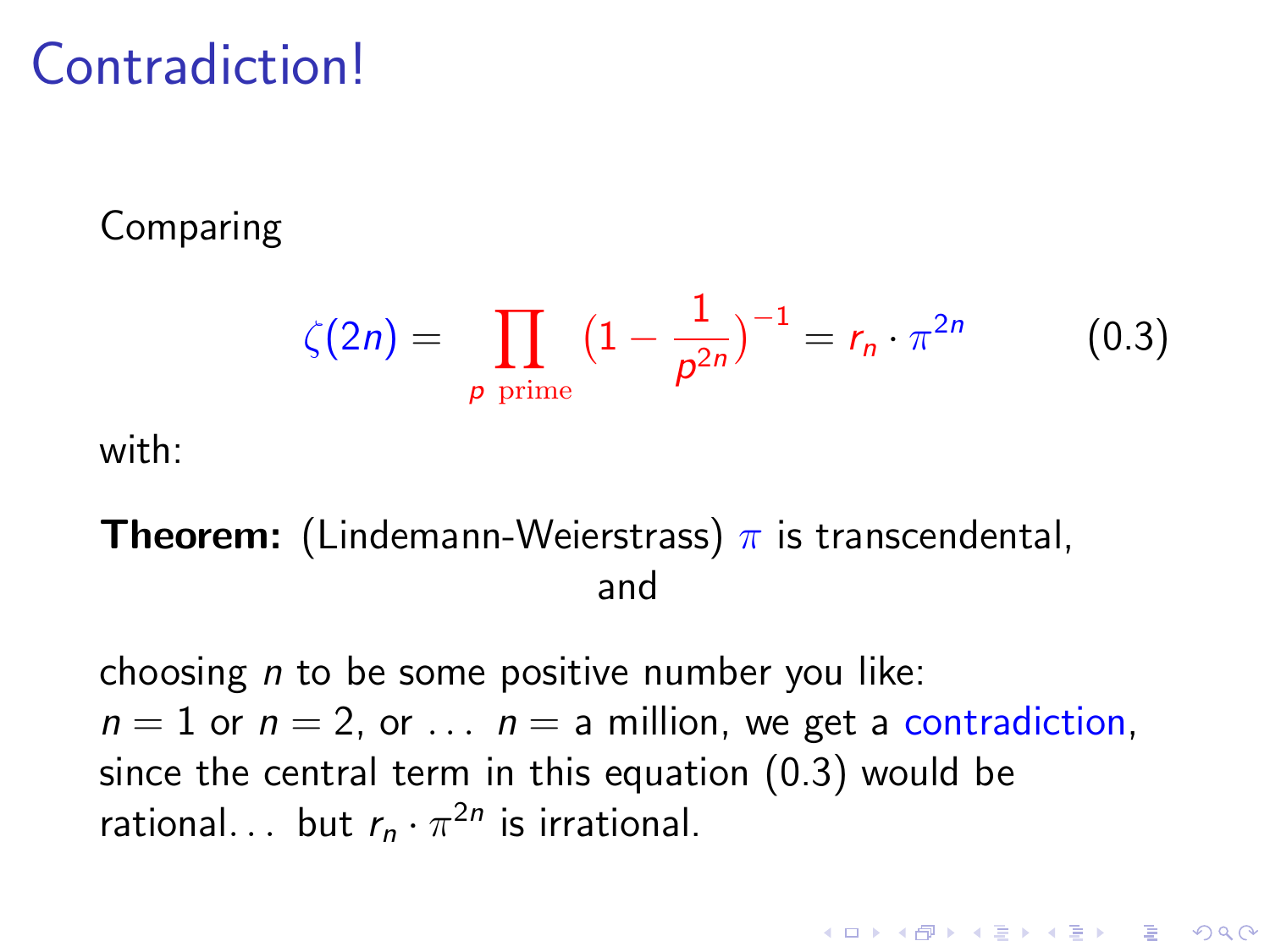<span id="page-36-0"></span>For any choice of  $n$  we get:

### Corollary ( $Proof_{n}$ )

There are infinitely many prime numbers.

### Query

- 1. Assuming that these proofs aren't circular (and I'm guessing that they aren't) would you consider them to actually be different proofs for different choices of positive integer n?
- 2. Which, if any, of the definitions we listed above of the concept "infinite" do these proofs rely on?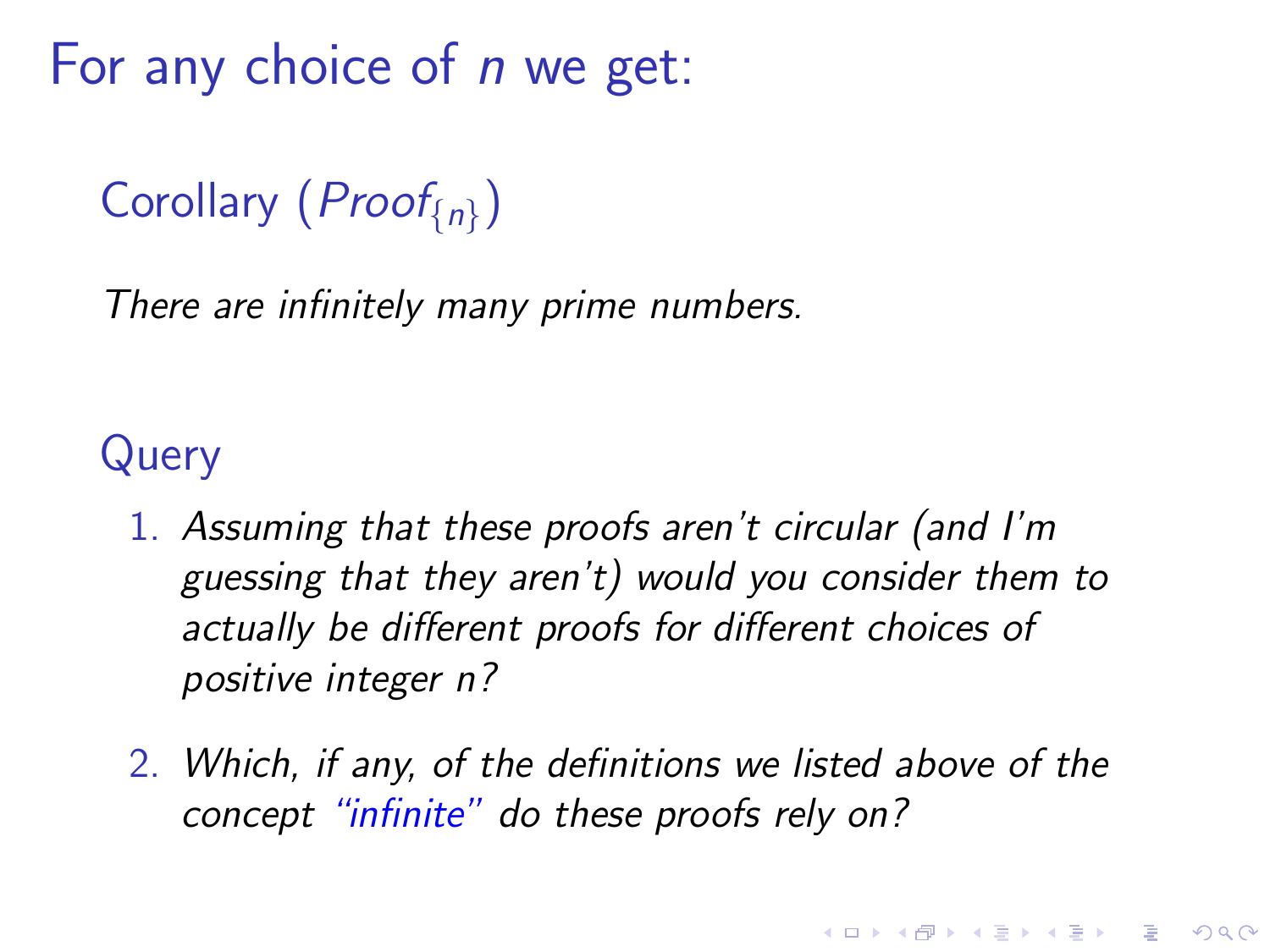### Prime Number Races



That is the title of a wonderful article $6$  by Andrew Granville and Greg Martin that explains in detail the race between, for example, the team of prime numbers congruent to 1 mod 4 (color them  $blue$ ) and the team congruent to  $-1$  mod 4 (color them red).

 $6$ <https://arxiv.org/pdf/math/0408319.pdf>  $\rightarrow$  (axis a server) on  $\circ$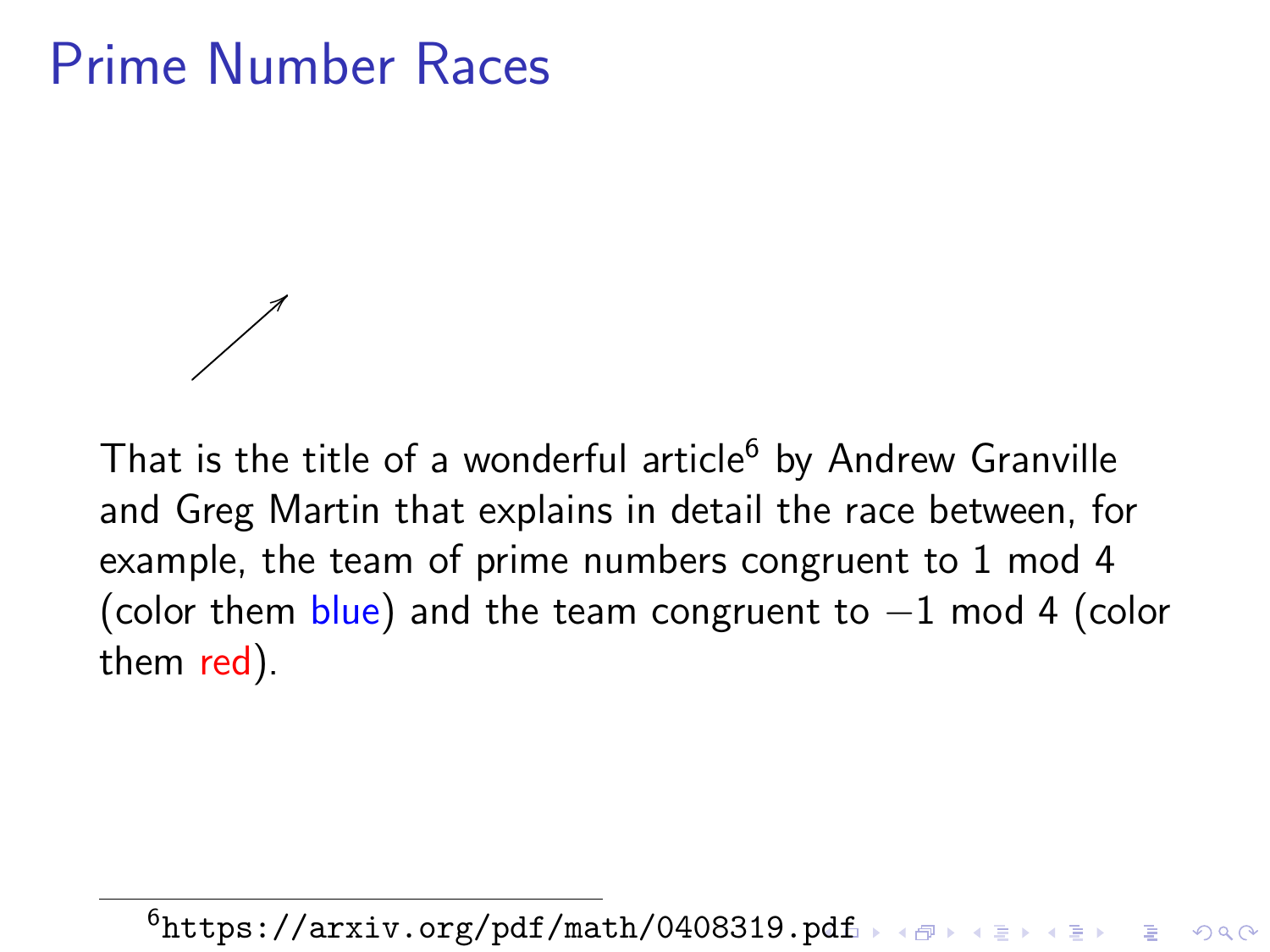### Red versus Blue

#### 2, 3, 5, 7, 11, 13, 17, 19, 23, 29, 31, 37, 41,

#### 43, 47, 53, 59, 61, 67, 71, 73, 79, 83, 89, 97

### Primes congruent to 1 mod 4 (blue) —versus— Primes congruent to  $-1$  mod 4 (red)

**KORKARYKERKER POLO**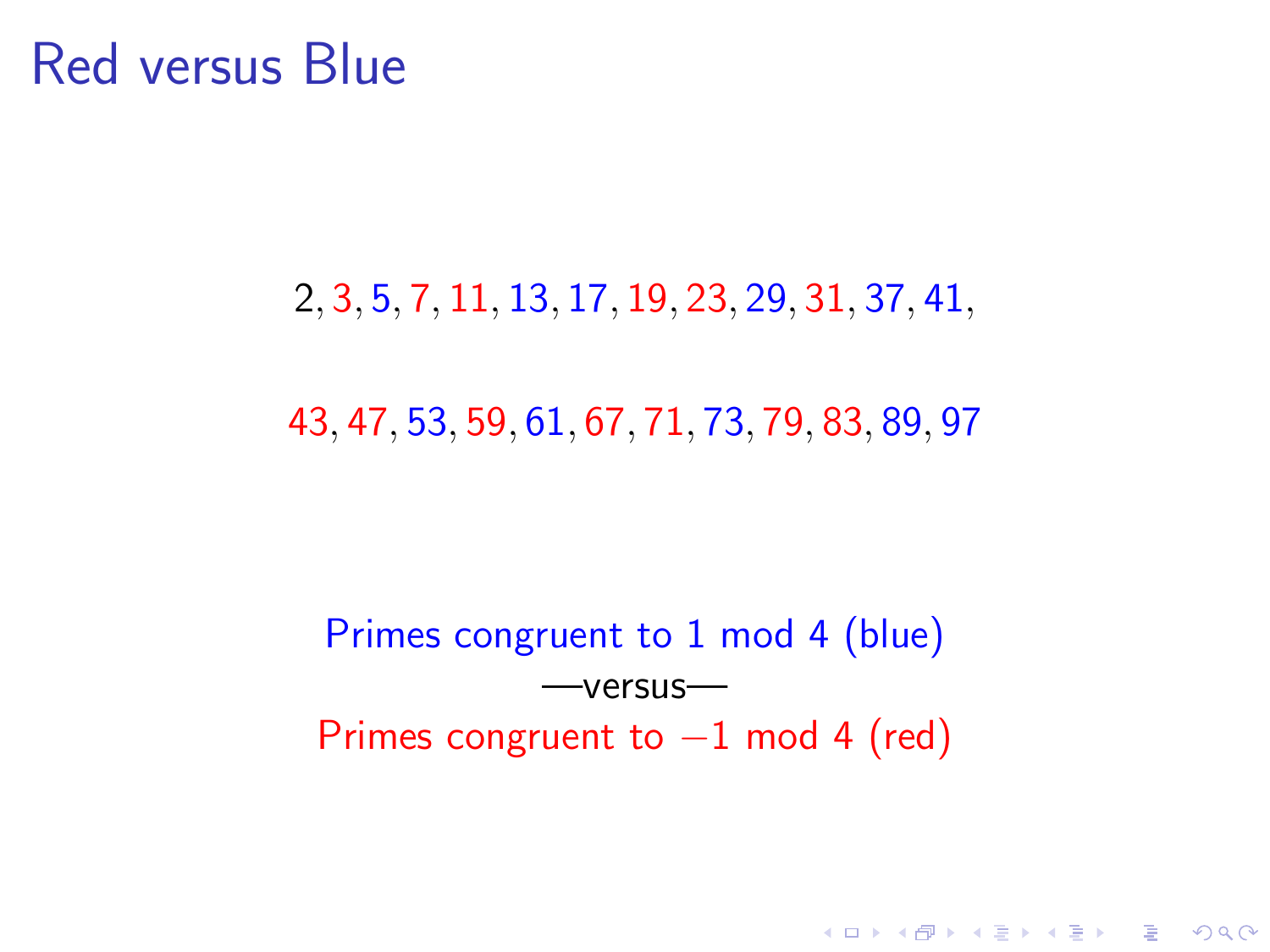

#### $\{$  Score for primes  $< 100$ }: 11 to 13

The race is very close, but the team of Primes congruent to −1 mod 4 is ahead. This is often the case for larger packets of prime numbers:

 $\{$  Score for primes  $< 100,000$ : 4783 to 4808

K ロ ▶ K 個 ▶ K 할 ▶ K 할 ▶ 이 할 → 이익 @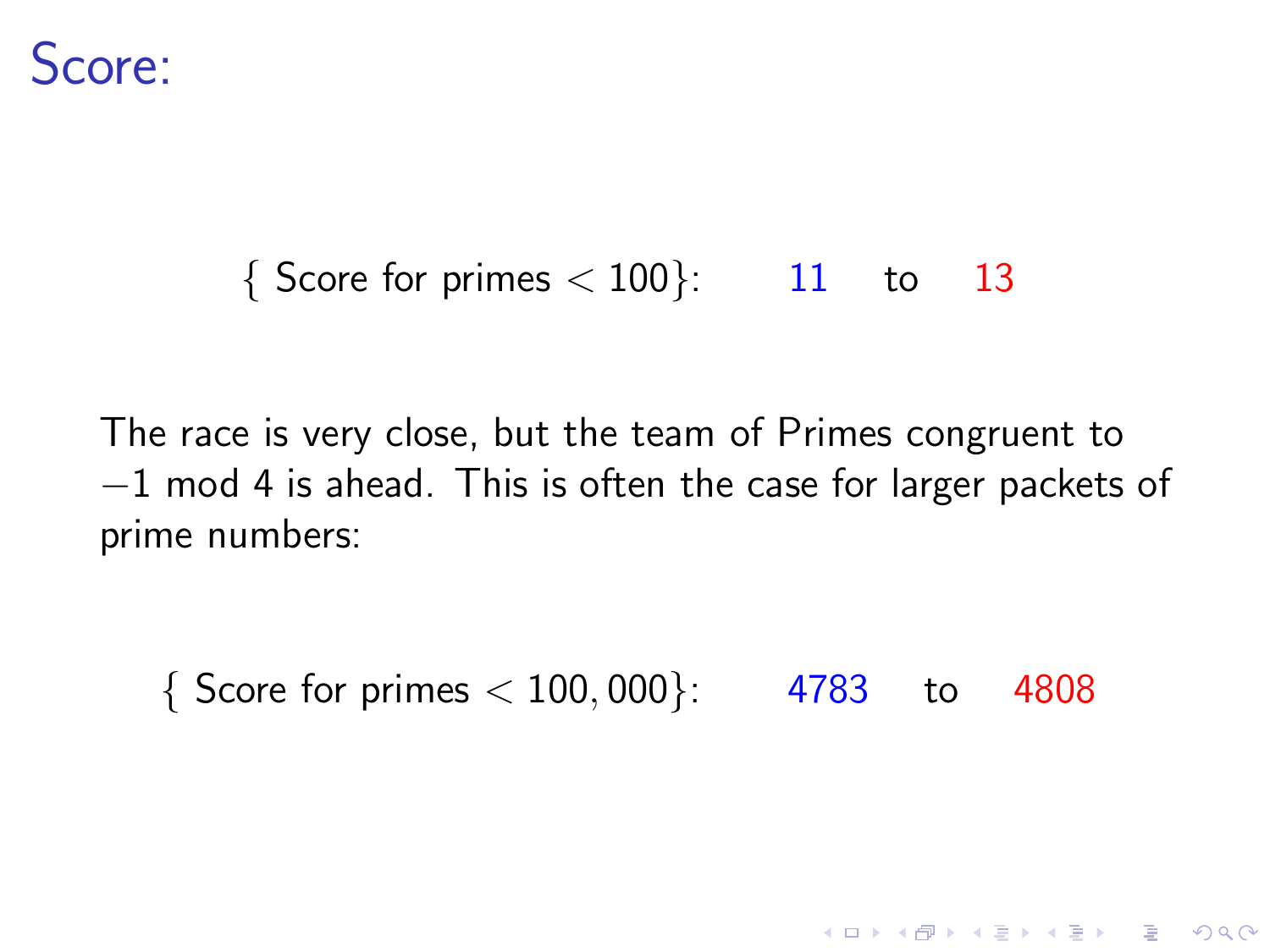# Flipping a coin

If you choose a prime 'at random' and ask what the probability is that you've got a 'red' prime or a 'blue' prime the answer is 1/2 thanks to a theorem of Dirichlet.

K ロ ▶ K 個 ▶ K 할 ▶ K 할 ▶ 이 할 → 9 Q Q →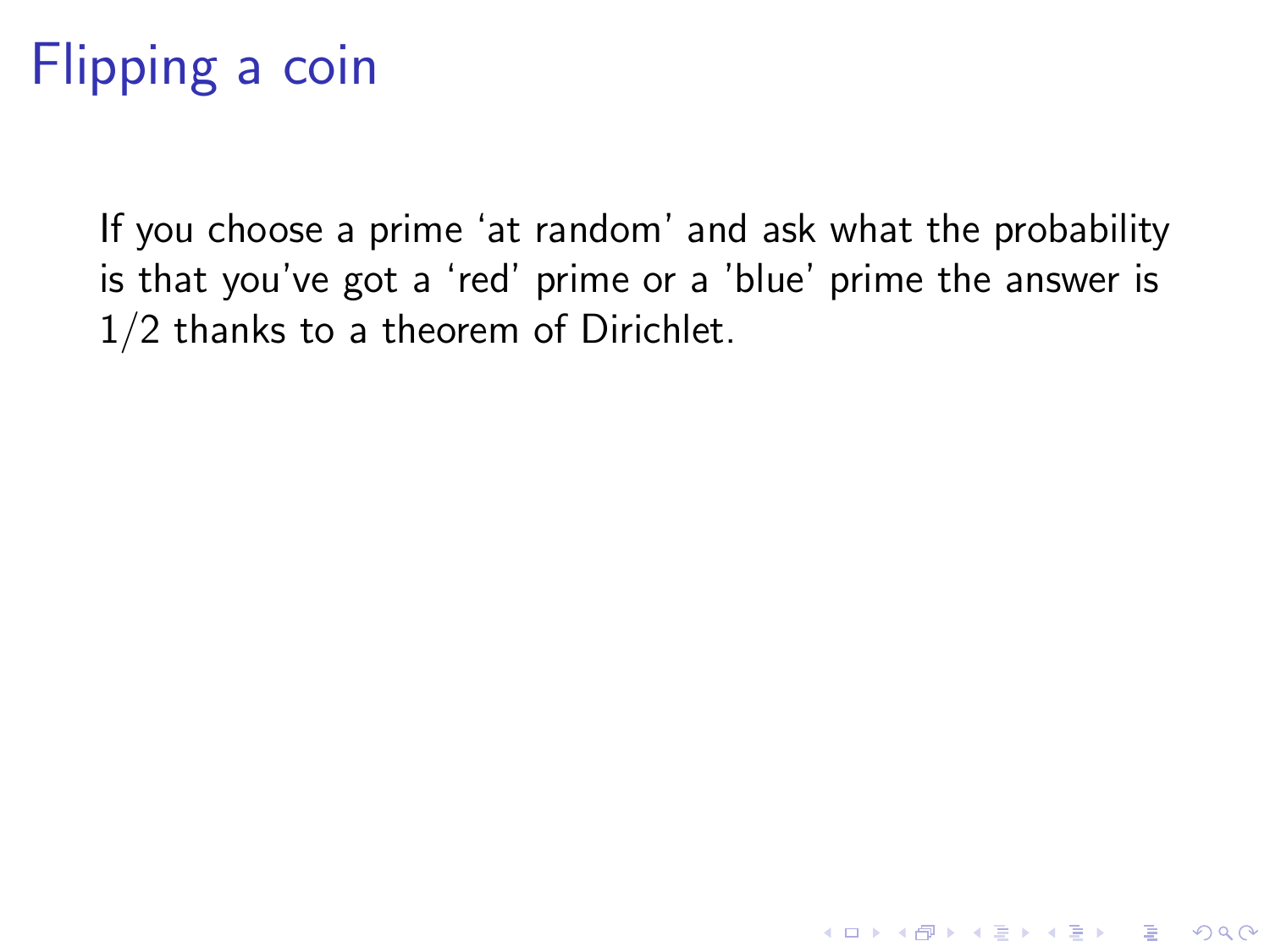# <span id="page-41-0"></span>Flipping a coin

If you choose a prime 'at random' and ask what the probability is that you've got a 'red' prime or a 'blue' prime the answer is 1/2 thanks to a theorem of Dirichlet.

That is, the ratio

 $|\{\text{red primes} < X\}|$ 

to

 $|\{\text{blue primes} < X\}|$ 

**KORKARYKERKER POLO** 

tends to 1 as X tends to  $\infty$ .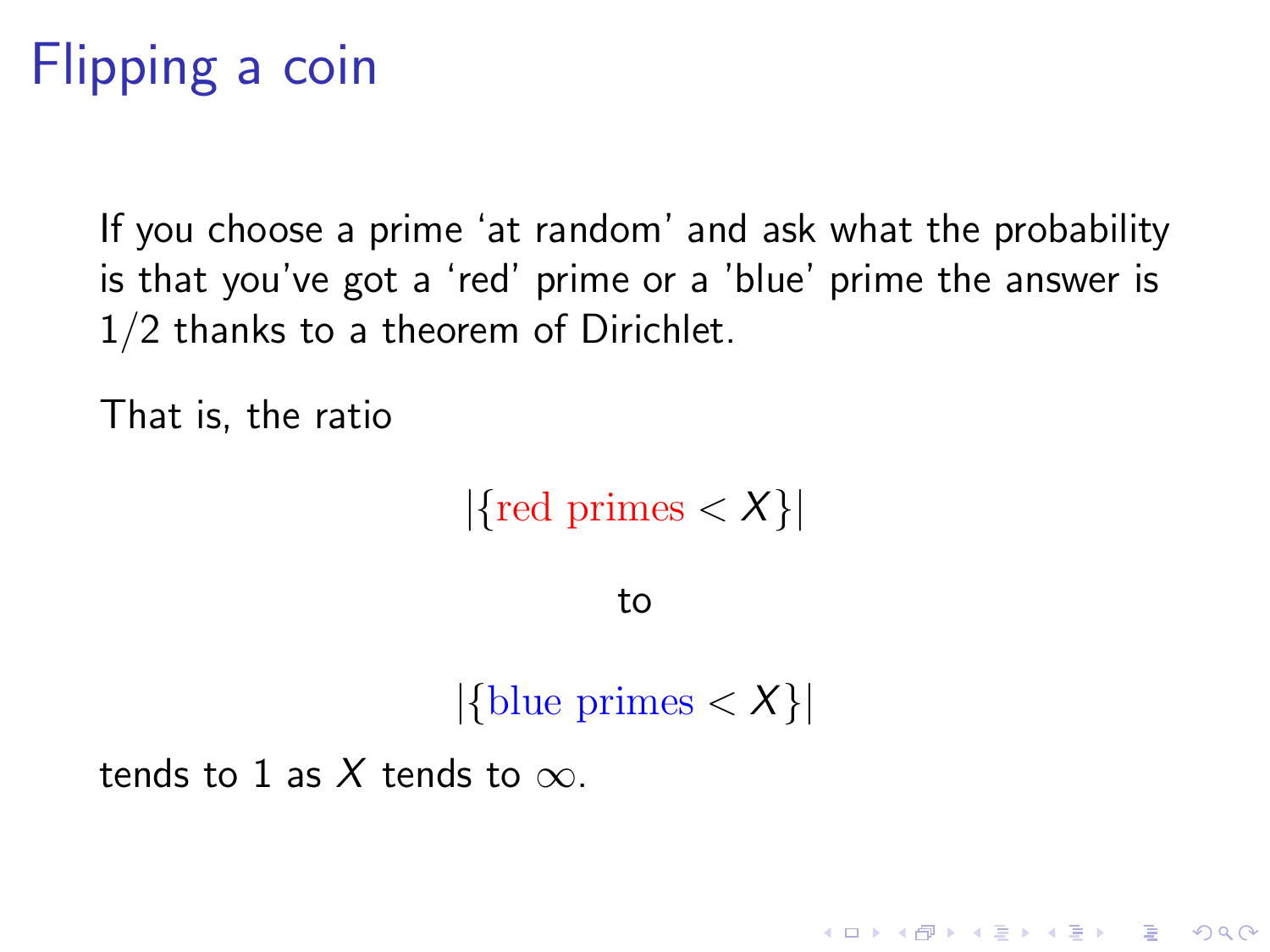## <span id="page-42-0"></span>So, the race is tight

It is even tighter given:

1. a conjecture<sup>7</sup> that for 100% of the positive integers X the number of red primes less than  $X$  exceeds the number of blue primes less than  $X$ ,

#### and

2. a theorem of Littlewood that says that there will be cutoffs  $X$  arbitrarily large for which the number of blue primes less than  $X$  exceeds the number of red primes less than X.

 $000$ 

 $7$ beginning with some comments of Tschebyscheff in a letter to the mathematician Fuss. This was sharpened and made explicit as a conjecture in 1962 by Knapowski and Turán. See the discussion in the a[rti](#page-41-0)cle Prime Number Races of Granville and Martin [c](#page-43-0)[it](#page-41-0)[ed](#page-42-0) [a](#page-43-0)[bo](#page-0-0)[ve](#page-63-0)[.](#page-0-0)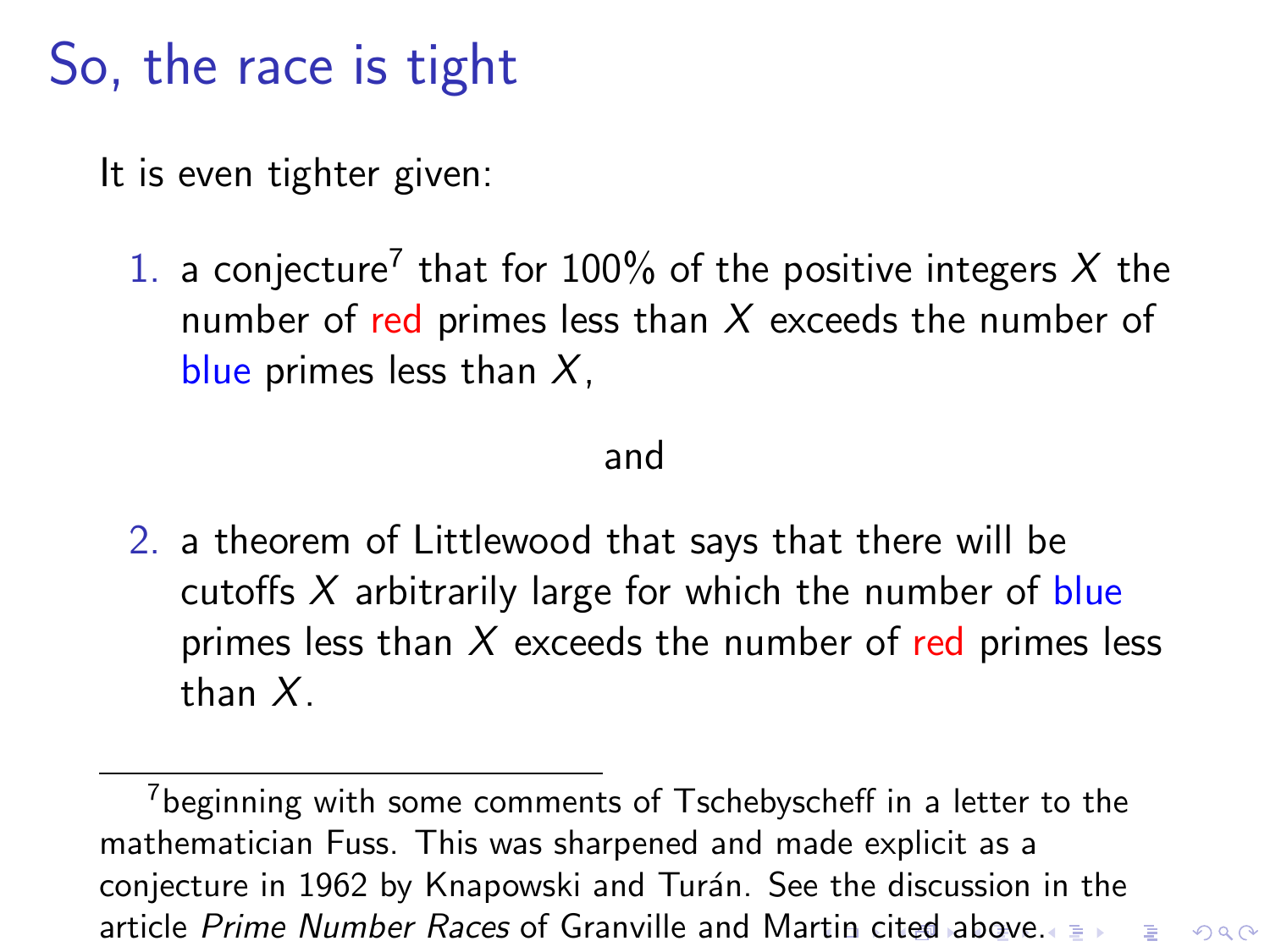<span id="page-43-0"></span>This discussion might lead us to the general question:

What ways are there to measure the 'density' of a subset  $S$  of the set  $P$  of prime numbers?

Such a notion, **density** should be defined on lots of (but not necessarily all) subsets S of  $P$ .

$$
S \mapsto \delta(S) \quad \in \quad [0,1] \subset \mathbb{R},
$$

and should at least have these basic properties: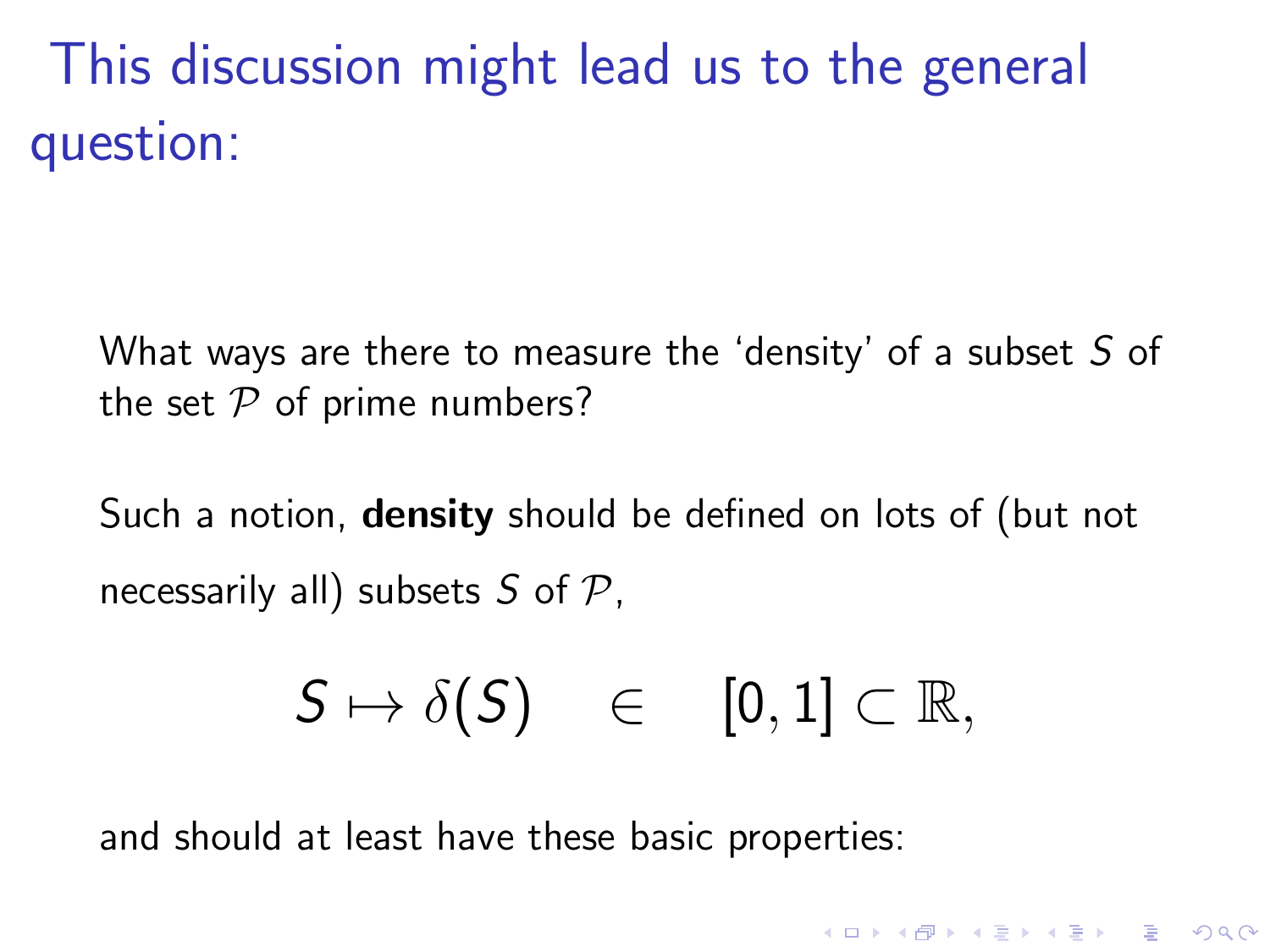### Requirements for a 'density function'

- 1. The density of the full set of primes  $P$  is 1 and
- 2. the density of any finite set of primes is 0.
- 3. Density is finitely additive: Let  $S_1, S_2 \subset \mathcal{P}$  be disjoint subsets of primes and  $S_3 := S_1 \cup S_2$  their union. If two out of the three subsets  $S_1$ ,  $S_2$ ,  $S_3$  have defined densities then the third one has a defined density too: and

$$
\delta(S_1)+\delta(S_2)=\delta(S_3).
$$

**KORKAR KERKER SAGA**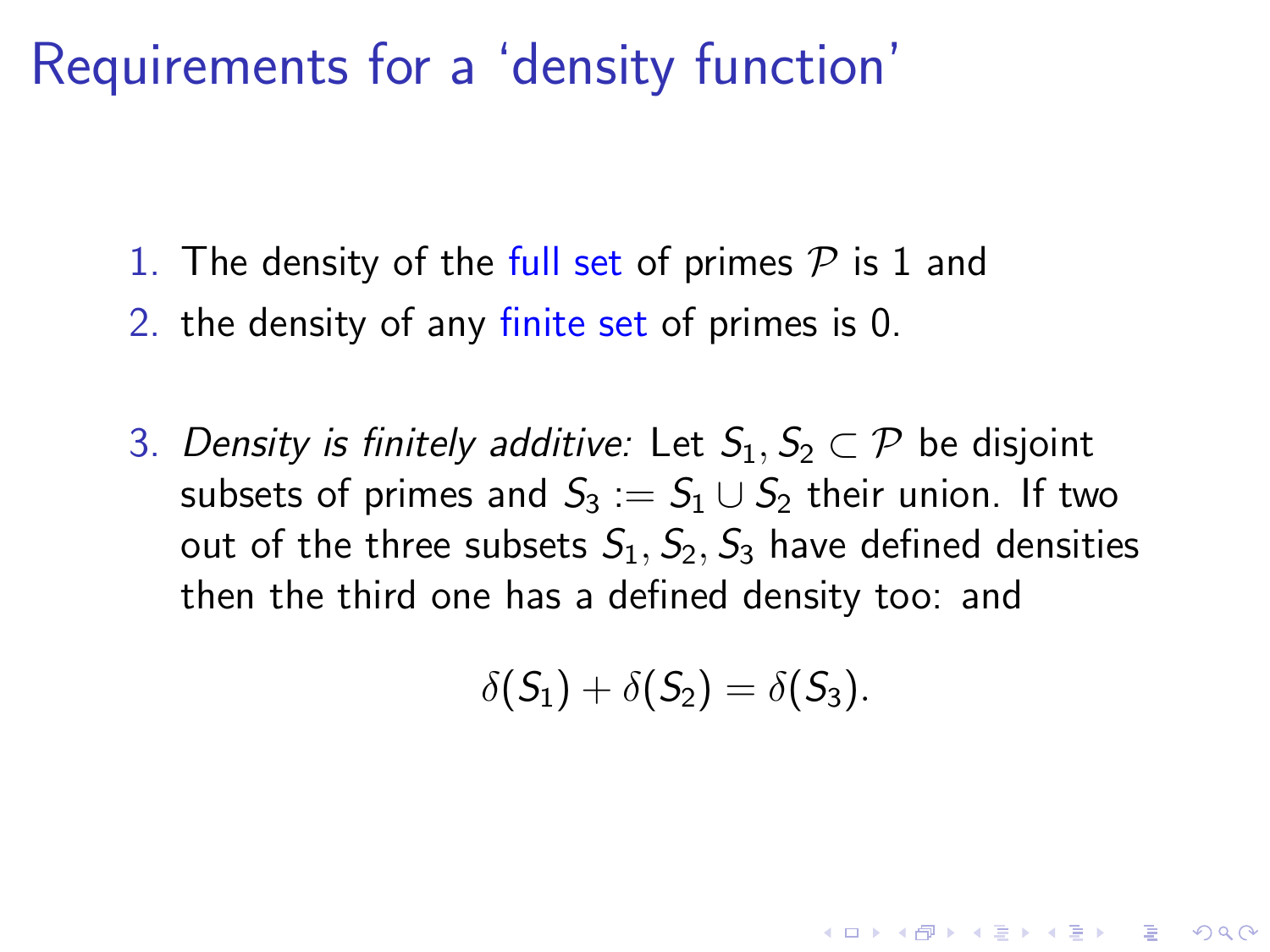The most natural definition one can think of that might be called the density of a subset  $S$  of primes is:

$$
\delta_{\text{natural}}(\mathcal{S}) := \lim_{X \to \infty} \frac{|\{p \in \mathcal{S}; p \leq X\}|}{|\{p \in \mathcal{P}; p \leq X\}|}, \tag{0.5}
$$

K ロ ▶ K 個 ▶ K 할 ▶ K 할 ▶ 이 할 → 9 Q Q →

if that limit exists.

And  $\delta_{\text{natural}}$  satisfies all the requirements in the axioms above.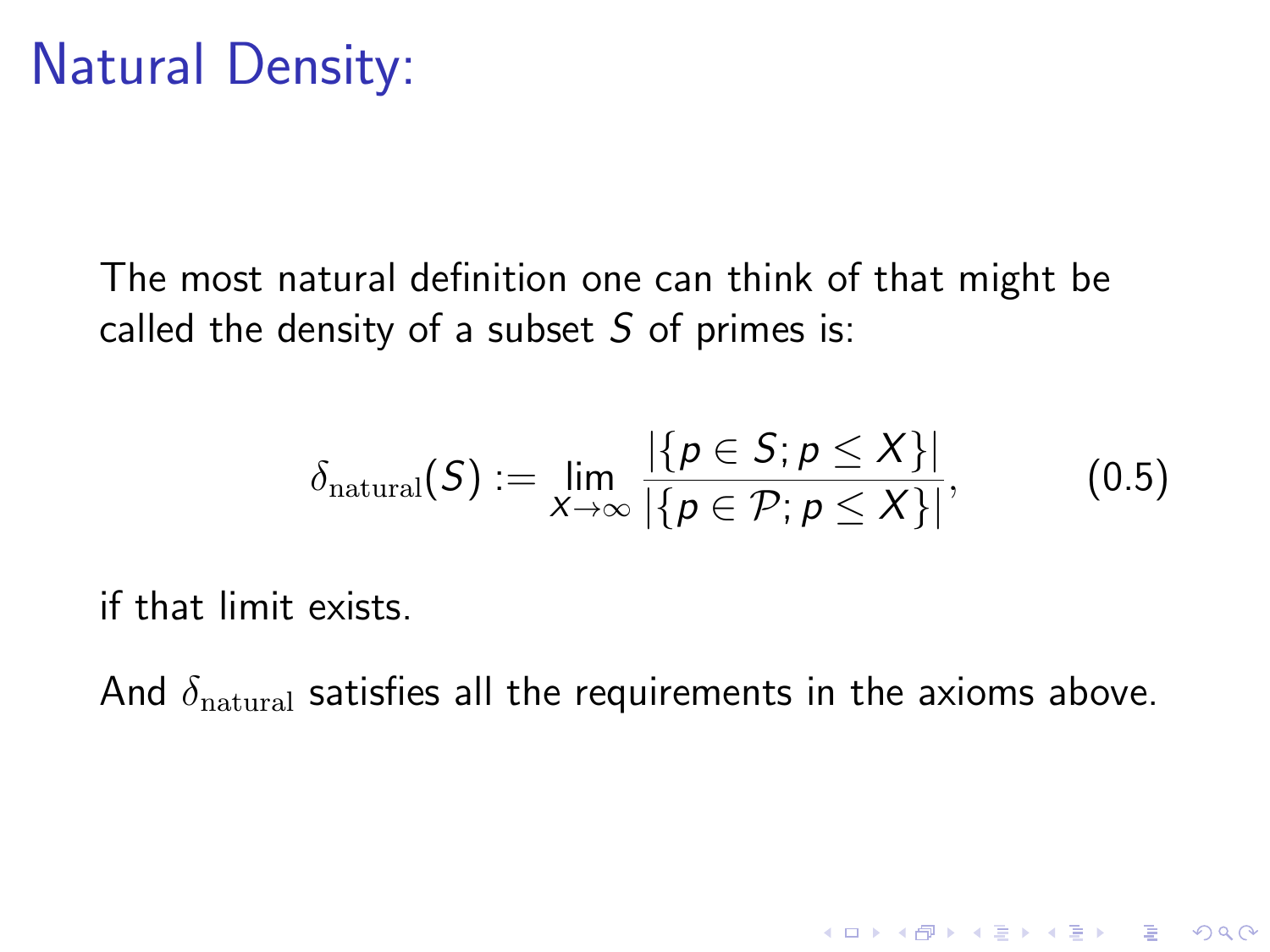## Natural Density depends on very little:

Note that "natural density" depends only on the structure of  $P$  viewed as an ('abstract') ordered set, and not at all on the placement of the prime numbers within the set of real numbers.

Also if you are willing to replace "lim" by "liminf" you have a definition of 'proportion'  $\delta(T)$  of any subset  $T \subset N$  of natural numbers N:

**KORKAR KERKER SAGA**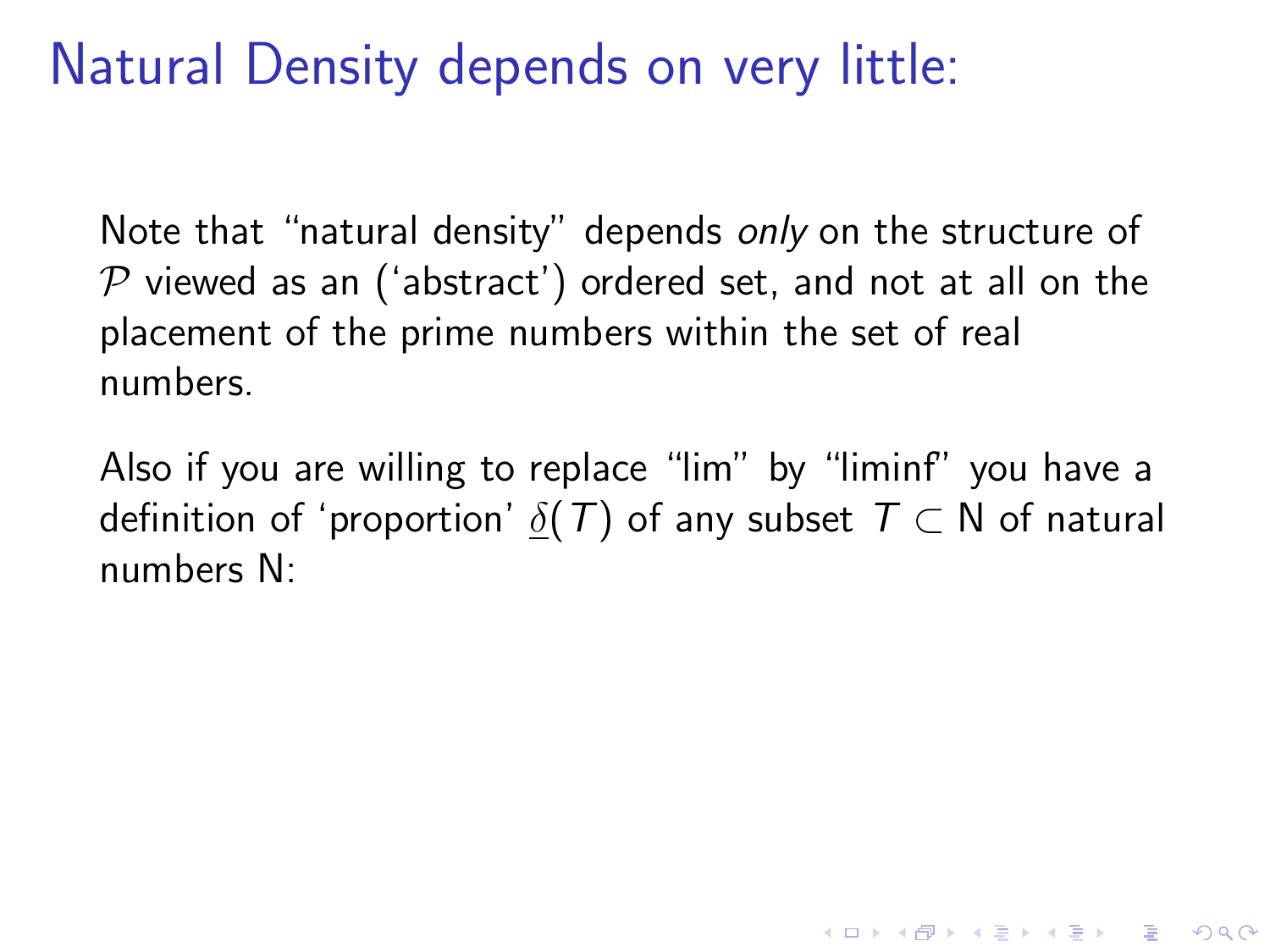### Natural Density depends on very little:

Note that "natural density" depends only on the structure of  $P$  viewed as an ('abstract') ordered set, and not at all on the placement of the prime numbers within the set of real numbers.

Also if you are willing to replace "lim" by "liminf" you have a definition of 'proportion'  $\delta(T)$  of any subset  $T \subset N$  of natural numbers N:

$$
\underline{\delta}(\mathcal{T}) := \liminf_{X \to \infty} \frac{|\{n \in \mathcal{T}; n \le X\}|}{X}, \tag{0.6}
$$

**KORKAR KERKER SAGA**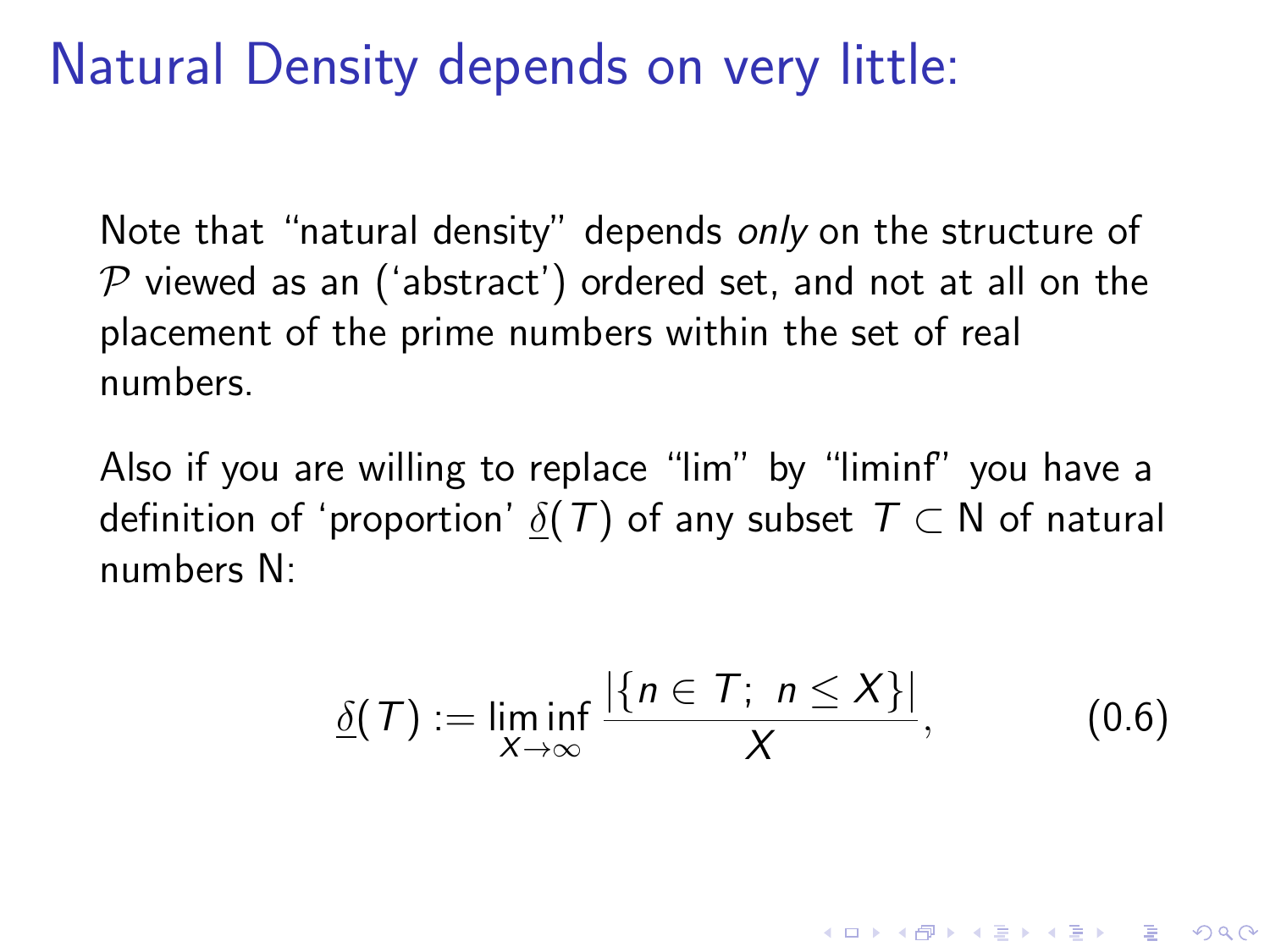### Here's something that's not yet a density:

It's fascinating to compare this natural concept of proportion of subsets of prime numbers in the set of all prime numbers with notions of 'density' that do, in fact, depend on the actual positions of primes on the number line: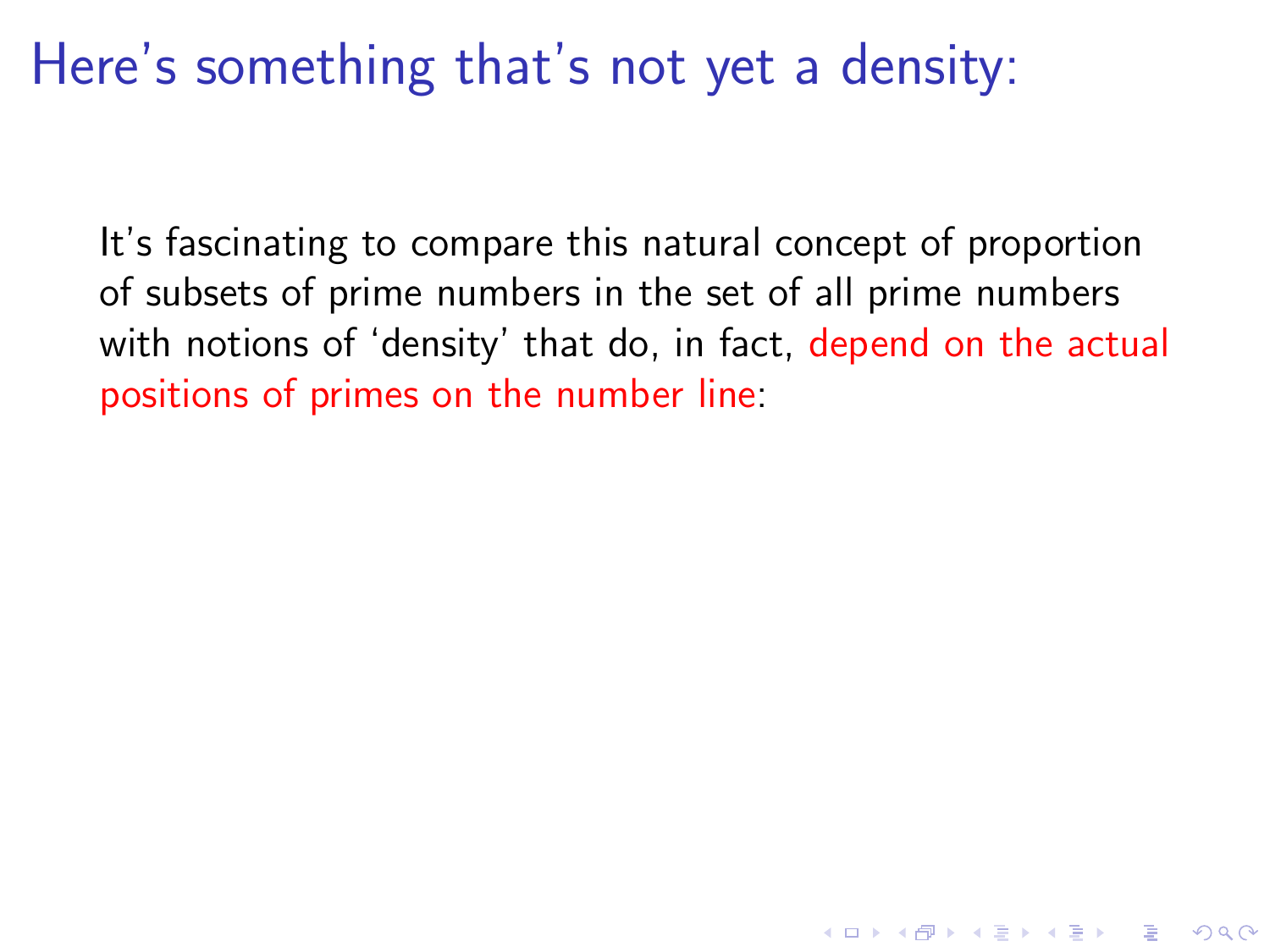### Here's something that's not yet a density:

It's fascinating to compare this natural concept of proportion of subsets of prime numbers in the set of all prime numbers with notions of 'density' that do, in fact, depend on the actual positions of primes on the number line:

For each real number  $x > 1$  and any set of primes S, let's define the "x-**Density**" of S to be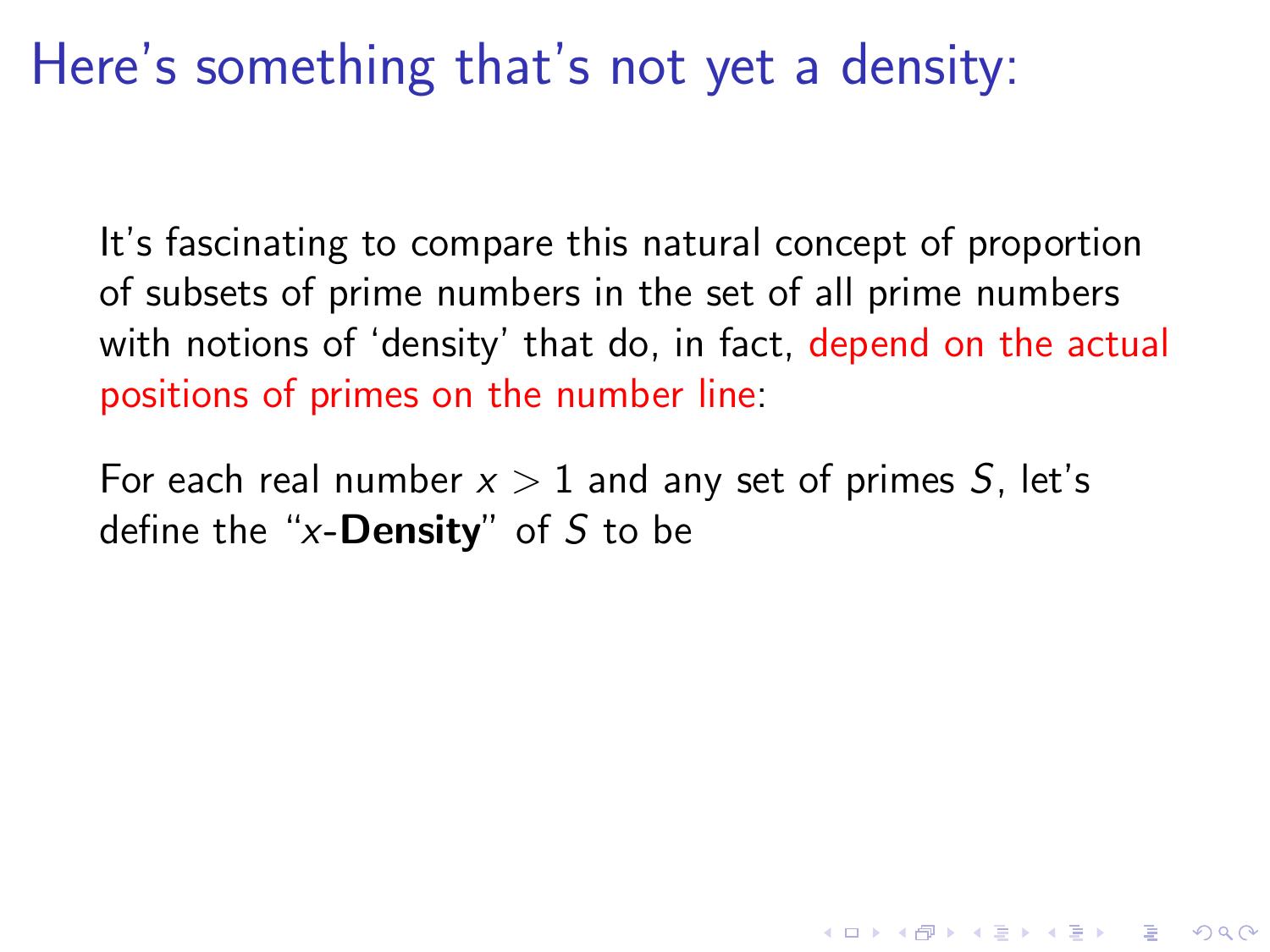### Here's something that's not yet a density:

It's fascinating to compare this natural concept of proportion of subsets of prime numbers in the set of all prime numbers with notions of 'density' that do, in fact, depend on the actual positions of primes on the number line:

For each real number  $x > 1$  and any set of primes S, let's define the "x-**Density**" of S to be

$$
\delta_{\mathsf{x}}(S) := \frac{\sum_{p \in S} p^{-\mathsf{x}}}{\sum_{p \in \mathcal{P}} p^{-\mathsf{x}}} \tag{0.7}
$$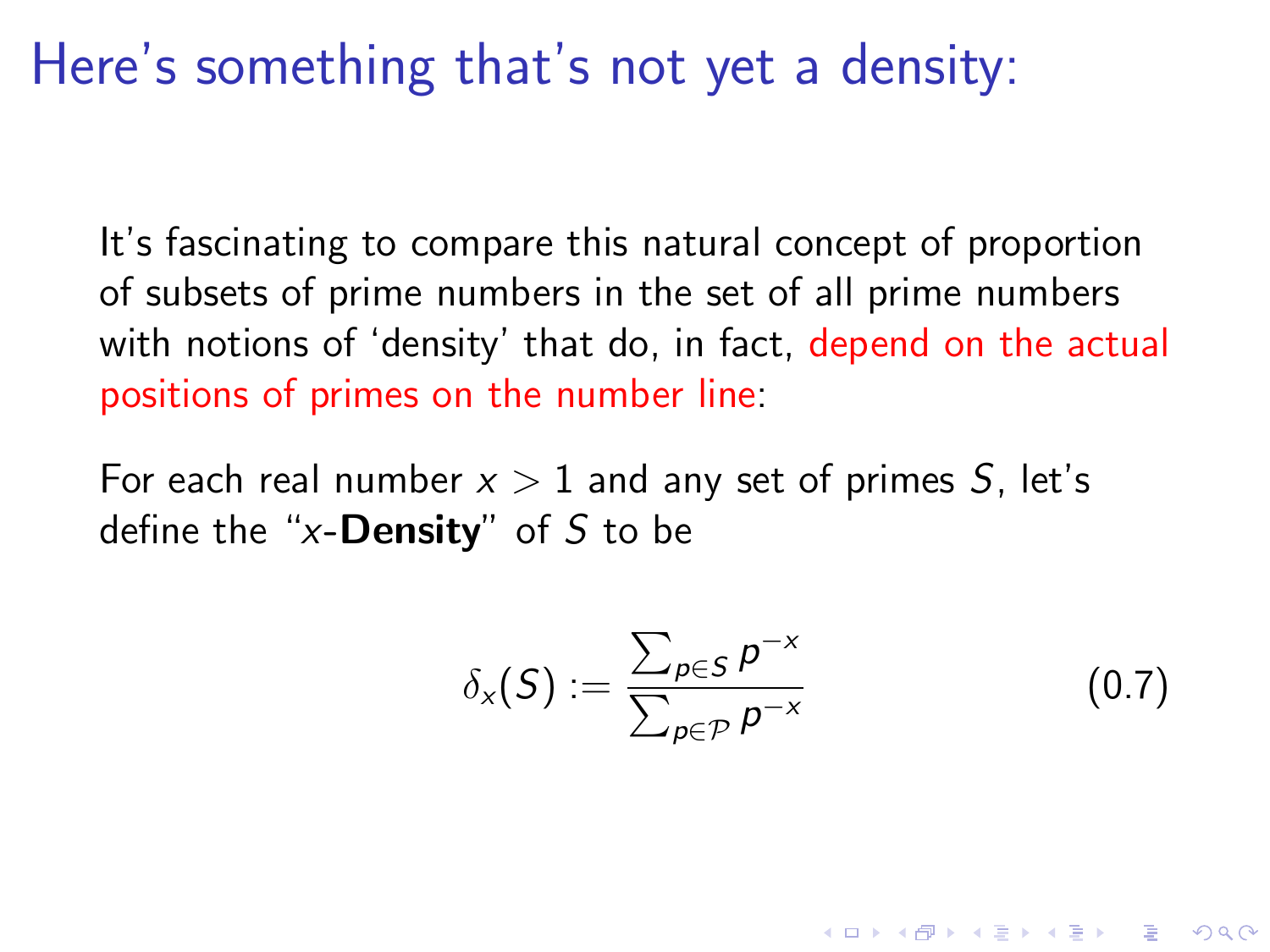What's neat about "x-**Density**":

$$
\delta_{\mathsf{x}}(\mathsf{S}) := \frac{\sum_{p \in \mathsf{S}} p^{-\mathsf{x}}}{\sum_{p \in \mathcal{P}} p^{-\mathsf{x}}} \tag{0.8}
$$

**KORKARYKERKER POLO** 

is that (for any  $x > 1$ )  $\delta_x(S)$  is defined for every subset  $S \subset \mathcal{P}$ , and is finitely additive.

It has the defect, though, of assigning a non zero density to absolutely every nonempty subset—including finite subsets.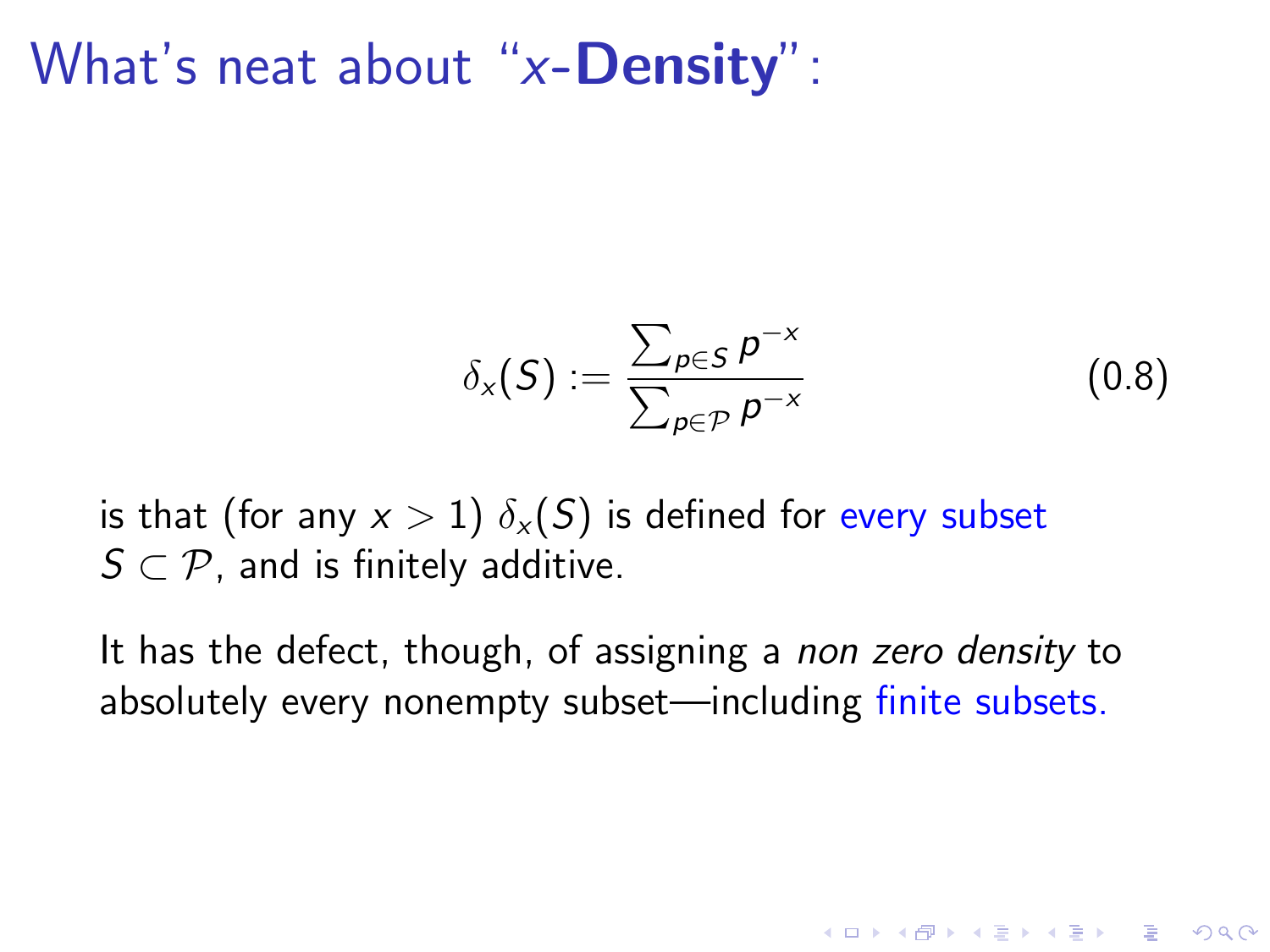## Dirichlet Density

Here's a way, due to Dirichlet, of correcting that defect:

**Kロトメ部トメミトメミト ミニのQC**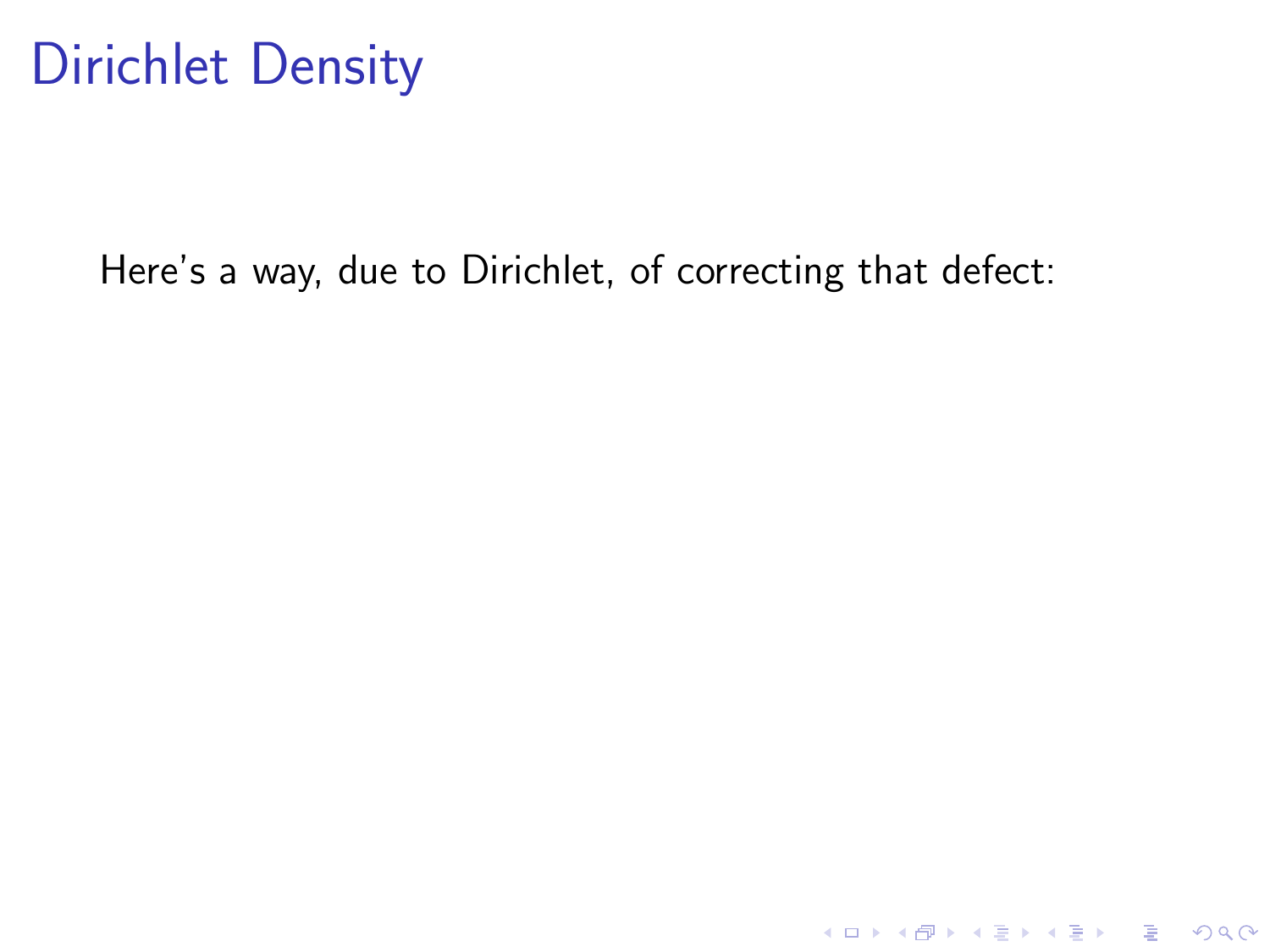Here's a way, due to Dirichlet, of correcting that defect:

Define the **Dirichlet density**,  $\delta_{\text{Dirichlet}}(S)$ , of a subset  $S \subset \mathcal{P}$ to be the limit of its x-Density (as x tends to  $1$ )—if that limit exists.

$$
\delta_{\text{Dirichlet}}(\mathcal{S}) := \lim_{x \to 1} \delta_x(\mathcal{S}) \qquad (0.9)
$$

K ロ ▶ K 個 ▶ K 할 ▶ K 할 ▶ 이 할 → 9 Q Q →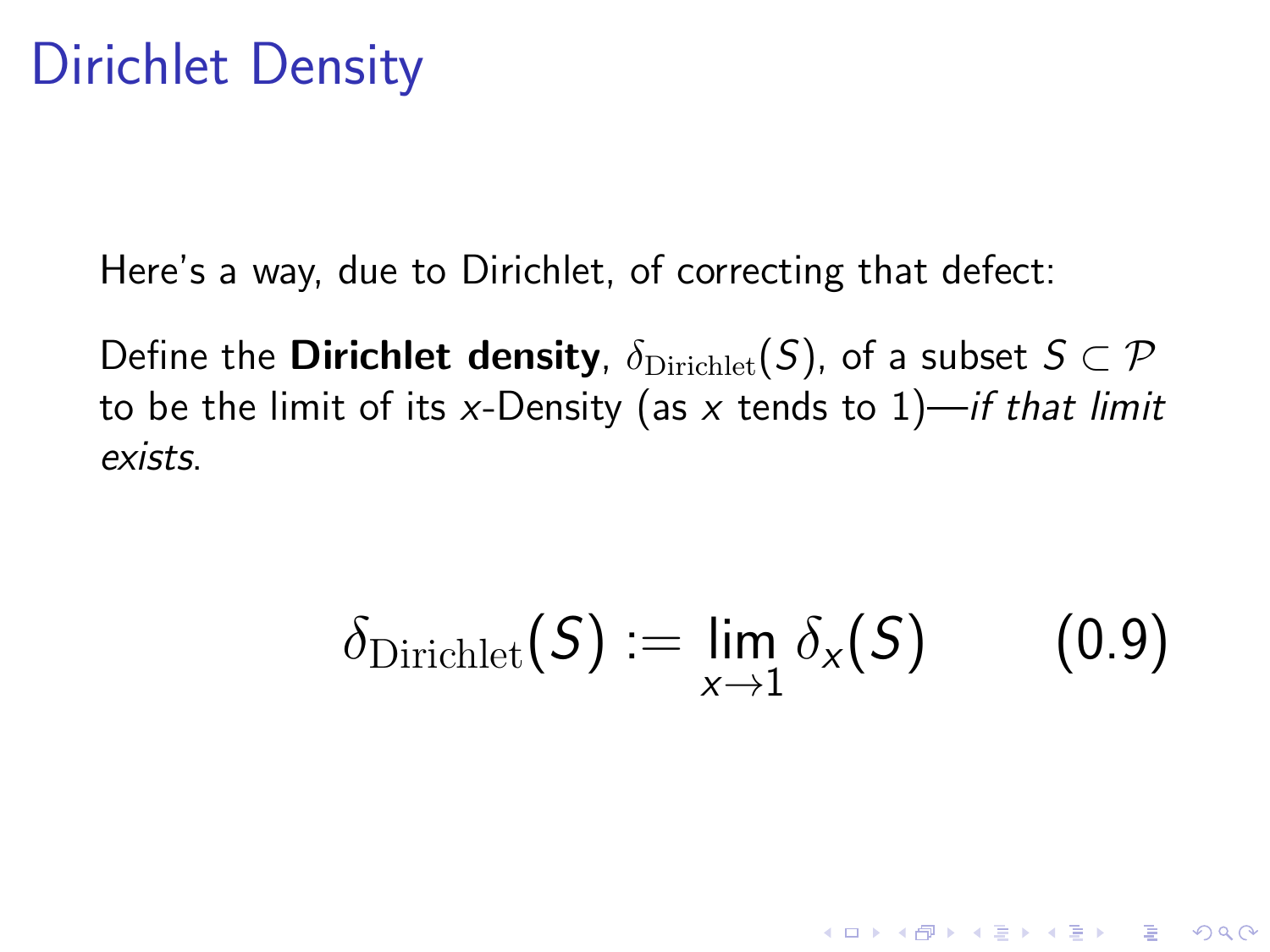Note that if S is any finite subset of  $P$  the numerator,

 $\sum$ p∈S  $p^{-x},$ 

of the equation

$$
\frac{\sum_{p \in S} p^{-x}}{\sum_{p \in \mathcal{P}} p^{-x}}
$$

has a finite limit as  $x$  tends to 1, while:

Lemma: The denominator,

$$
\sum_{\rho\in\mathcal{P}}\rho^{-\varkappa}
$$

K ロ ▶ K 個 ▶ K 할 ▶ K 할 ▶ 이 할 → 9 Q Q →

tends to infinity as  $x$  tends to 1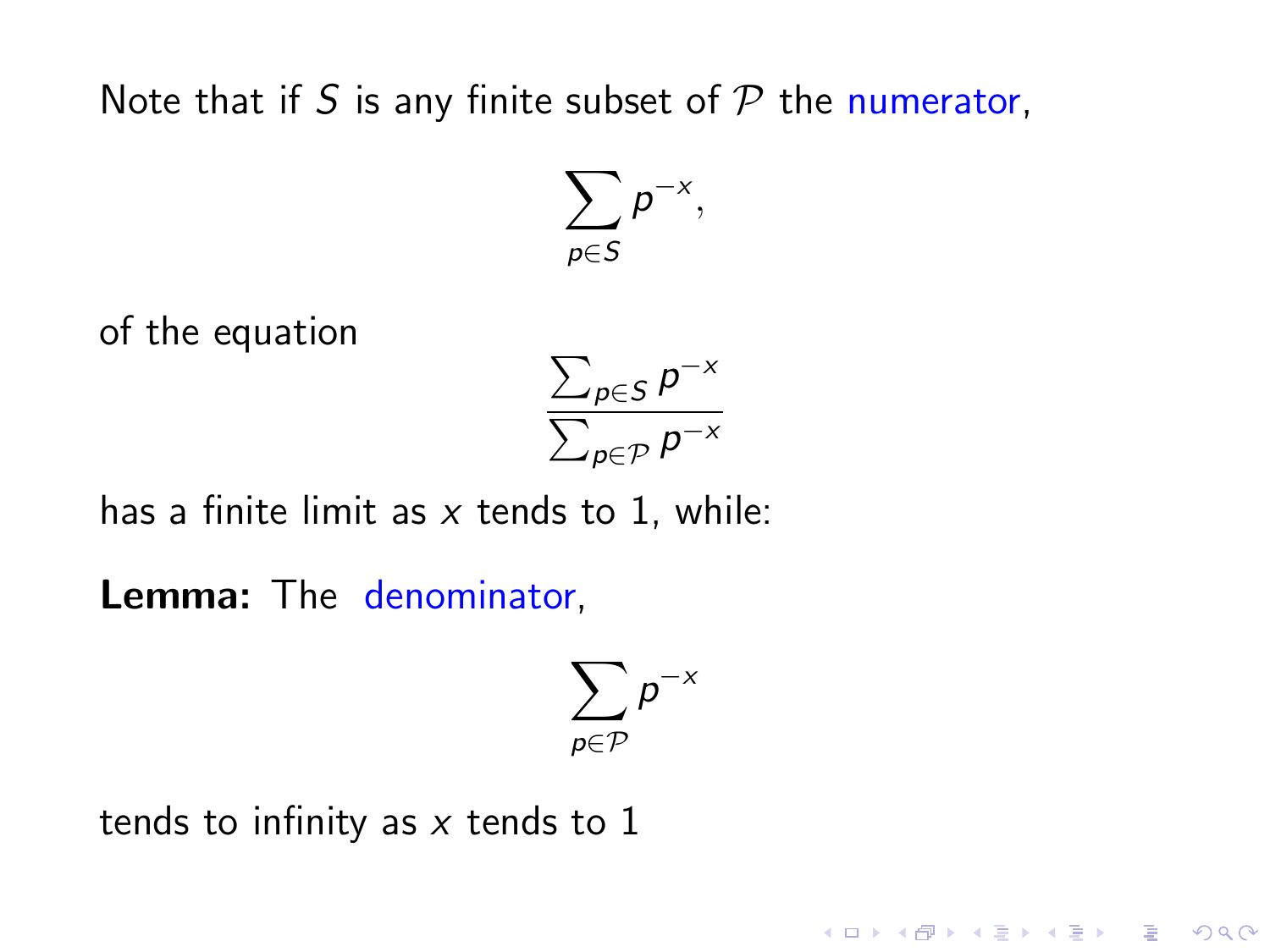#### the Dirichlet density of any finite set of primes is 0.

Dirichlet density then satisfies all three requirements desired for a 'density' listed above.

K ロ ▶ K 個 ▶ K 할 ▶ K 할 ▶ 이 할 → 9 Q Q →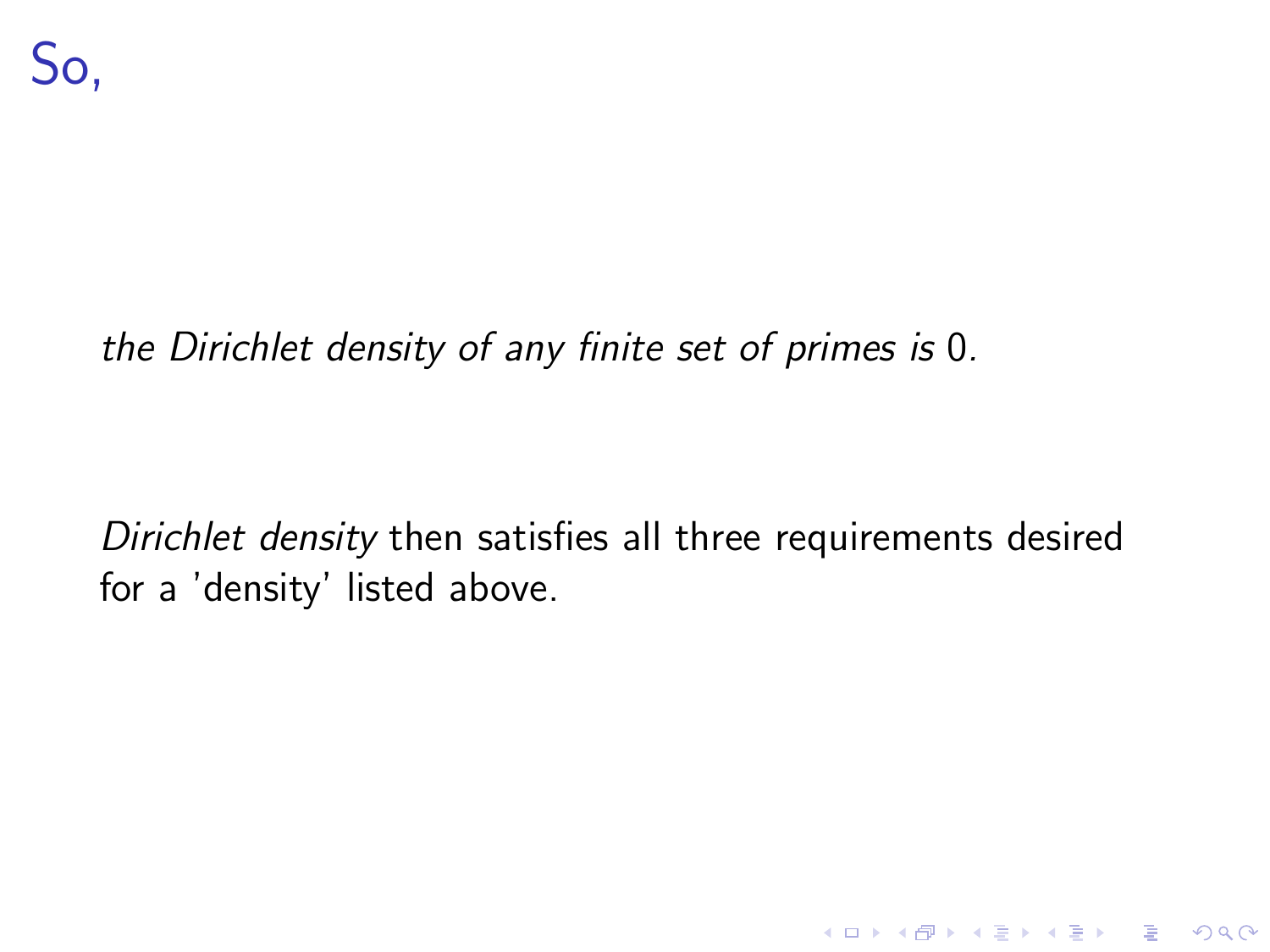The relationship between Natural and Dirichlet **Density** 

### Theorem

If a subset  $S \subset \mathcal{P}$  has a Natural density, then S also has a Dirichlet density, and the two densities are the same.

**KORKARYKERKER POLO**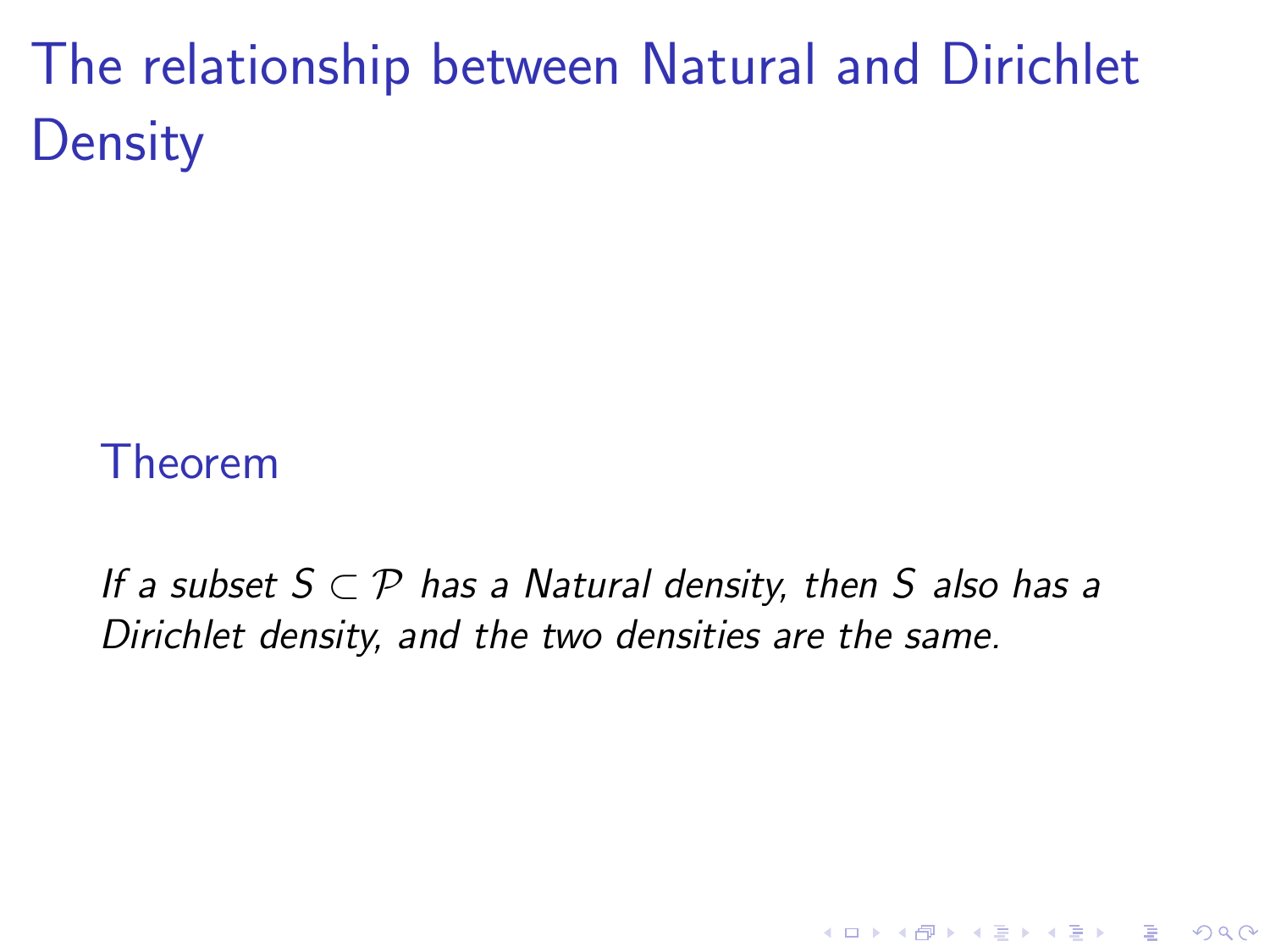The non-correlation of prime numbers and congruence

Dirichlet's Theorem tells us that if we pick primes at random we'll get primes of residue of  $+1$  (rather than  $-1$ ) mod 4 fifty percent of the time.

**KORKARYKERKER POLO**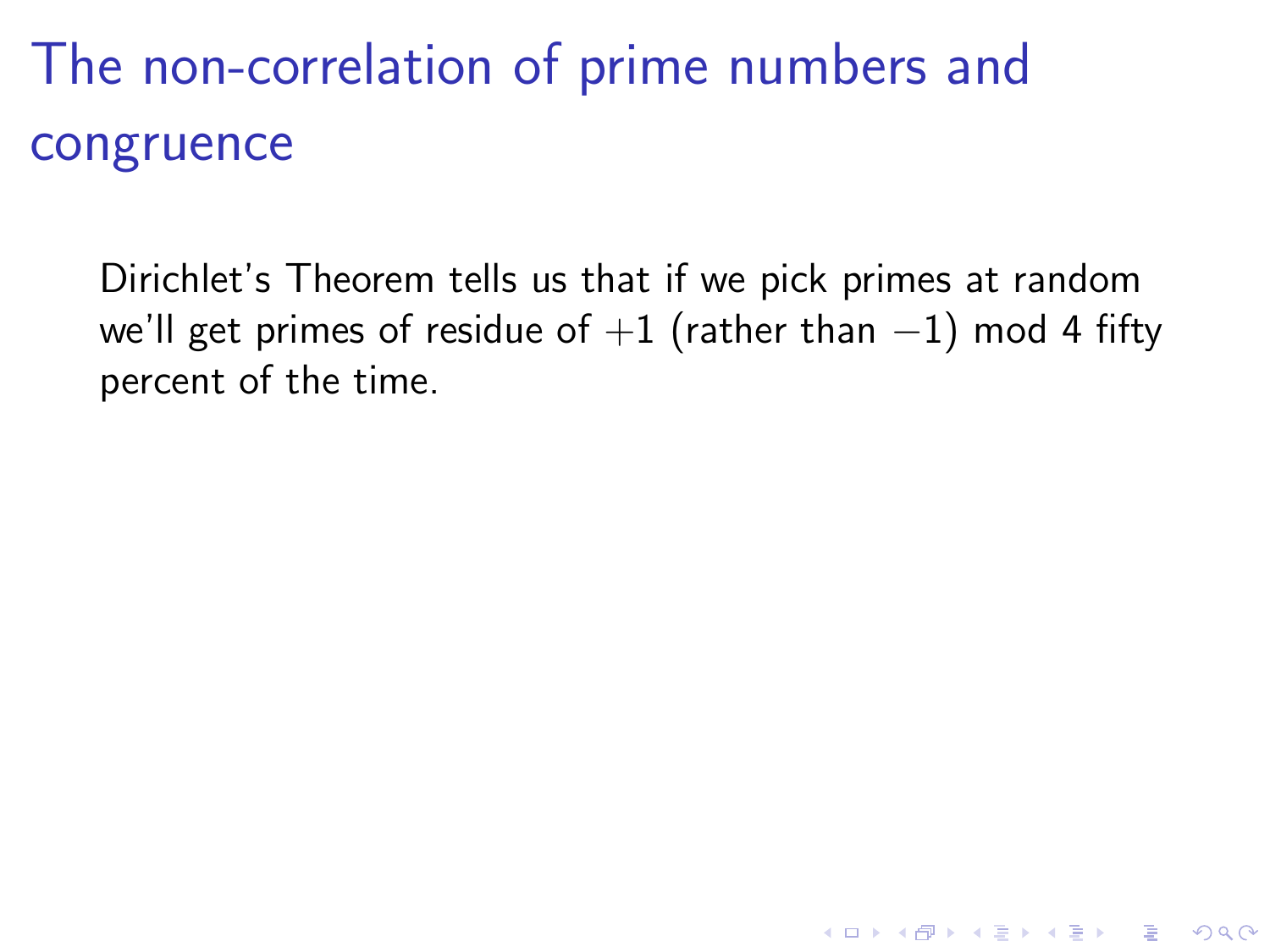# The non-correlation of prime numbers and congruence

Dirichlet's Theorem tells us that if we pick primes at random we'll get primes of residue of  $+1$  (rather than  $-1$ ) mod 4 fifty percent of the time.

Therefore the other way too, of course: it has a residue of  $-1$ (rather than  $+1$ ) mod 4 fifty percent of the time.

K ロ ▶ K 個 ▶ K 할 ▶ K 할 ▶ 이 할 → 이익 @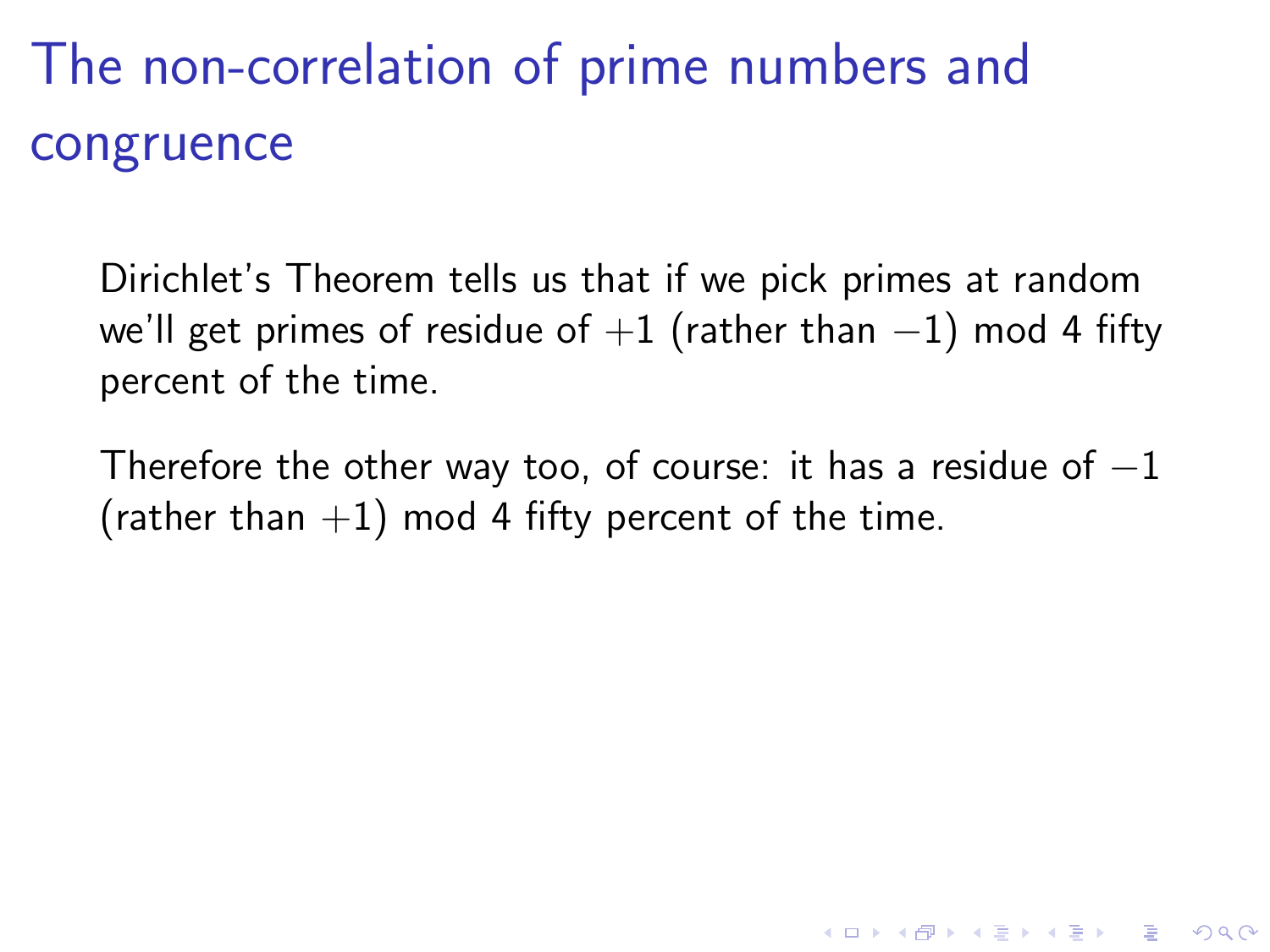# The non-correlation of prime numbers and congruence

Dirichlet's Theorem tells us that if we pick primes at random we'll get primes of residue of  $+1$  (rather than  $-1$ ) mod 4 fifty percent of the time.

Therefore the other way too, of course: it has a residue of  $-1$ (rather than  $+1$ ) mod 4 fifty percent of the time.

The same sort of thing is true (proved again by Dirichlet) more generally for any other reasonable congruence condition. I.e., distinguishing primes by how they "behave' modulo m for a fixed integer m.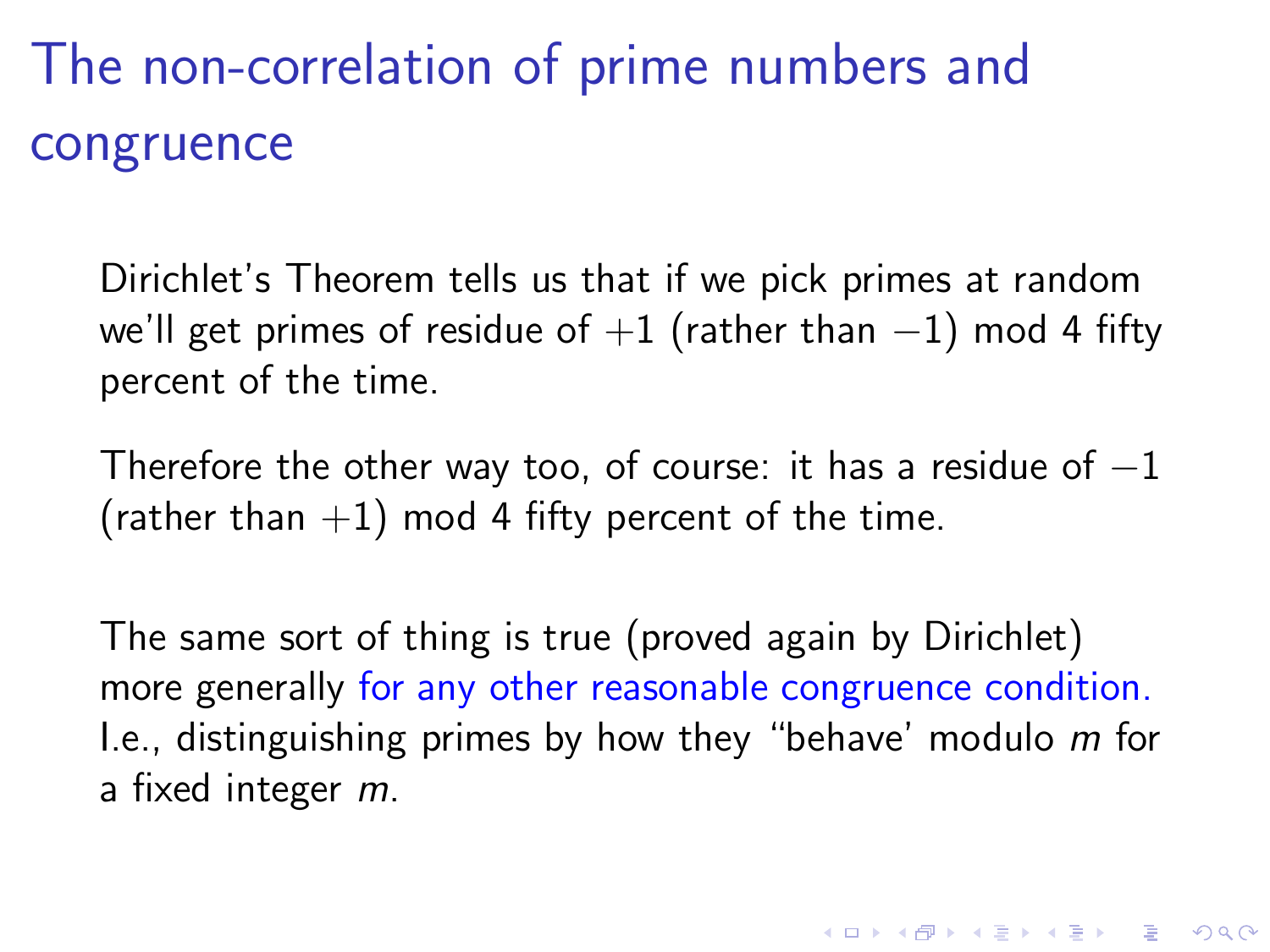### Take *m* any positive number.

Let  $x \mapsto \Phi(x)$  be Euler's Phi-function. There are  $\Phi(m)$ congruence classes mod  $m$  containing elements relatively prime to m.

Given such a congruence class, Dirichlet showed that the probability that a 'random prime' falls into that congruence class is

$$
\frac{1}{\Phi(m)},
$$

i.e., the primes are uniformly distributed over those congruence classes mod m.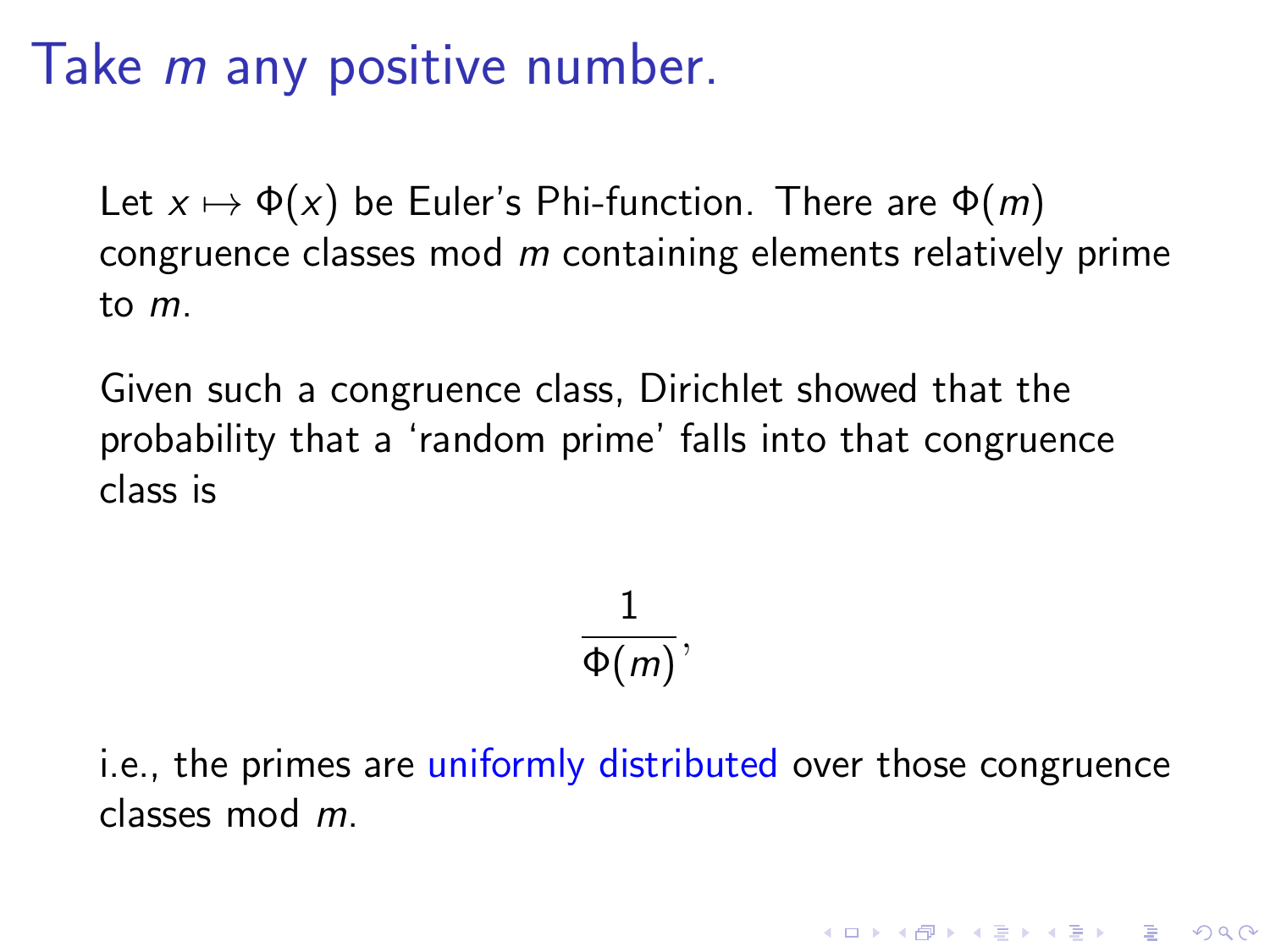A very new result about proportions of numbers having interesting properties

### Question

What is the proportion of integers that are the sum of two rational cubes?

This happens frequently; e.g.. . .

1, 2, 6, 7, 8, 9, 12, 13, 15, 16, 17, 19, 20, 22, 26, 27, 28, 30, 31, 33, 34, 35, . . .

For example:

$$
6=(17/21)^3+(37/21)^3\\
$$

**KORKAR KERKER SAGA**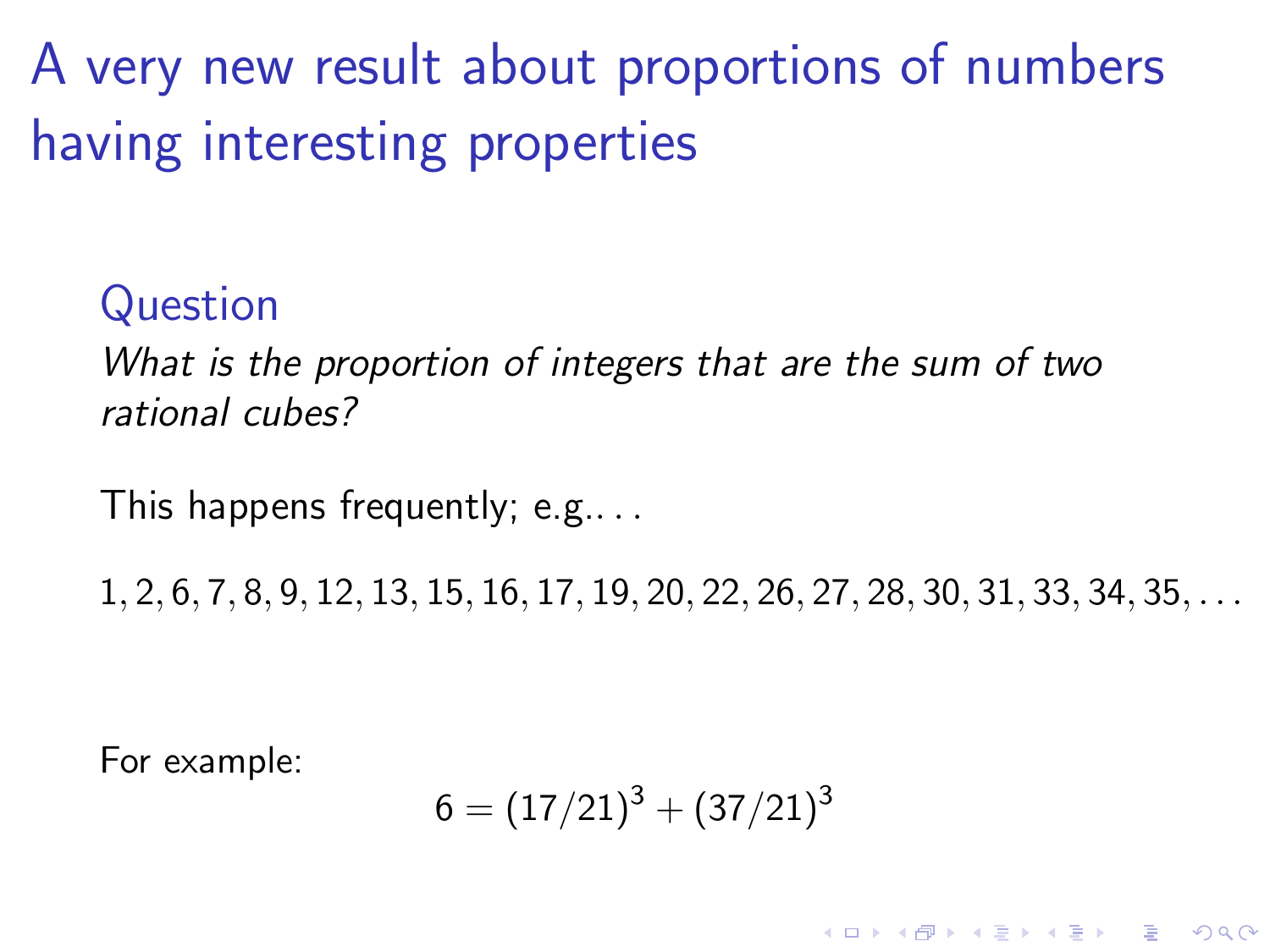Is it as 'likely' that an integer is the sum of two rational cubes as not?

A very recent result of Levent Alpöge, Manjul Bhargava and Ari Shnidman—with full proofs forthcoming is an important advance in that direction:

#### Theorem

 $(Alpöge, Bhargava, Shnidman)$ , A positive proportion of integers are not<sup>8</sup> the sum of two rational cubes, and a positive proportion of integers are<sup>9</sup>.

**KORKARYKERKER POLO** 

$$
^{8} \text{See} \longrightarrow
$$
  
<sup>9</sup>proof forthcoming